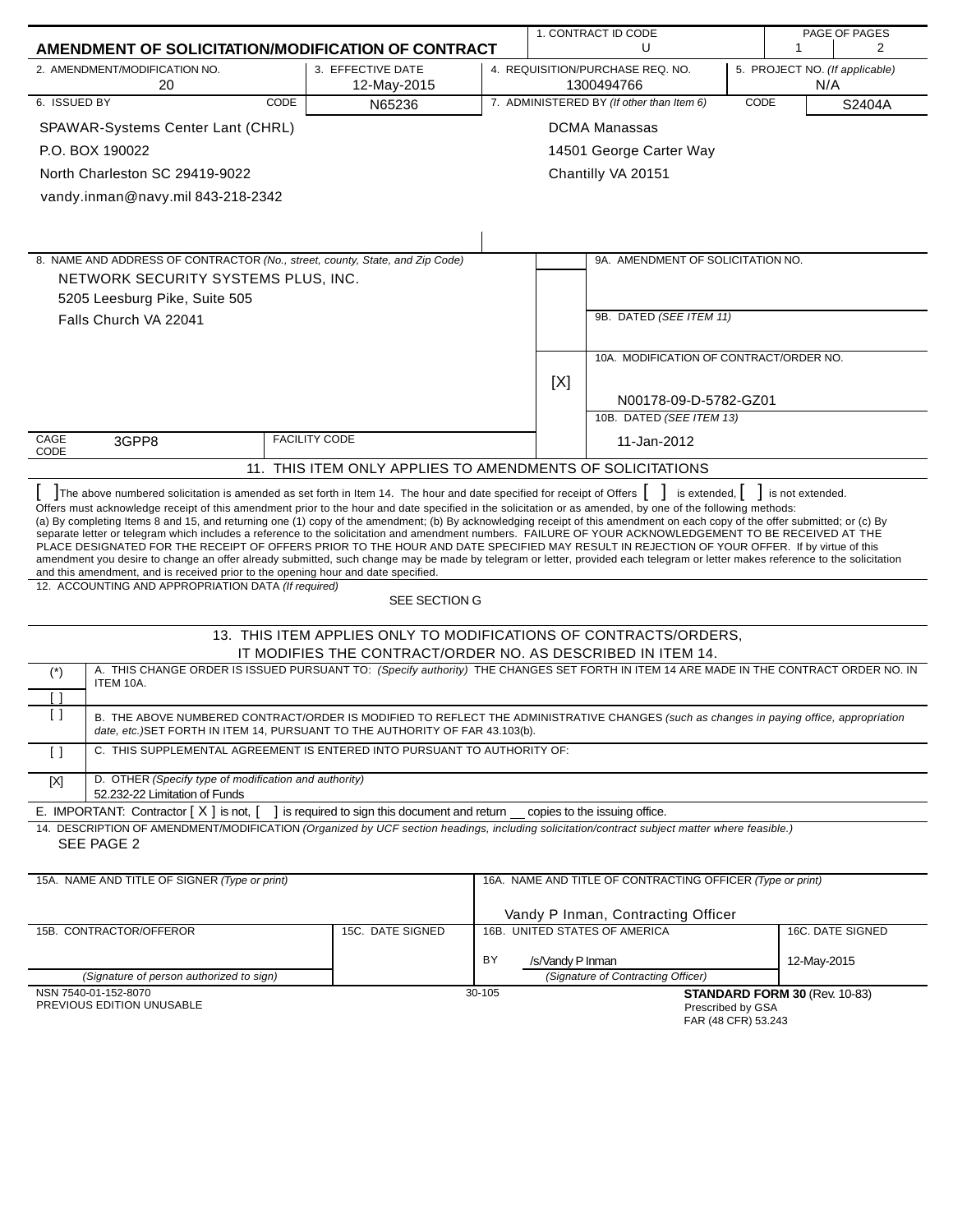| I CONTRACT NO.           | `NO.<br>DELIVERY ORDER | AMENDMENT/MODIFICATION NO. | PAGE   | ' FINAL |
|--------------------------|------------------------|----------------------------|--------|---------|
| N00178-09-D-5<br>$-5782$ | GZ01                   | 20                         | 2 of 2 |         |

# **GENERAL INFORMATION**

The purpose of this modification is to incrementally fund this task order in the amount of \$500,000.00 with PR 1300494766... Accordingly, said Task Order is modified as follows: A conformed copy of this Task Order is attached to this modification for informational purposes only.

The Line of Accounting information is hereby changed as follows:

The total amount of funds obligated to the task is hereby increased from \$9,692,027.70 by \$500,000.00 to \$10,192,027.70.

| <b>CLIN/SLIN</b> | Type Of Fund | From $(\$)$ | By()       | To $($ )   |
|------------------|--------------|-------------|------------|------------|
| 400413           | O&MN.N       | $0.00\,$    | 492,000.00 | 492,000.00 |
| 600404           | O&MN.N       | $0.00\,$    | 8,000.00   | 8,000.00   |

The total value of the order is hereby increased from \$32,964,438.00 by \$0.00 to \$32,964,438.00.

The Period of Performance of the following line items is hereby changed as follows:

| <b>CLIN/SLIN</b><br>From |  |
|--------------------------|--|
|--------------------------|--|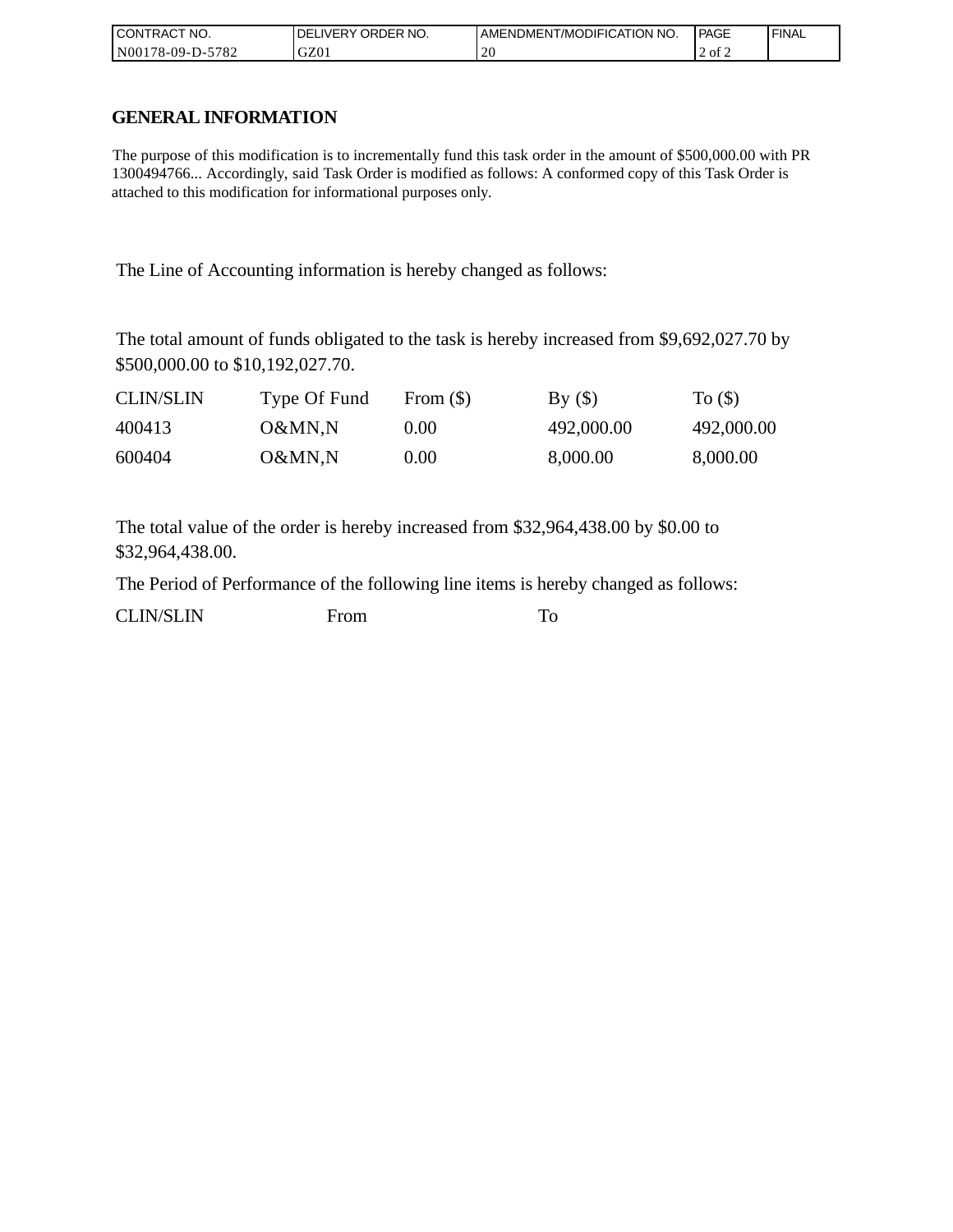| <b>CONTRACT NO.</b> | <b>IDELIVERY ORDER NO.</b> | AMENDMENT/MODIFICATION NO. | <b>PAGE</b>                  | 'FINAL |
|---------------------|----------------------------|----------------------------|------------------------------|--------|
| N00178-09-D-5782    | GZ01                       | . $\cap$ $\cap$<br>20      | $\sim$ $\sim$<br>$\pm$ 0t 5. |        |

# **SECTION B SUPPLIES OR SERVICES AND PRICES**

CLIN - SUPPLIES OR SERVICES

For Cost Type Items:

| Item | PSC | Supplies/Services                                          |  | Qty Unit Est. Cost                                  | Fixed Fee | CPFF |
|------|-----|------------------------------------------------------------|--|-----------------------------------------------------|-----------|------|
| 4001 |     | R425 IA Support (Fund Type - TBD)                          |  | 1.0 LO \$7,328,169.00 \$319,542.00 \$7,647,711.00   |           |      |
|      |     | 400101 R425 ACRN:AA PR 1300239279 (Fund Type -<br>OTHER)   |  |                                                     |           |      |
|      |     | 400102 R425 ACRN:AB PR 1300286595 (Fund Type -<br>OTHER)   |  |                                                     |           |      |
| 4002 |     | R425 IA Support (Fund Type - TBD)                          |  | $1.0$ LO \$7,498,166.00 \$366,636.00 \$7,864,802.00 |           |      |
|      |     | 400201 R425 ACRN: AC PR: 1300298860 (Fund Type -<br>OTHER) |  |                                                     |           |      |
|      |     | 400202 R425 ACRN: AF PR: 1300319971 (Fund Type -<br>OTHER) |  |                                                     |           |      |
|      |     | 400203 R425 ACRN: AE PR: 1300332147 (Fund Type -<br>OTHER) |  |                                                     |           |      |
|      |     | 400204 R425 ACRN: AG PR: 1300354996 (Fund Type -<br>OTHER) |  |                                                     |           |      |
|      |     | 400205 R425 ACRN: AH PR: 1300354996 (Fund Type -<br>OTHER) |  |                                                     |           |      |
| 4003 |     | R425 IA Support (Fund Type - TBD)                          |  | 1.0 LO \$7,672,265.00 \$333,893.00 \$8,006,158.00   |           |      |
|      |     | 400301 R425 ACRN: AJ PR: 1300373150 (Fund Type -<br>OTHER) |  |                                                     |           |      |
|      |     | 400302 R425 ACRN: AK PR: 1300373150 (Fund Type -<br>OTHER) |  |                                                     |           |      |
|      |     | 400303 R425 ACRN: AJ PR: 1300373150 (Fund Type -<br>OTHER) |  |                                                     |           |      |
|      |     | 400304 R425 ACRN: AM PR: 1300394554 (Fund Type -<br>OTHER) |  |                                                     |           |      |
|      |     | 400305 R425 ACRN AN PR 1300415544 (O&MN, N)                |  |                                                     |           |      |
|      |     | 400306 R425 ACRN AP PR 1300436371 (O&MN, N)                |  |                                                     |           |      |
|      |     | 400307 R425 ACRN AQ PR 1300436371 (O&MN, N)                |  |                                                     |           |      |
| 4004 |     | R425 IA Support (Fund Type - TBD)                          |  | 1.0 LO \$7,850,571.00 \$341,316.00 \$8,191,887.00   |           |      |
|      |     | 400401 R425 ACRN AR PR1300443439 (O&MN, N)                 |  |                                                     |           |      |
|      |     | 400402 R425 ACRN AS PR1300443439 (O&MN, N)                 |  |                                                     |           |      |
|      |     | 400403 R425 ACRN AT PR1300443439 (O&MN, N)                 |  |                                                     |           |      |
|      |     | 400404 R425 ACRN AU PR 1300447315 (O&MN, N)                |  |                                                     |           |      |
|      |     | 400405 R425 ACRN AV PR 1300447315 (O&MN, N)                |  |                                                     |           |      |
|      |     | 400406 R425 ACRN AW PR 1300447315 (O&MN, N)                |  |                                                     |           |      |
|      |     | 400407 R425 ACRN AX PR 1300481274 (O&MN, N)                |  |                                                     |           |      |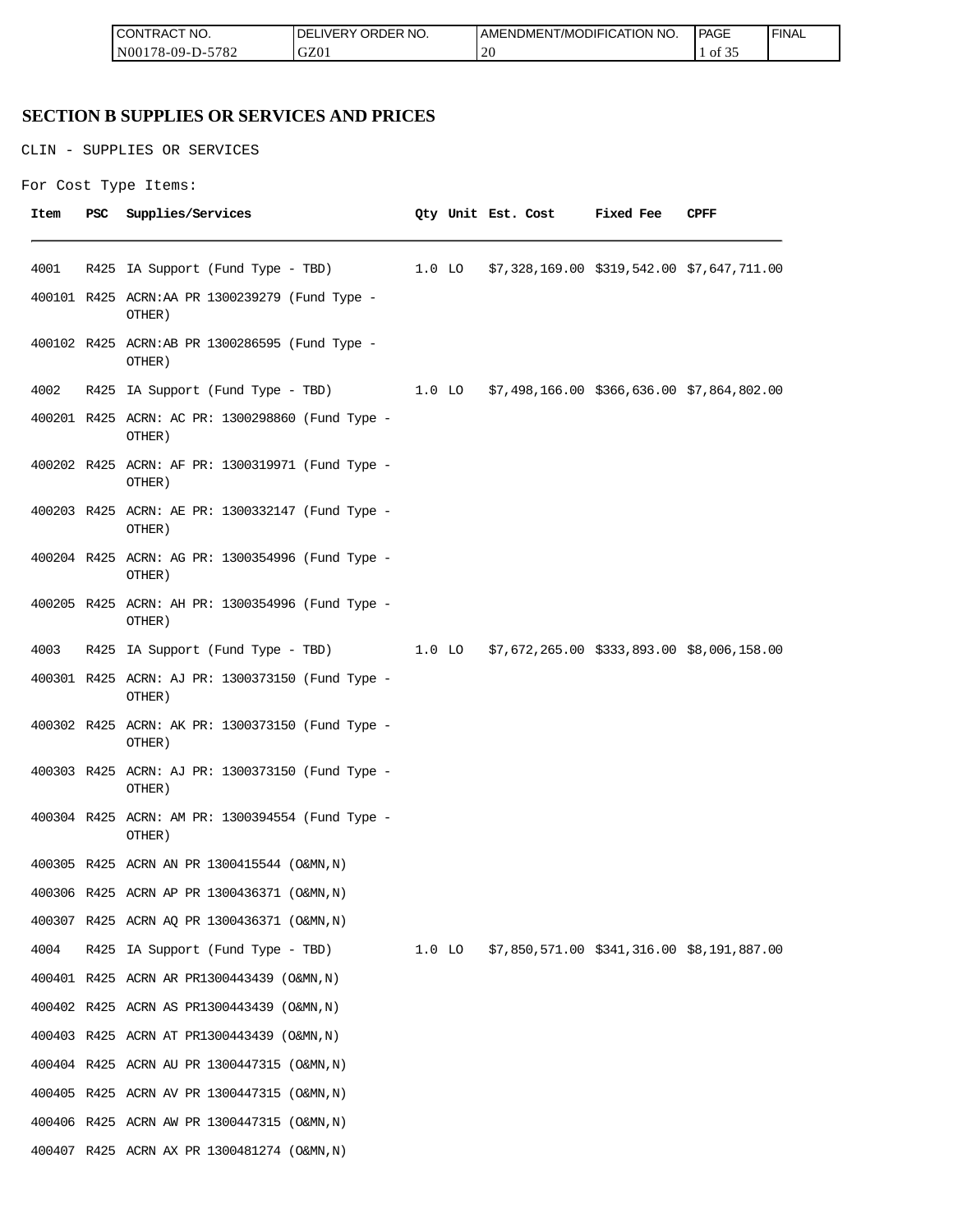| <b>ICONTRACT NO.</b> | LIVERY ORDER NO.<br>DEI | <b>I AMENDMENT/MODIFICATION</b><br>NO. | PAGE    | ' FINAL |
|----------------------|-------------------------|----------------------------------------|---------|---------|
| N00178-09-D-5782     | GZ01                    | $\bigcap$<br>2V                        | 2 of 35 |         |

| Item | PSC | Supplies/Services                           |        | Oty Unit Est. Cost | Fixed Fee | <b>CPFF</b>                                |
|------|-----|---------------------------------------------|--------|--------------------|-----------|--------------------------------------------|
|      |     | 400408 R425 ACRN AY PR 1300481274 (O&MN, N) |        |                    |           |                                            |
|      |     | 400409 R425 ACRN AZ PR 1300481274 (O&MN, N) |        |                    |           |                                            |
|      |     | 400410 R425 ACRN BB PR 1300493466 (O&MN, N) |        |                    |           |                                            |
|      |     | 400411 R425 ACRN BC PR 1300493466 (O&MN, N) |        |                    |           |                                            |
|      |     | 400412 R425 ACRN BD PR 1300493466 (O&MN, N) |        |                    |           |                                            |
|      |     | 400413 R425 ACRN BE PR 1300494766 (O&MN, N) |        |                    |           |                                            |
| 4005 |     | R425 IA Support (Fund Type - TBD)           | 1.0 LO |                    |           | \$8,033,188.00 \$348,911.00 \$8,382,099.00 |
|      |     | Option                                      |        |                    |           |                                            |

For ODC Items:

| Item   | <b>PSC</b> | Supplies/Services                           | 0ty | Unit | Est. Cost    |
|--------|------------|---------------------------------------------|-----|------|--------------|
| 6001   | R425       | IA Support (Fund Type - TBD)                | 1.0 | LO   | \$313,470.00 |
| 600101 | R425       | ACRN: AB PR 1300286595 (Fund Type - OTHER)  |     |      |              |
| 6002   | R425       | IA Support (Fund Type - TBD)                | 1.0 | LO   | \$313,470.00 |
| 600201 | R425       | ACRN: AC PR: 1300298860 (Fund Type - OTHER) |     |      |              |
| 600202 | R425       | ACRN: AH PR: 1300354996 (Fund Type - OTHER) |     |      |              |
| 6003   | R425       | IA Support (Fund Type - TBD)                | 1.0 | LO   | \$313,470.00 |
| 600301 | R425       | ACRN: AJ PR: 1300373150 (Fund Type - TBD)   |     |      |              |
| 600302 | R425       | ACRN: AP PR:1300436371 (O&MN, N)            |     |      |              |
| 6004   | R425       | IA Support (Fund Type - TBD)                | 1.0 | LO   | \$313,470.00 |
| 600401 | R425       | ACRN AS PR 1300443439 (O&MN, N)             |     |      |              |
| 600402 | R425       | ACRN AW PR 1300447315 (O&MN, N)             |     |      |              |
| 600403 | R425       | ACRN BA PR 1300481274 (O&MN, N)             |     |      |              |
| 600404 | R425       | ACRN BE PR 1300494766 (O&MN, N)             |     |      |              |
| 6005   | R425       | IA Support (Fund Type - TBD)                | 1.0 | LO   | \$313,470.00 |
|        |            | Option                                      |     |      |              |

#### 5252.216-9204 LEVEL OF EFFORT--FEE ADJUSTMENT FORMULA (MAR 1994)

(a) Subject to the provisions of the "Limitation of Cost" or "Limitation of Funds" clause (whichever is applicable to this contract), it is hereby understood and agreed that the fixed fee is based upon the Contractor providing the following number of staff-hours of direct labor, hereinafter referred to as X, at the estimated cost and during the term of this contract specified elsewhere herein:

[Contractor shall insert number of estimated direct labor staff hours]

Total Staff-Hours (X)\* Total Prime Staff-Hours Fixed Fee\*\* \*(inclusive of Prime and any proposed Subcontractor(s))

| Base Period |  |  |
|-------------|--|--|
| Option 1    |  |  |
| Option 2    |  |  |
| Option 3    |  |  |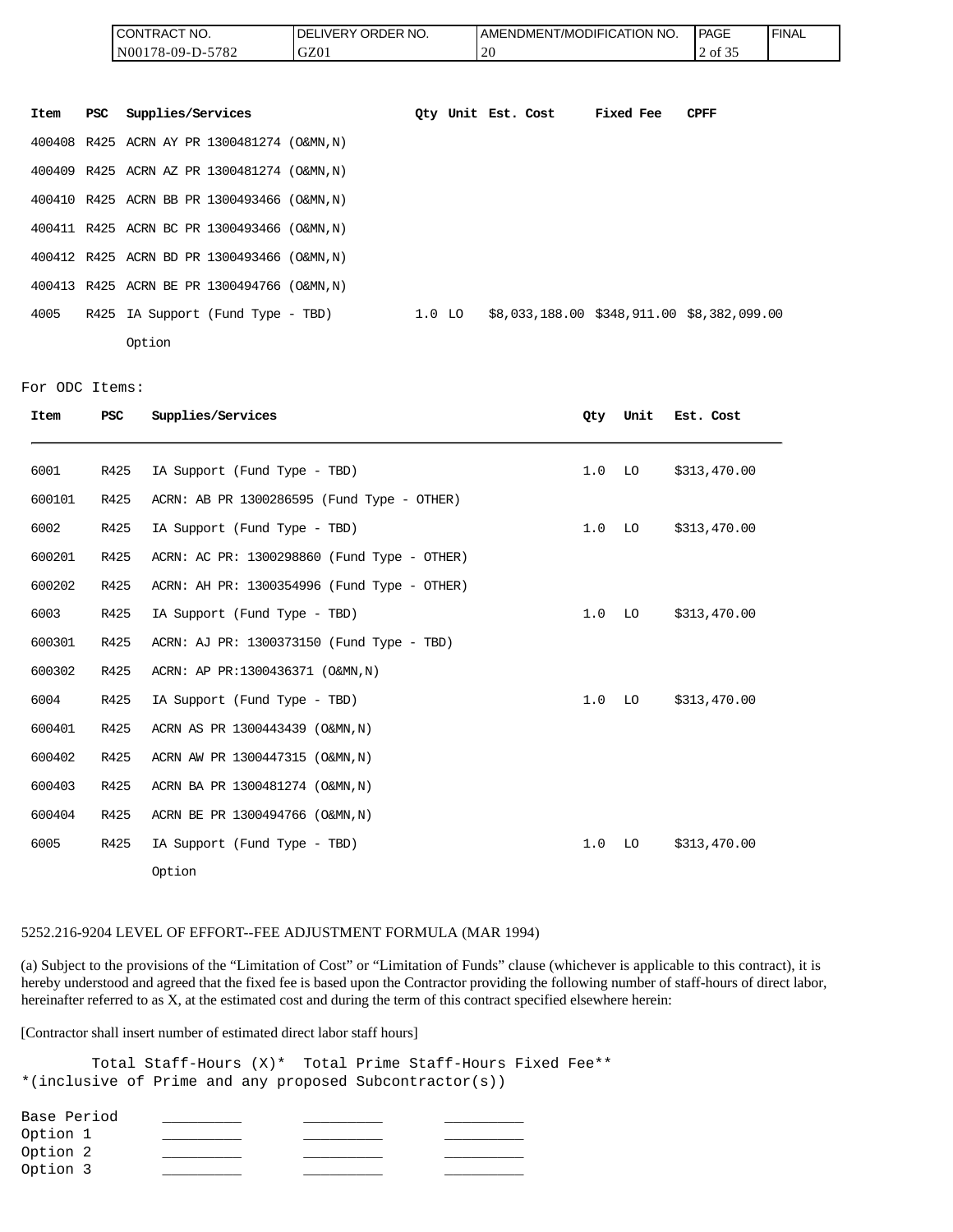| <b>CONTRACT</b><br>TNO.                 | NO.<br>' ORDER<br><b>IDELIVERY</b> | I AMENDMENT/MODIFICATION NO. | <b>PAGE</b>                              | <b>FINAL</b> |
|-----------------------------------------|------------------------------------|------------------------------|------------------------------------------|--------------|
| 5782<br>N00<br>'78-09-L<br>$\mathbf{L}$ | GZ01                               | 20                           | $\sim$ $\sim$ $\sim$<br>ΟĪ<br><u>. .</u> |              |

Option 4

\*\*Contractor is to identify basis for fixed fee amount: \_\_\_ Prime Hours Only \_\_\_ Total Staff-Hours

The Contractor agrees to provide the total level of effort specified above in performance of work described in Sections "B" and "C" of this contract.

(b) Of the total staff-hours of direct labor set forth above, it is estimated that \_\_ staff-hours are competitive time (uncompensated overtime). Competitive time (uncompensated overtime) is defined as hours provided by personnel in excess of 40 hours per week without additional compensation for such excess work. All other effort is defined as compensated effort. If no amount is indicated in the first sentence of this paragraph, competitive time (uncompensated overtime) effort performed by the contractor shall not be counted in fulfillment of the level of effort obligations under this contract. (CONTRACT NO.<br>
(SMOT) 8.60-9.5782 (GZOI)<br>
(SMOT) 8.60-9.5782 (GZOI)<br>
A\*Contractor are the approximate form and the approximate fee reduction in accordance with the approximate fee reduction in accordance with the approxim

(c) Effort performed in fulfilling the total level of effort obligations specified above shall only include effort performed in direct support of this contract and shall not include time and effort expended on such things as local travel from an employee's residence to their usual work location, uncompensated effort while on travel status, truncated lunch periods, or other time and effort which does not have a specific and direct contribution to the tasks described in Section B.

(d) It is understood and agreed that various conditions may exist prior to or upon expiration of the term of the contract, with regard to the expenditure of labor staff-hours and/or costs thereunder which may require adjustment to the aggregate fixed fee. The following actions shall be dictated by the existence of said conditions:

(1) If the Contractor has provided not more than 105% of X or not less than 95% of X, within the estimated cost, and at the term of the contract, then the fee shall remain as set forth in Section B.

(2) If the Contractor has provided X-staff-hours, within the term, and has not exceeded the estimated cost then the Contracting Officer may require the Contractor to continue performance until the expiration of the term, or until the expenditure of the estimated cost of the contract except that, in the case of any items or tasks funded with O&MN funds, performance shall not extend beyond 30 September. In no event shall the Contractor be required to provide more than 105% of X within the term and estimated cost of this contract. The fee shall remain as set forth in Section B.

(3) If the Contractor expends the estimated cost of the contract, during the term of the contract and has provided less than X staff-hours, the Government may require the Contractor to continue performance, by providing cost growth funding, without adjusting the fixed fee, until such time as the Contractor has provided X staff-hours.

(4) If the Contracting Officer does not elect to exercise the Government's rights as set forth in paragraph  $(d)(2)$  and  $(d)(3)$  above, and the Contractor has not expended more than 95% of X staff-hours, the fixed fee shall be equitably adjusted downward to reflect the diminution of work. The total fee due the contractor shall be adjusted so as to be in direct proportion to the number of direct hours utilized in the same ration of fee to the estimated total hours then set forth in the contract.

(5) Nothing herein contained shall, in any way, abrogate the Contractor's responsibilities, and/or the Government's rights within the terms of the contract provision entitled "Limitation of Cost" or "Limitation of Funds" as they shall apply throughout the term of the contract, based upon the total amount of funding allotted to the contract during its specified term.

(e) Within 45 days after completion of the work under each separately identified period of performance hereunder, the Contractor shall submit the following information in writing to the Contracting Officer with copies to the cognizant Contract Administration Office and DCAA office to which vouchers are submitted:

(1) The total number of staff-hours of direct labor expended during the applicable period.

(2) A breakdown of this total showing the number of staff-hours expended in each direct labor classification and associated direct and indirect costs.

(3) A breakdown of other costs incurred.

(4) The Contractor's estimate of the total allowable cost incurred under the contract for the period.

In the case of a cost under-run, the Contractor shall submit the following information in addition to that required above:

(5) The amount by which the estimated cost of this contract may be reduced to recover excess funds and the total amount of staff-hours not expended, if any.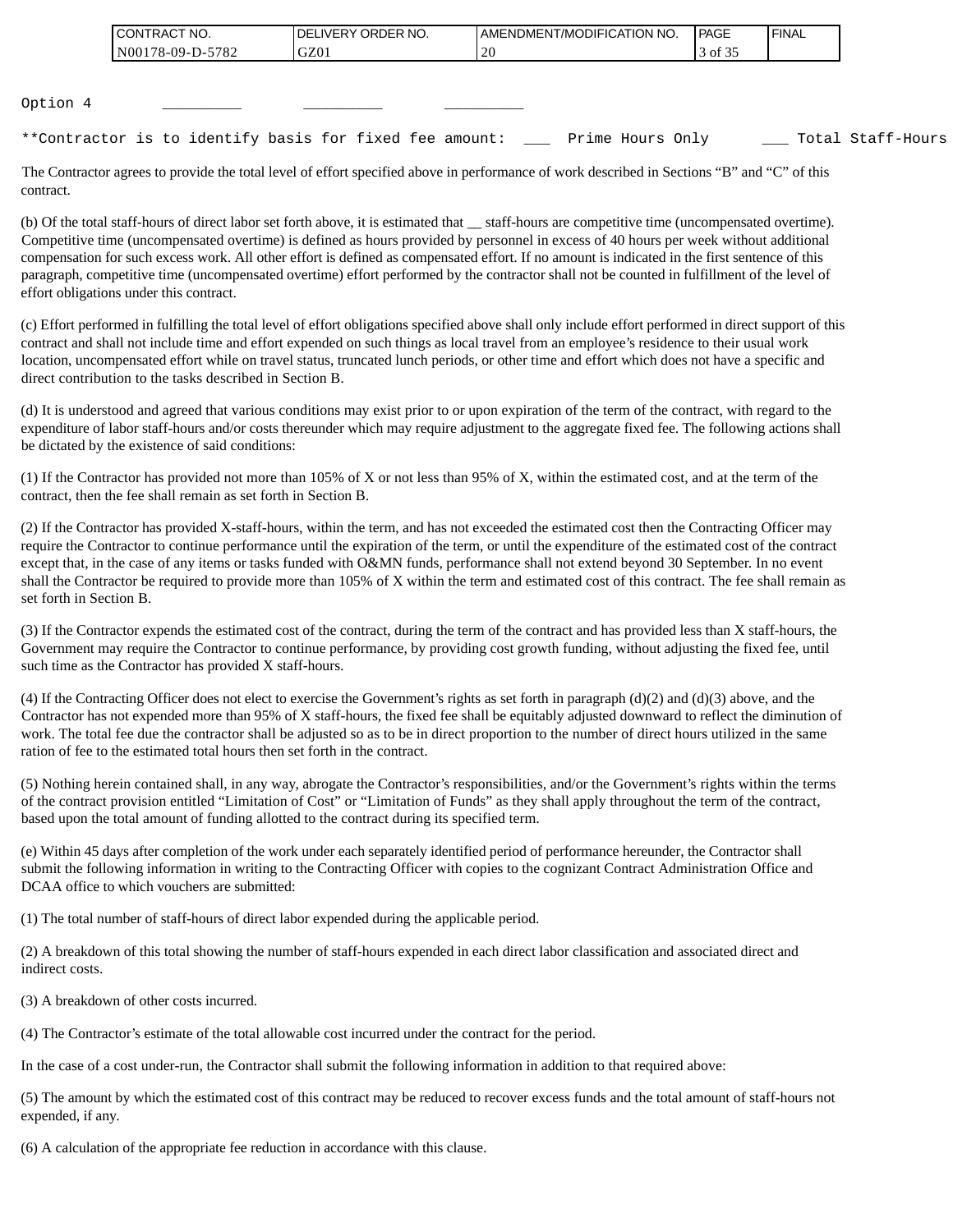| " NO.<br>'TRAL.<br>CON.                                            | NO.<br>' ORDER<br>DELIVERY | VDMENT/MODIFICATION NO.<br>AMENI | PAGE                     | <b>FINAL</b> |
|--------------------------------------------------------------------|----------------------------|----------------------------------|--------------------------|--------------|
| 5700<br>N <sub>00</sub><br>78-09-I<br>.<br>$\circ$ 0 $\angle$<br>ັ | GZ01                       | 20                               | $\sim$ $\sim$<br>ΟĪ<br>້ |              |

All submissions required by this paragraph shall separately identify subcontractor information, if any.

#### ADDITIONAL SLINS

Additional SLINs will be unilaterally created by the Contracting Officer during performance of this Task Order to accommodate the multiple types of funds that will be used under this order.

#### LIMITATION OF LIABILITY – INCREMENTAL FUNDING

CLINs 4001 & 6001 are incrementally funded and the amount currently available for payment hereunder is limited to \$305,000.00. It is estimated that these funds will cover the cost of performance through 10 January 2013. Subject to the provisions of the clause entitled "Limitation of Funds" (APR 94) (FAR 52.232-22) of the general provisions of this contract, no legal liability on the part of the Government for payment in excess of \$305,000.00 shall arise unless additional funds are made available and are incorporated as a modification to the delivery order.

| <b>CLIN</b>  | <b>CPFF</b>  | THIS ACTION     | <b>CUMULATIVE</b> | <b>BALANCE</b> |
|--------------|--------------|-----------------|-------------------|----------------|
| 4001         | 7,647,711.00 | 270,000.00      | 295,000.00        | \$7,352,711.00 |
| 6001         | 313,470.00   | 10,000.00<br>\$ | 10,000.00         | 303,470.00     |
| <b>TOTAL</b> | 7,961,181.00 | 280,000.00      | 305,000.00        | \$7,656,181.00 |

CLINs 4002 & 6002 are incrementally funded and the amount currently available for payment hereunder is limited to \$2,622,844.34. It is estimated that these funds will cover the cost of performance through 10 September 2013. Subject to the provisions of the clause entitled "Limitation of Funds" (APR 94) (FAR 52.232-22) of the general provisions of this contract, no legal liability on the part of the Government for payment in excess of \$2,622,844.34 shall arise unless additional funds are made available and are incorporated as a modification to the delivery order.

| <b>CLIN</b>  | <b>CPFF</b>       | THIS ACTION | <b>CUMULATIVE</b> | <b>BALANCE</b>     |
|--------------|-------------------|-------------|-------------------|--------------------|
| 4002         | 7,864,802.00      | 0.00<br>S   | \$2,597,844.34    | \$<br>5,266,957.66 |
| 6002         | 313,470.00        | 0.00<br>S   | 25,000.00<br>S    | \$<br>288,470.00   |
| <b>TOTAL</b> | 8,178,272.00<br>Φ | 0.00<br>Φ   | 2,622,844.34      | 5,555,427.66<br>\$ |

CLINs 4003 & 6003 are incrementally funded and the amount currently available for payment hereunder is limited to \$3,072,215.99. It is estimated that these funds will cover the cost of performance through 10 September 2014. Subject to the provisions of the clause entitled "Limitation of Funds" (APR 94) (FAR 52.232-22) of the general provisions of this contract, no legal liability on the part of the Government for payment in excess of \$3,072,215.99 shall arise unless additional funds are made available and are incorporated as a modification to the delivery order.

| <b>CLIN</b>  | CPFF              | THIS ACTION | <b>CUMULATIVE</b>   | <b>BALANCE</b>    |
|--------------|-------------------|-------------|---------------------|-------------------|
| 4003         | 8,006,158.00      | 532,000.00  | 3,062,000.00        | 4,944,158.00      |
| 6003         | 313,470.00        | 1.000.00    | 10,215.99<br>دب.    | 303,254.01        |
| <b>TOTAL</b> | 8,319,628.00<br>Ψ | 533,000.00  | 3,072,215.99<br>دب. | 5,247,412.01<br>Ψ |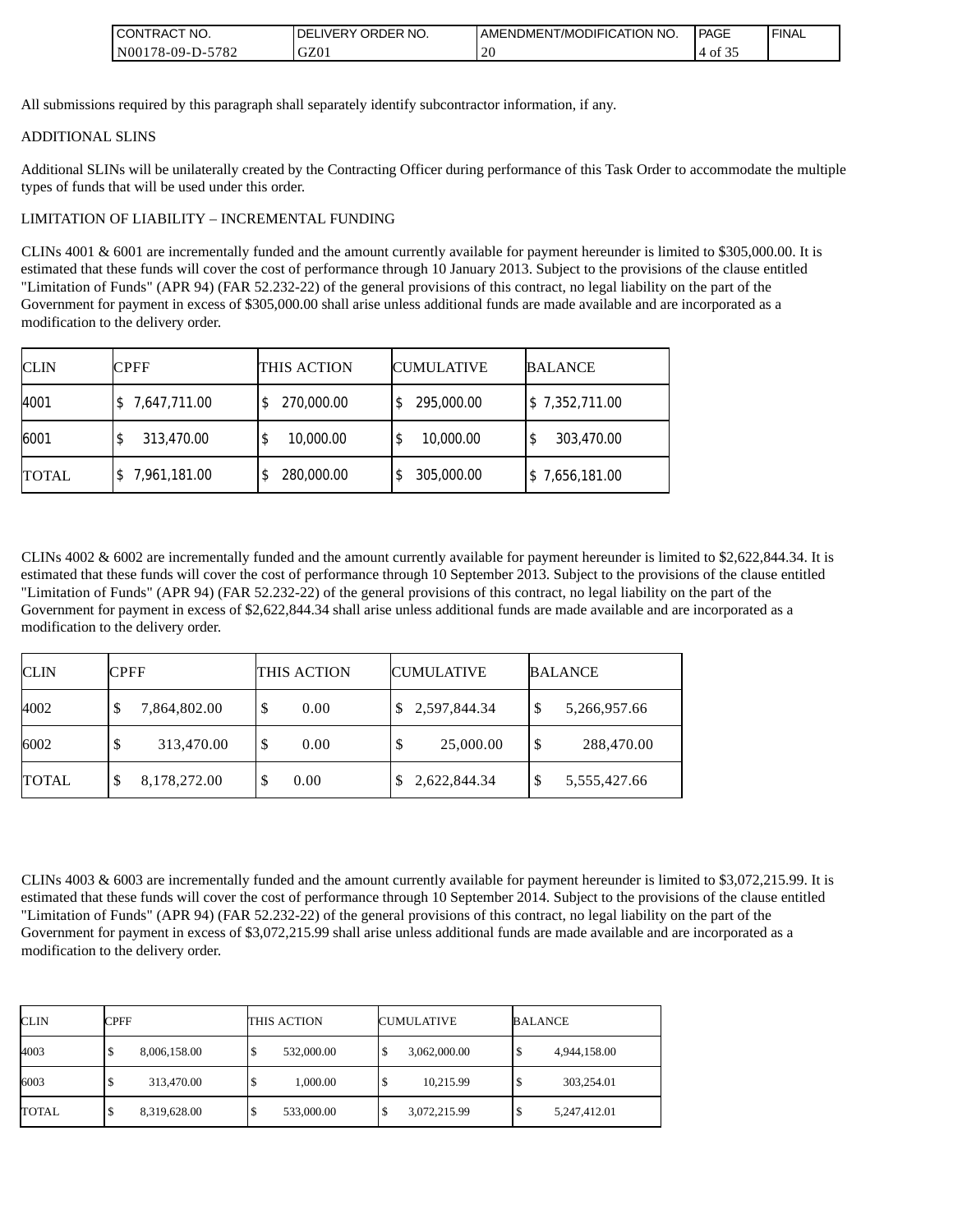| 'NO.<br><b>CON</b><br><b>ITRAC</b>                             | NO.<br><b>ORDER</b><br>DELIVERY | AMENDMENT/MODIFICATION NO. | PAGE                          | <b>FINAL</b> |
|----------------------------------------------------------------|---------------------------------|----------------------------|-------------------------------|--------------|
| 5700<br>N <sub>00</sub><br>$^{\circ}$ 178-09-D- $\sim$<br>∠ه ' | GZ01                            | $\bigcap$<br>ZU            | $\sim$ $\sim$ $\sim$<br>of 35 |              |

CLINs 4004 & 6004 are incrementally funded and the amount currently available for payment hereunder is limited to \$ 4,191,967.37. It is estimated that these funds will cover the cost of performance through 10 September 2015. Subject to the provisions of the clause entitled "Limitation of Funds" (APR 94) (FAR 52.232-22) of the general provisions of this contract, no legal liability on the part of the Government for payment in excess of \$ 4,191,967.37 shall arise unless additional funds are made available and are incorporated as a modification to the delivery order

| <b>CLIN</b> | <b>CPFF</b>  | THIS ACTION | <b>CUMULATIVE</b> | BALANCE      |
|-------------|--------------|-------------|-------------------|--------------|
| 4004        | 8.191.887.00 | 492,000.00  | 4.171.967.37      | 4,019,919.63 |
| 6004        | 313,470.00   | 8,000.00    | 20,000.00         | 293.470.00   |
| TOTAL.      | 8,505,357.00 | 500,000.00  | 4,191,967.37      | 4,313,389.63 |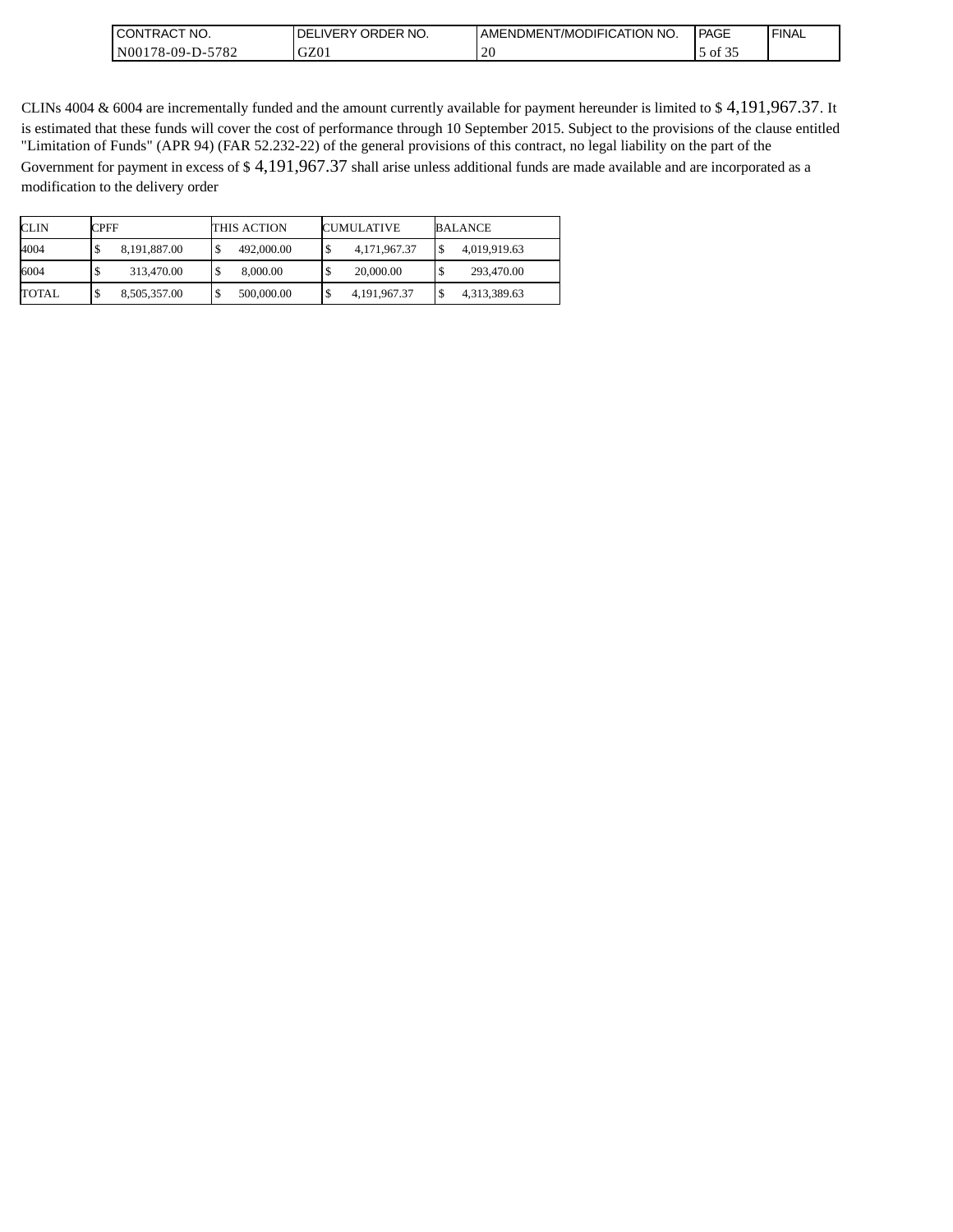| CONTRACT<br>CT NO.                                 | <b>ORDER</b><br>NO.<br><b>DELIVERY</b> | I AMENDMENT/MODIFICATION NO. | PAGE           | <b>I FINAL</b> |
|----------------------------------------------------|----------------------------------------|------------------------------|----------------|----------------|
| 5782<br>N <sub>001</sub><br>'78-09-D- <sub>~</sub> | GZ0 <sub>1</sub>                       | $\Delta$<br>ZU               | to of<br>. J . |                |

# **SECTION C DESCRIPTIONS AND SPECIFICATIONS**

C-302 SPECIFICATIONS/STATEMENT OF WORK (DEC 1998)

Work under this contract shall be performed in accordance with the following Performance Work Statement (PWS):

#### **Section C - Performance Work Statement (PWS)**

SPAWARSYSCEN-CHARLESTON, Code 582V0, Information Assurance (IA), IA Mitigation, Certification and Accreditation (C&A), and Information Assurance Vulnerability Management (IAVM)

### **1.0 INTRODUCTION**

The Space and Naval Warfare Systems Center (SPAWARSYSCEN) Atlantic; Network Security Implementation Branch, Code 582V0, is providing Network Security Engineering Support Services in support of Navy Medicine and Federal Health Systems as it pertains to information assurance for Navy Medicine's Military Treatment Facilities (MTF), Dental clinics worldwide, and Federal Health agencies.

### **2.0 BACKGROUND**

The task will support the continued Information Assurance initiatives within Navy Medicine and Federal Health agencies, and provide support to the Information Management and Information Technology (IM/IT) execution agent. SSC Atlantic will execute all aspects of Information Assurance for Navy Medicine and Federal Health agencies to ensure compliance with Federal, Department of Defense (DoD), and Department of Navy (DoN) regulations and policies.

### **3.0 SCOPE**

The objective of this Task Order is to provide support in the conduct of Information Assurance (IA), IA Mitigation, Certification and Accreditation (C&A), and Information Assurance Vulnerability Management (IAVM) to support the mission of Navy Medical and Federal Health systems at locations throughout the CONUS and OCONUS areas as well as incorporate the evaluation of the current IA and security posture of Navy Medical and Federal Health Systems facilities. The range of this support would span subject matter expertise to administrative support/graphic services with skill sets and experience that match Code 582V0's need to comply with and respond to requirements including current, updated program plans and documentation, current and accurate requirements definition, alternative approaches for fielding, migrating, staging and supporting systems, site management, adherence to standards, specifications and best practices, mitigation of risks, addressing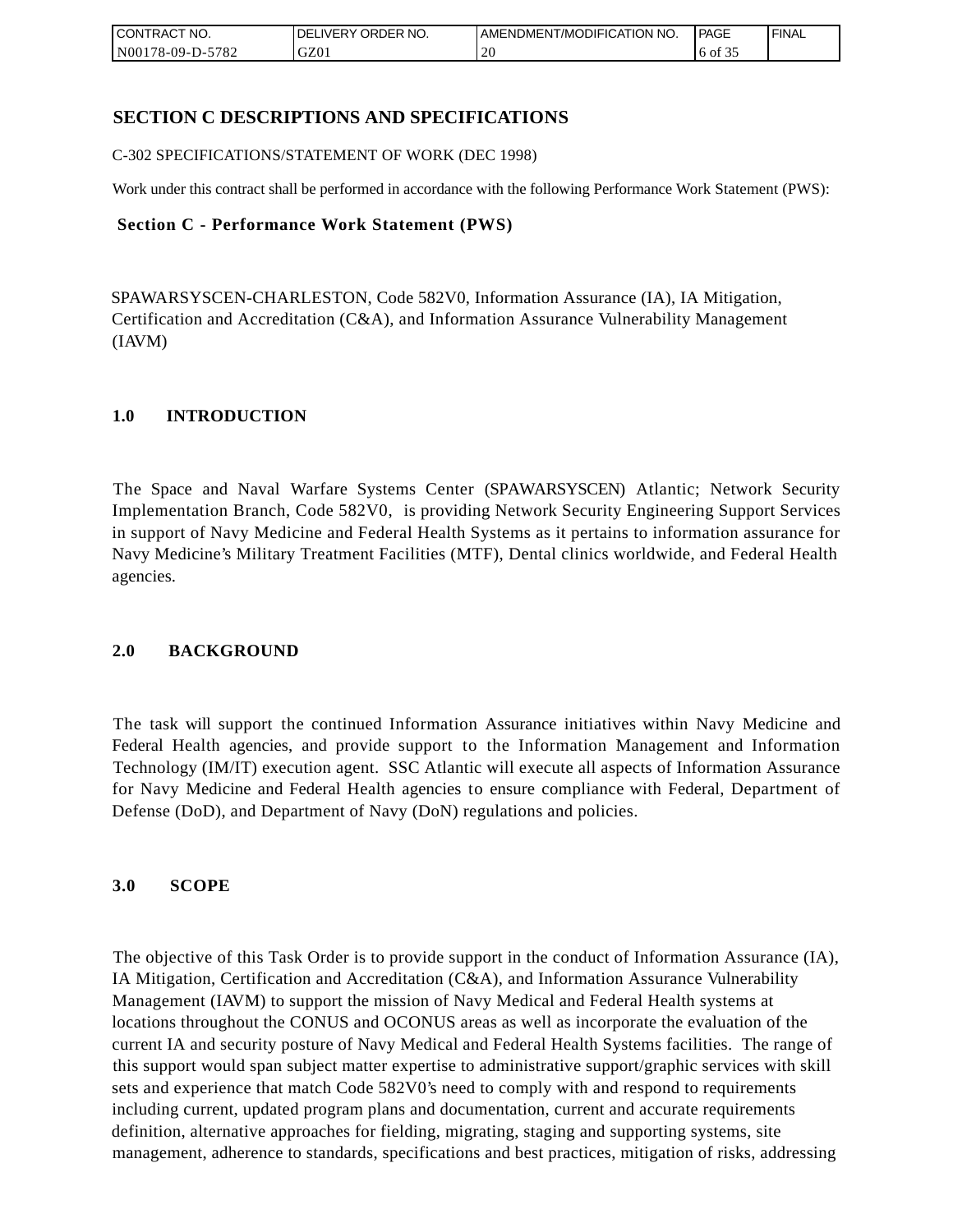| I CONTRACT NO.                       | ORDER NO.<br><b>DELIVERY</b> | AMENDMENT/MODIFICATION NO. | PAGE                       | ' FINAL |
|--------------------------------------|------------------------------|----------------------------|----------------------------|---------|
| N001<br>5700<br>'78-09-L<br>.<br>ے ہ | GZ0.                         | $\sim$<br>∠∪               | $\sim$ $\sim$ $\sim$<br>ΟĪ |         |

issues and performing all Program and Project functions necessary to achieve the strategic goalds and objectives of SPAWAR's customers.

# **4.0 PLACE OF PERFORMANCE**

Work shall be performed at the SPAWARSYSCEN, Atlantic and in each of the following location(s):

- a. Contractor's Facility
- b. Bethesda, MD
- c. San Diego, CA
- d. New Orleans, LA
- e. NH Camp Pendleton, Ocean Side, CA
- f. NH Oak Harbor, WA
- g. NH Corpus Christi, TX
- h. NH Rota, Spain
- i. NH Guam
- j. NH Guantanamo Bay (Cuba)
- k. NH Cherry Point, NC
- l. NH Bremeerton, (Washington)
- m. NH Lemoore, CA
- n. NH Sigonella, Italy
- o. NH Napes, Italy
- p. NH Okinawa, Japan
- q. NH Pensacola, FL
- r. NH 29 Palms, CA
- s. NNMC Bethesda, Maryland
- t. NH Yokosuka, Japan
- u. NAMRU Jakarta (Indonesia)
- v. NAMR:U Cairo (Egypt)
- w. NH Pearl Harbor (Honolulu)
- x. NAMRU Lima (Peru)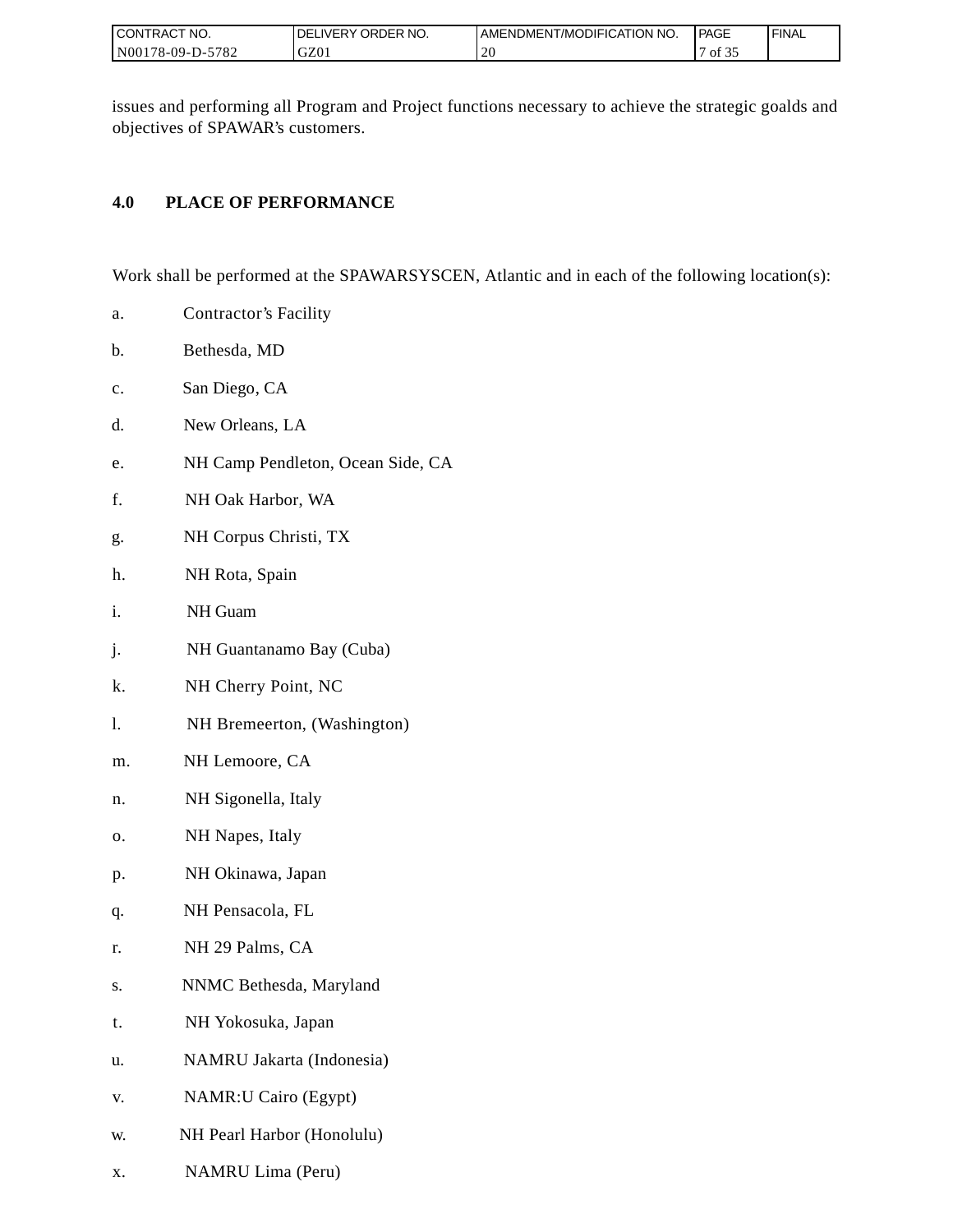| CONTRACT<br>°CT NO.        | ' ORDER NO.<br><b>DELIVERY</b> | AMENDMENT/MODIFICATION NO. | PAGE    | 'FINAL |
|----------------------------|--------------------------------|----------------------------|---------|--------|
| N00<br>5782<br>$78-09-D$ - | GZ01                           | . .                        | 8 of 35 |        |

### **5.0 APPLICABLE DIRECTIVES / REFERENCES**

The Contractor shall adhere to the following documents in accordance with paragraph 8.0, Performance Requirements.

| <b>Document Type</b> | No./Version | <b>Title</b>                  | Date           |
|----------------------|-------------|-------------------------------|----------------|
| DoD Directive        |             | <b>Information Assurance</b>  | $10-24-2002$   |
| 8500.1               |             | (IA)                          |                |
| DoD Instruction      |             | <b>Information Assurance</b>  | $2 - 6 - 2003$ |
| 8500.2               |             | (IA) Implementation for       |                |
|                      |             | Automated                     |                |
|                      |             | Information<br><b>Systems</b> |                |
| DoD Regulation       |             | DoD Personnel Security        | 1-1987         |
| 5200.2-R             |             | Program                       |                |
| <b>SECNAVINST</b>    |             | Department of the Navy        | 3/10/1999      |
| 5510.30A             |             | <b>Personnel Security</b>     |                |
|                      |             | Program                       |                |
| <b>SECNAVINST</b>    |             | Department of the Navy        | 3/17/1999      |
| 5510.36              |             | <b>Information Security</b>   |                |
|                      |             | Program (ISP)                 |                |

# **6.0 SECURITY and TRAINING SUPPORT**

SSC-A contractor personnel will have the appropriate clearances required for access to classified data as required. Prior to starting work on the task, SSC-A contractor personnel will have a minimum of an interim Secret Security Clearance granted by the Defense Industrial Security Clearance Office (DISCO) and will comply with IT access authorization requirements. In addition, SSC-A contractor personnel will possess the appropriate IT level of access for the required task and position assignment. SSC-A contractor personnel shall handle and safeguard any unclassified but sensitive and classified information in accordance with appropriate Department of Defense security regulations.

The Project Engineer shall determine if the appropriate IT Position Category has been assigned to the respective contractor personnel and inform the contractor of that determination based on the following criteria:

IT-1 Position - Positions in which the incumbent is responsible for the planning, direction, and implementation of a computer security program; major responsibility for the direction, planning and design of a computer system, including the hardware and software; or, can access a system during the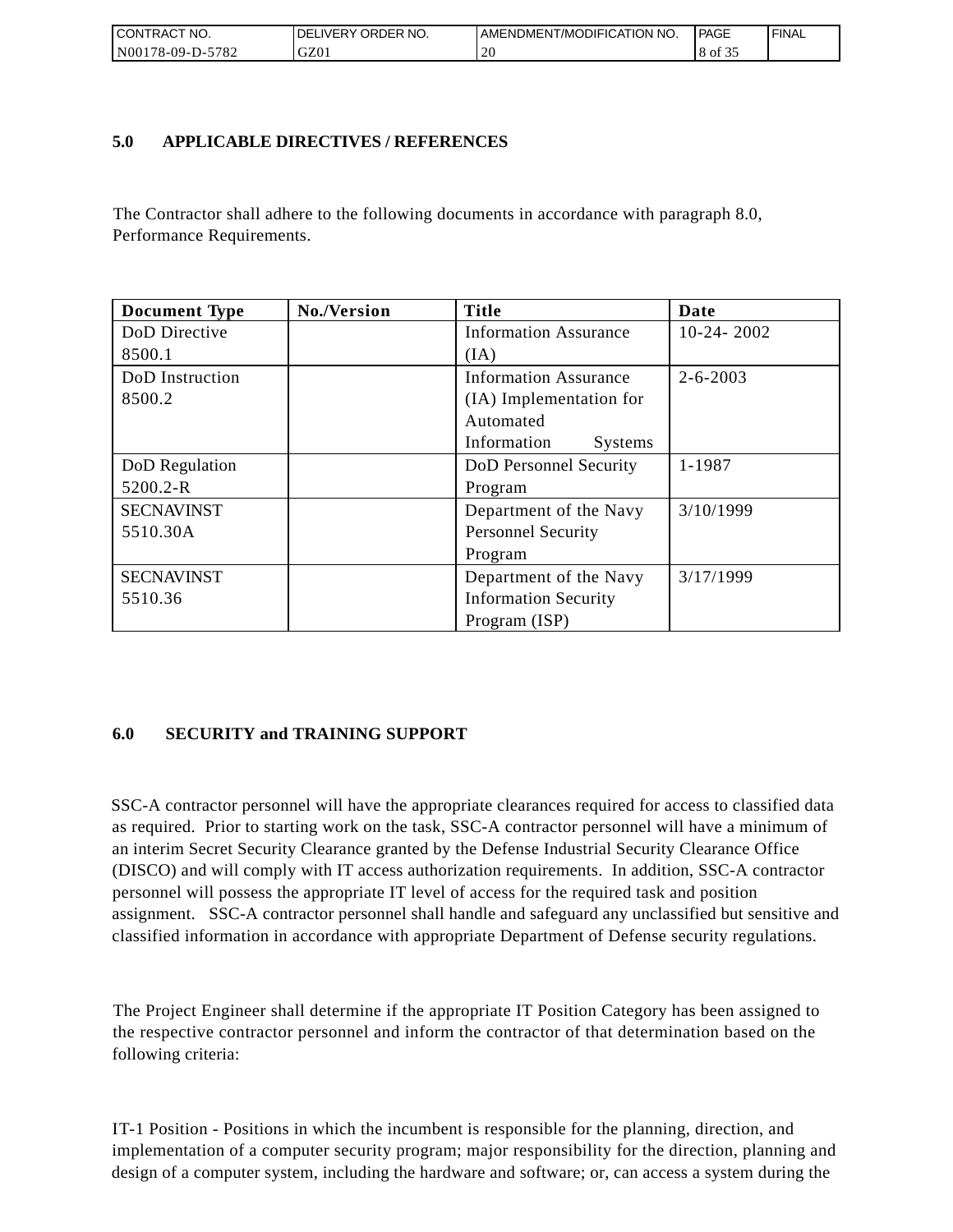| <b>CONTRACT NO.</b>                     | NO.<br>' ORDER<br><b>DELIVERY</b> | AMENDMENT/MODIFICATION NO. | PAGE        | <b>I FINAL</b> |
|-----------------------------------------|-----------------------------------|----------------------------|-------------|----------------|
| 5782<br>N001<br>′8-09-I<br>$\mathbf{L}$ | GZ01                              | 20                         | ΟĪ<br>. J . |                |

operation or maintenance in such a way, and with a relatively high risk for causing grave damage, or realize a significant personal gain. Personnel whose duties meet the criteria for IT-1 Position designation require a favorably adjudicated Single Scope Background Investigation (SSBI) or SSBI Periodic Reinvestigation (SSBI-PR). The SSBI or SSBI-PR shall be updated a minimum of every 5 years.

IT-II Position - Positions in which the incumbent is responsible for the direction, planning, design, operation, or maintenance of a computer system, and whose work is technically reviewed by a higher authority at the IT-II Position level to insure the integrity of the system. Personnel whose duties meet the criteria for an IT-II Position require a favorably adjudicated National Agency Check (NAC).

IT-III Position - All other positions involved in computer activities. Incumbent in this position has non-privileged access to one or more DoD information systems/applications or database to which they are authorized access. Personnel whose duties meet the criteria for an IT-III Position designation require a favorably adjudicated NAC.

Contractor's request for visit authorization shall be submitted in the appropriate format and coordinated with the SSC-C Project Office.

# **6.1 Personnel Common Access Card (CAC) and PKI Requirements**

SSC-A contractor personnel are required to obtain a Common Access Card (CAC) with PKI for access to Department of Defense facilities (CONUS and OCONUS) and websites. In addition, a hardware solution to securely read the card via a personal computer, and approved software for reading the CAC (ex. ActiveGold) is required.

# **6.2 Personnel Supporting Information Assurance (IA) functions**

In accordance with clause 252.239-7001, Contractor personnel supporting Information Assurance (IA) functions shall be appropriately trained and certified prior to being engaged in IA related work. IA Personnel shall be in full compliance with DoD 8570.01-M, Information Assurance Workforce Improvement Program (PWS ref 2.1.\$) and DoDD 8570.1, IA Training, Certification, and Workforce Management (PWS ref 2.1.\$). This includes personnel training being certified/accredited at the appropriate levels of IAT I-III and IAM I-III. This will be verified by the contracting officer who will ensure that contractor personnel are entered in to the Defense Eligibility Enrollment System (DEERS) or other appropriate database. The contractor shall also provide the requested mix of labor categories pertaining to IA applicable tasks as directed by the PCO or Task Order in support of IA training requirements. Contractor personnel not certified within 6 months of assignment of IA duties or who fails to maintain their certified status will not be permitted to carry out the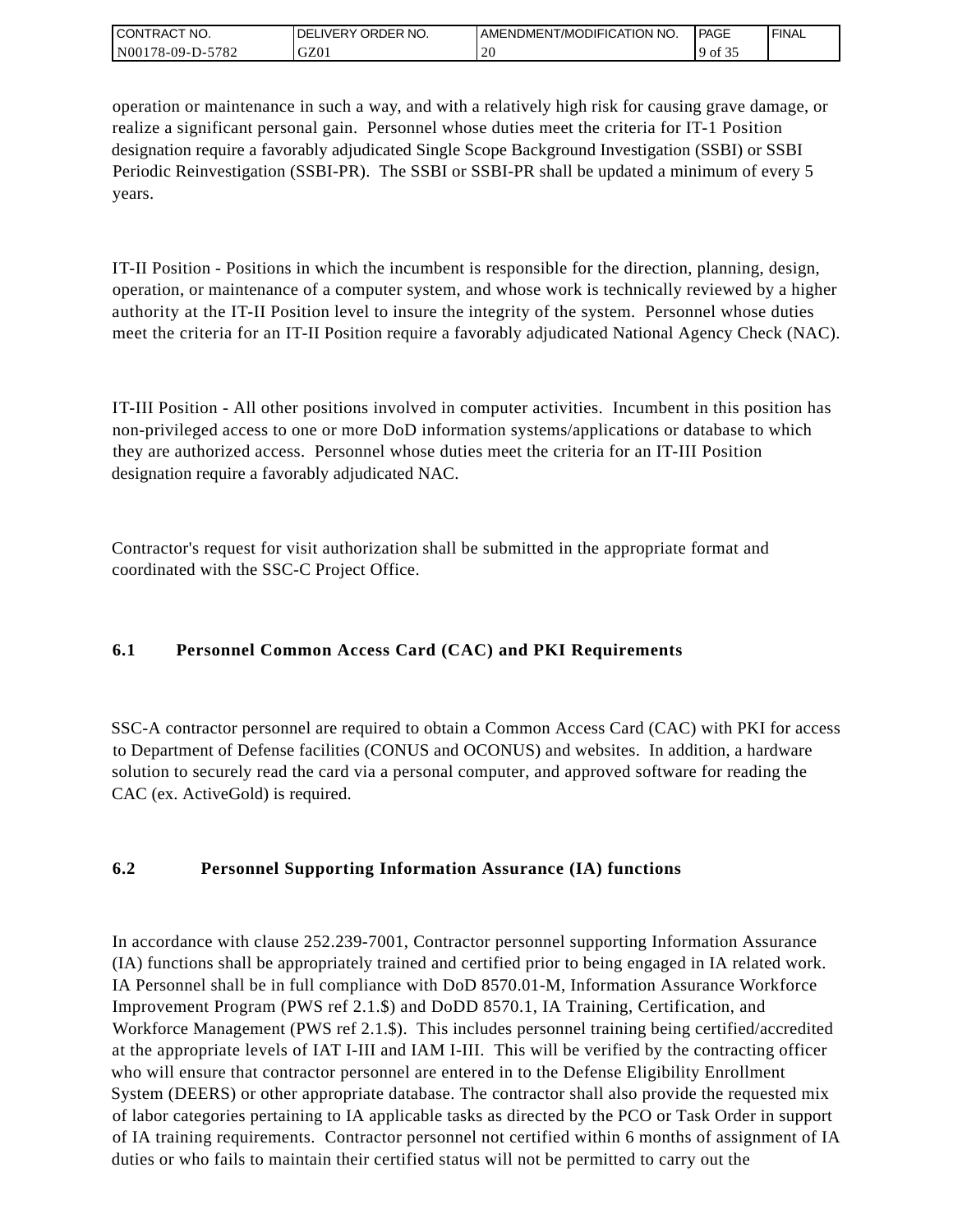| CONTRACT<br>°CT NO.      | NO.<br>' ORDER<br><b>DELIVERY</b> | AMENDMENT/MODIFICATION NO. | <b>PAGE</b> | ' FINAL |
|--------------------------|-----------------------------------|----------------------------|-------------|---------|
| $-5782$<br>N00178-09-D-5 | GZ01                              | 20                         | $10$ of     |         |

responsibilities of the position, and shall be replaced with personnel that meet the minimum certification requirements as mandated above.

# **7.0 CONTRACTING OFFICER'S REPRESENTATIVE (COR)**

The COR for this task order is Philip A. Middleton, Code 58210, [philip.a.middleton@navy.mil](mailto:cphilip.a.middleton@navy.mil), (843) 218-3331.

# **8.0 PERFORMANCE REQUIREMENTS**

The contractor shall provide support to SPAWARSYSCEN Atlantic in conducting Information Assurance (IA), IA Mitigation, Certification and Accreditation (C&A), and Information Assurance Vulnerability Management (IAVM) to support the mission of Navy Medical and Federal Health agencies at locations throughout the CONUS and OCONUS areas as well as incorporate the evaluation of the current IA and security posture of Navy Medical and Federal Health facilities in accordance with DoD 8500.1 and 8500.2. The contractor shall provide support to SPAWAR Atlantic in the conduct of Certification and Accreditation (C&A) efforts to support the mission of Navy Medical and Federal Health systems. The contractor shall also assist in prioritizing short and long term initiatives considering strategic planning alignment, budget, and available funding.

In the performance of this work, the contractor will be required to utilize a government provided XenClient computing platform image [\(http://www.citrix.com/products/xenclient/how-it-works/specifications.html\)](http://www.citrix.com/products/xenclient/how-it-works/specifications.html).

# **8.1 Sub-Task 1. Project Management Support**

8.1.1 The contractor shall provide support to SPAWAR Atlantic in the conduct of Information Assurance (IA), IA Mitigation, Certification and Accreditation (C&A), Navy Medicine Network Operations Center (NOC) and Information Assurance Vulnerability Management (IAVM).

8.1.2 The contractor shall appoint a program manager specifically charted with the responsibility of interfacing with the Government on all matters pertaining to this Performance Work Statement. The Program Manager shall direct the contractor's effort through the company's internal management system that shall provide project progress visibility to assure on-time completion of contract requirements. The contractor shall also use best industry practices including ISO/IEC 15288 for System life cycle processes and ISO/IEC 12207 for Software life cycle processes. This shall include providing technical program and project management support that will mitigate the risks to successful program and compliance with SSC Atlantic's Capability Maturity Model Integration (CMMI) Engineering Process Office (EPO) program. The contractor as part of a team will support projects at SPAWAR Atlantic at CMMI Level III. The contractor will be required to utilize the processes and procedures already established for the project and the CMMI program, and deliver products that are compliant with the aforementioned processes and procedures. These tasks require the contractor to research and analyze technical and management information and data, costs, performance trends, and project progress based on earned value management (EVM). The contractor shall participate in design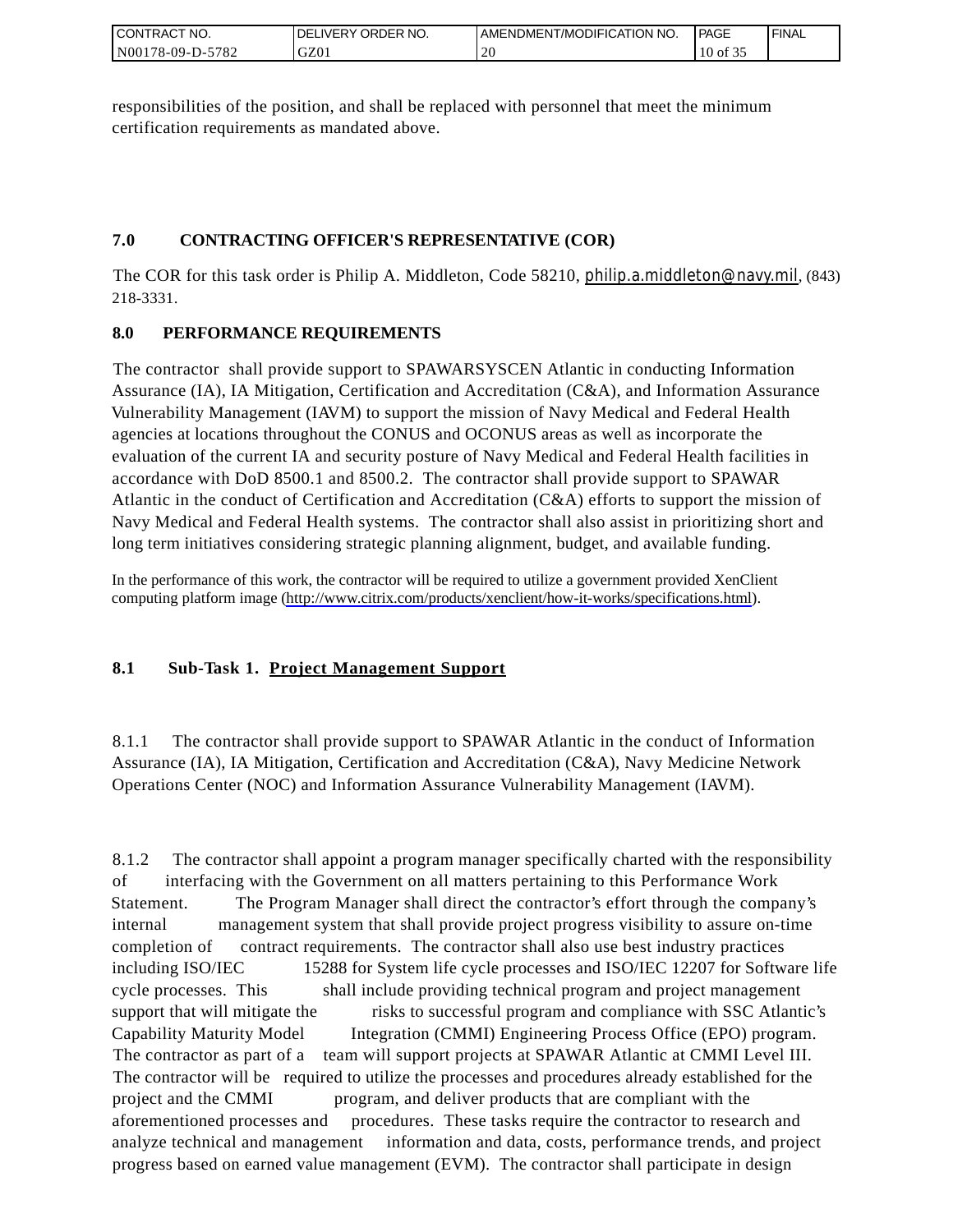| <b>CON</b><br>`CT NO.<br>TRAC | ORDER NO.<br><b>IVERY</b><br>DEI | AMENDMENT/MODIFICATION NO. | <sup>1</sup> PAGE          | ' FINAL |
|-------------------------------|----------------------------------|----------------------------|----------------------------|---------|
| N001<br>5782<br>$178-09-D$ -  | GZ0.                             | $\cap$<br>∠∪               | $\sim$ $\sim$ $\sim$<br>оf |         |

reviews, technical reviews, audits and discussions, and shall provide SPAWAR Atlantic with management status reports that will be updated and delivered on a weekly/monthly basis, or as required.

# **8.2 Sub-Task 2. Facilitation**

8.2.1 The contractor shall assist in planning, coordinating, and facilitating meetings with the principals, develop material to support the meetings, and ensure all action items are tracked through completion. Meetings shall be held weekly unless otherwise directed.

# **8.3 Sub-Task 3. SCTS Deployment Support**

8.3.1 The contractor shall conduct the installation of the JTF/GNO mandated SCTS system to support the IAVM program at locations throughout the CONUS and OCONUS areas.

# **8.4 Sub-Task 4. Network Device Hardening Analysis**

8.4.1 The contractor shall provide assistance in the management of the network perimeter improvement by ensuring that approved policies are implemented and controlled at the Outside Security Screening Router (OSSR) ACL, Firewall ruleset, and IPSs. This will ensure that only approved Ports, Protocols, Services (PPS) necessary to do business are opened.

# **8.5 Sub-Task 5. Site Network IA Assessment Support**

8.5.1 The contractor shall provide support to SPAWAR Atlantic in the conduct of IA Tiger Team efforts at locations throughout the CONUS and OCONUS areas. These Tiger Team efforts would incorporate the evaluation of the current IA and security posture of these facilities. Final reports would be generated and delivered to SPAWAR Atlantic to support mitigation efforts and the development of an overall IA strategy.

# **8.6 Sub-Task 6. Site Network Remediation and Mitigation support**

8.6.1 The contractor shall conduct the mitigation efforts at locations throughout the CONUS and OCONUS areas. These efforts will incorporate the evaluation of the current IA and security posture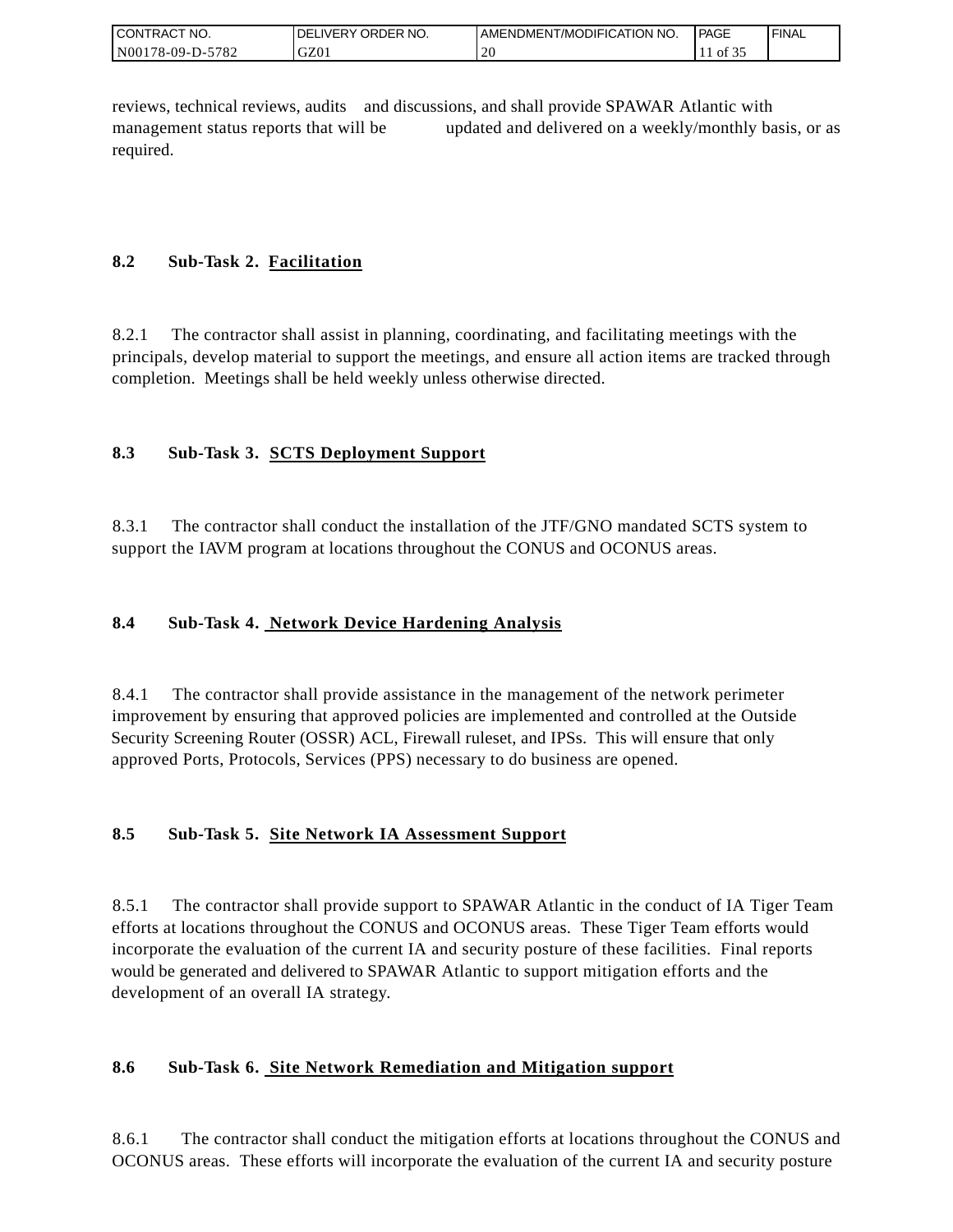| I CONTRACT NO.   | <b>DELIVERY ORDER NO.</b> | I AMENDMENT/MODIFICATION NO. | PAGE  | 'FINAL |
|------------------|---------------------------|------------------------------|-------|--------|
| N00178-09-D-5782 | GZ01                      | $\Delta$ r                   | of 35 |        |

of these facilities in accordance with 8500.1 and 8500.2. Also provide final reports to SPAWAR Atlantic that can assist in the development of an overall Enterprise mitigation strategy.

### **8.7 Sub-Task 7. Program of Record and Site Certification and Accreditation Packages**

8.7.1 The contractor shall provide support to SPAWAR Atlantic in the conduct of Certification and Accreditation (C&A) efforts. These efforts would be in accordance with Navy Medical and Federal Health systems IA documentation at various locations throughout the CONUS and OCONUS areas, as required.

# **8.8 Sub-Task 8. Navy Medicine Network Operations Center Support**

8.8.1 The contractor shall provide support to SPAWAR Atlantic in the 24 x 7 x 365 operations of the Navy Medicine Operations Center. These efforts will incorporate IA, router analysis, firewall analysis, and IAVA compliance.

### **9.0 GOVERNMENT FURNISHED INFORMATION**

The government will furnish a XenClient software image for contractor use when working on government networks

### **10.0 GOVERNMENT FURNISHED MATERIAL**

Not Applicable

### **11.0 GOVERNMENT FURNISHED EQUIPMENT**

Not Applicable

### **12.0 CONTRACTOR FURNISHED MATERIAL**

Miscellaneous Other Direct Costs (ODCs) such as FedEx shipping.

### **13.0 CONTRACTOR FURNISHED EQUIPMENT**

Not Applicable

### **14.0 TRAVEL REQUIREMENTS**

CONTRACT NO.<br>
NO0178-09-D-5<br>
CONTRACT NO.<br>
NO0178-09-D-5<br>
Of these facili<br>
Atlantic that of<br>
8.7 Sub-1<br>
8.7 Sub-1<br>
8.7 Sub-1<br>
8.8 Sub-1<br>
8.8 Sub-1<br>
8.8 Sub-1<br>
8.8.1 The of the Navy M<br>
8.8.1 The of the Navy M<br>
analysis, and When it becomes necessary for the contractor to travel, the contractor shall submit a request, via email, to the SPAWARSYSCEN Atlantic Task Order Manager seeking approval to travel before initiating any travel plans. All travel claims shall make reference to the e-mail, letter or phone call that granted approval. Failure to gain prior approval may result in disallowance of invoiced travel claims. Emergent travel as directed by the Project Engineer for upgrade support and engineering solutions provided efforts are fair and reasonable and in accordance with the Joint Travel Regulations.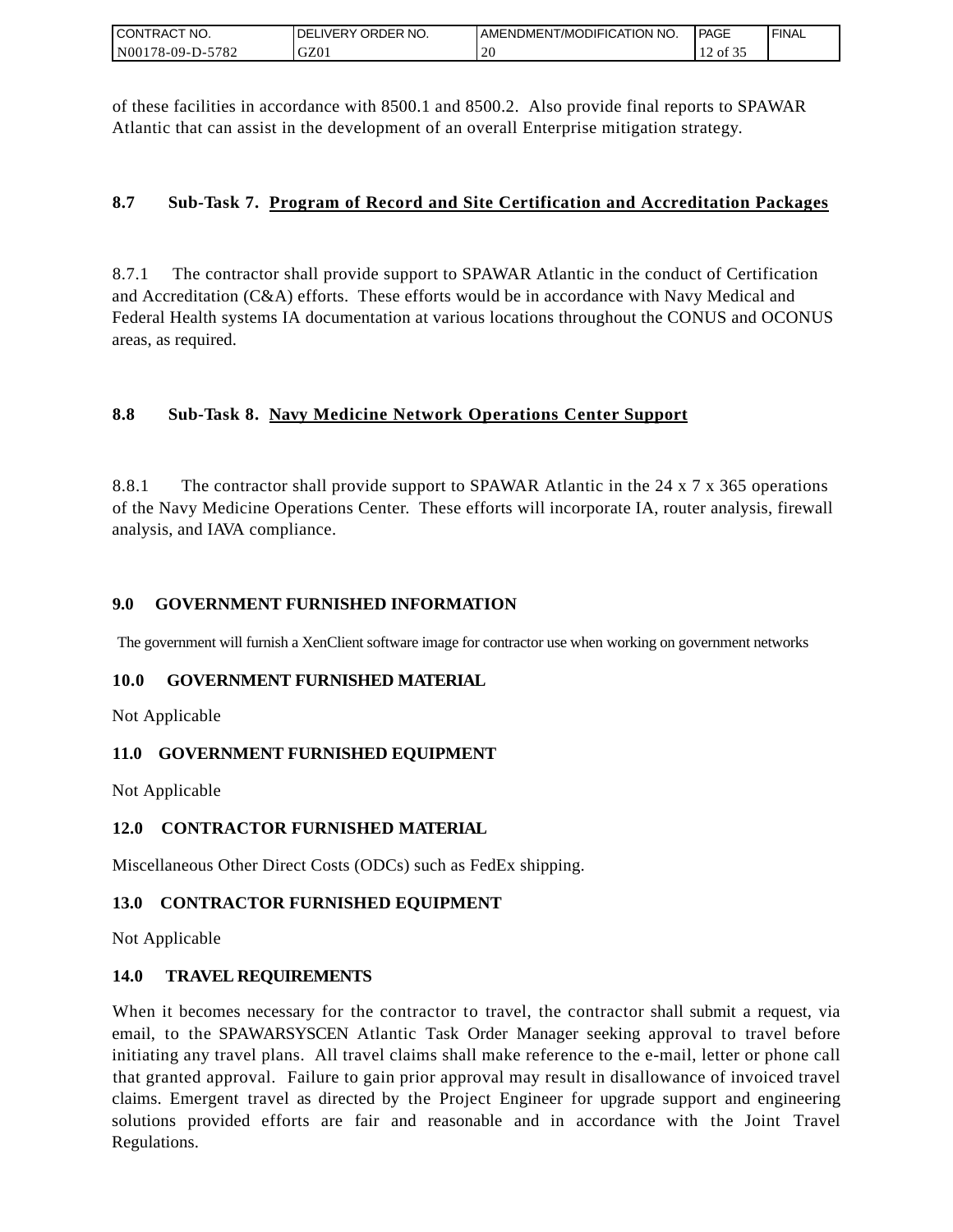| <b>I CONTRACT NO.</b>   | DELIVERY ORDER NO. | AMENDMENT/MODIFICATION NO. | <b>PAGE</b> | ' FINAL |
|-------------------------|--------------------|----------------------------|-------------|---------|
| $N00178-09-D-2$<br>5782 | GZ01               | 20                         | of 32       |         |

Estimated travel locations are as follows. The following trips are per annum.

| <b>To</b>                    | # of Trips     | # of people    |
|------------------------------|----------------|----------------|
| San Diego, CA                | $\overline{2}$ | 2              |
| Ocean Side, CA               | $\overline{2}$ | $\overline{2}$ |
| New Orleans, LA              | $\overline{2}$ | $\overline{2}$ |
| Oak Harbor, WA               | $\overline{2}$ | $\overline{2}$ |
| Corpus Christi,<br><b>TX</b> | $\overline{2}$ | $\overline{2}$ |
| Rota Spain                   | $\overline{2}$ | $\overline{2}$ |
| Guam                         | $\overline{2}$ | $\overline{2}$ |
| Guantanamo Bay,<br>Cuba      | $\overline{2}$ | $\overline{2}$ |
| Cherry Point, NC             | $\overline{2}$ | $\overline{2}$ |
| Brenerton,<br>Washington     | 3              | $\overline{2}$ |
| LeMoore,<br>California       | $\overline{2}$ | $\overline{2}$ |
| Sigonella, Italy             | $\overline{2}$ | $\overline{2}$ |
| Naples, Italy                | $\overline{2}$ | $\overline{2}$ |
| Okinawa, Japan               | $\overline{2}$ | $\overline{2}$ |
| Pensacola, FL                | 3              | $\overline{2}$ |
| 29 Palms, CA                 | 3              | $\overline{c}$ |
| Bethesda,<br>Maryland        | 6              | $\overline{2}$ |
| Yokosuka, Japan              | $\overline{2}$ | $\overline{2}$ |
| Jakarta, Indonesia           | $\overline{2}$ | $\overline{2}$ |
| Cairo, Egypt                 | $\overline{2}$ | $\overline{2}$ |
| Pearl Harbor, HI             | $\overline{2}$ | $\overline{2}$ |
| Lima, Peru                   | $\overline{2}$ | $\overline{2}$ |

### **15.0 DELIVERABLES**

- a. Conference, Meeting Minutes and Presentation Reports as required CDRL A001
- b. Technical Reports as required CDRL A002
- c. Monthly Status Reports CDRL A003
- d. Monthly Financial Reports CDRL A004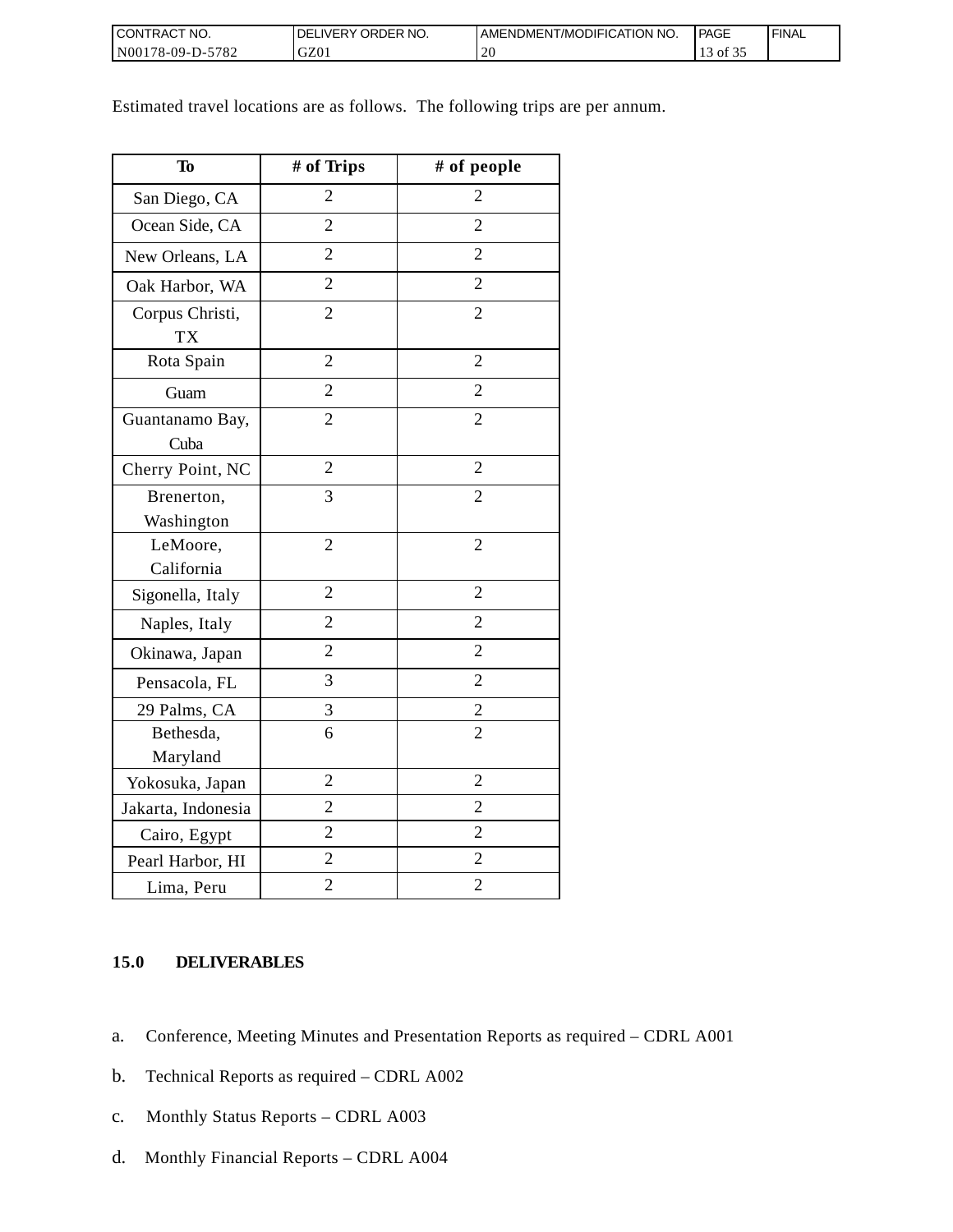| <b>CONTRAC</b><br>'NO.          | NO.<br><b>ORDER</b><br><b>DELIVERY</b> | AMENDMENT/MODIFICATION NO. | <b>PAGE</b> | 'FINAL |
|---------------------------------|----------------------------------------|----------------------------|-------------|--------|
| 5700<br>N00<br>78-09-D-.<br>104 | $\sim$<br>UZU.                         | ້                          | ΟĪ          |        |

- e. Weekly Activity Reports (WAR) CDRL A005
- f. White Papers CDRL A006
- g. NOC Operations CDRL A007
- h. Network Architecture Analysis Design as required CDRL A008

| Type of Technical Reports $- A002$   |
|--------------------------------------|
| <b>NOC</b> Operations                |
| Network Architecture Analysis Design |
| <b>Mitigation Reports</b>            |
| SSAA Gap Analysis                    |

### **16.0 WORKLOAD ESTIMATE**

The following workload data is provided for informational purposes only to assist you in estimating the price of this Contract.

Number of man-hours: 121,408 per year

Other Direct Costs: \$300,000 per year

C-313 SECURITY REQUIREMENTS (DEC 1999)

The work to be performed under this contract as delineated in the DD Form 254, Attachment No. 2 [Contracting officer insert attachment number] involves access to and handling of classified material up to and including Secret.

In addition to the requirements of the FAR 52.204-2 "Security Requirements" clause, the Contractor shall appoint a Security Officer, who shall (1) be responsible for all security aspects of the work performed under this contract, (2) assure compliance with the National Industry Security Program Operating Manual (DODINST 5220.22M), and (3) assure compliance with any written instructions from the Security Officer Code OA1, SPAWAR Systems Center Charleston, P.O. Box 190022, North Charleston, SC 29419-9022.

C-315 WORKWEEK (DEC 1999)

(a) All or a portion of the effort under this contract will be performed on a Government installation. The normal workweek for Government employees at SPAWAR Systems Center Charleston and its Detachments is Monday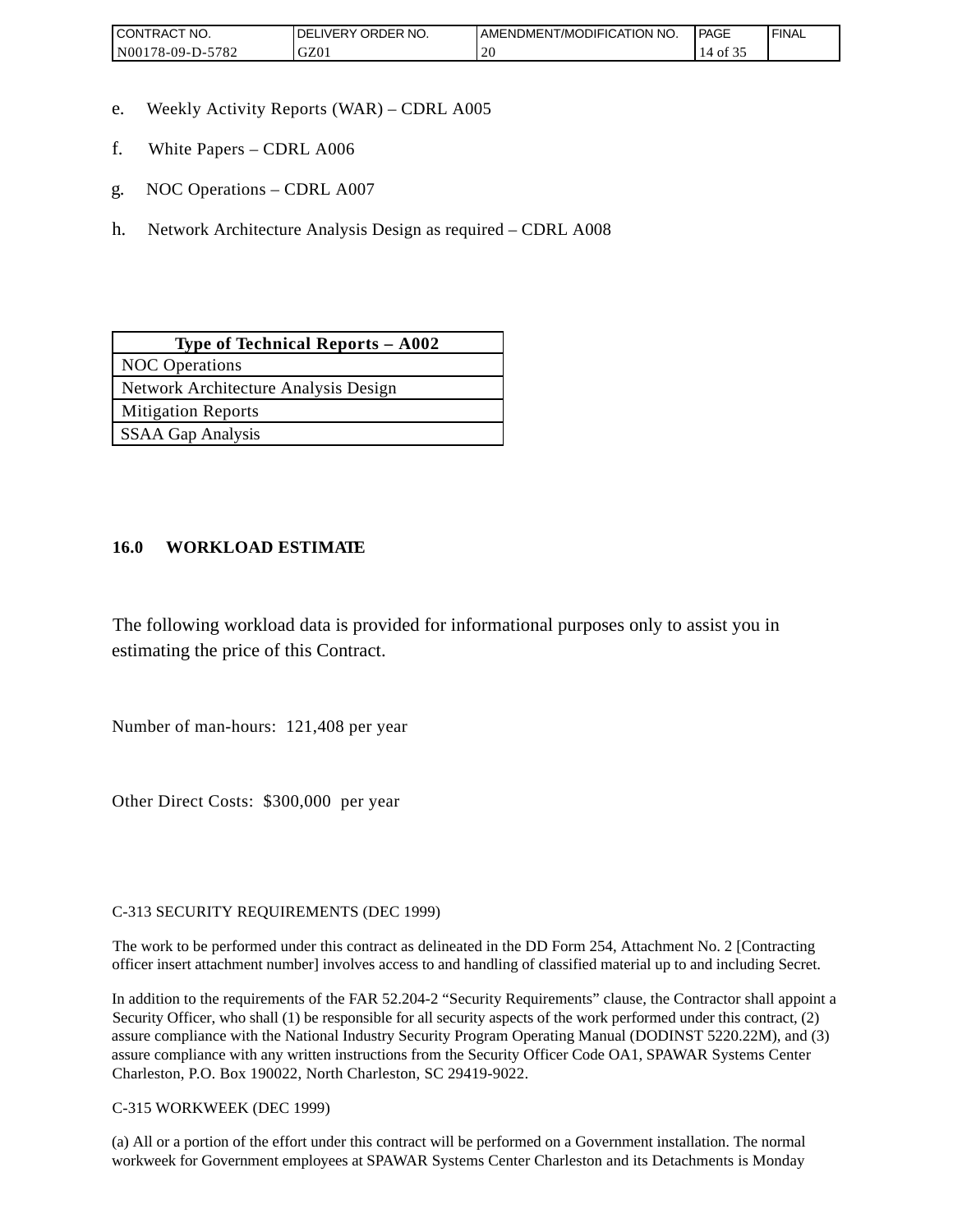| I CONTRACT NO.   | ' ORDER NO.<br><b>DELIVERY</b> | I AMENDMENT/MODIFICATION NO. | PAGE      | ' FINAL |
|------------------|--------------------------------|------------------------------|-----------|---------|
| N00178-09-D-5782 | GZ0.                           | <b>20</b>                    | د ot or ' |         |

through Friday 0730 to 1600. Work at this Government installation, shall be performed by the contractor within the normal workweek unless differing hours are specified on the individual task orders. Following is a list of holidays observed by the Government:

Name of Holiday Time of Observance

New Year's Day 1 January

Martin Luther King Jr. Day Third Monday in January

President's Day Third Monday in February

Memorial Day Last Monday in May

Independence Day 4 July

Labor Day First Monday in September

Columbus Day Second Monday in October

Veteran's Day 11 November

Thanksgiving Day Fourth Thursday in November

Christmas Day 25 December

(b) If any of the above holidays occur on a Saturday or a Sunday, then such holiday shall be observed by the Contractor in accordance with the practice as observed by the assigned Government employees at the using activity.

(c) If the Contractor is prevented from performance as the result of an Executive Order or an administrative leave determination applying to the using activity, such time may be charged to the contract as direct cost provided such charges are consistent with the Contractor's accounting practices.

(d) This contract does not allow for payment of overtime during the normal workweek for employees who are not exempted from the Fair Labor Standards Act unless expressly authorized by the Ordering Officer. Under Federal regulations the payment of overtime is required only when an employee works more than 40 hours in a normal week period.

#### C-317 NOTICE TO CONTRACTOR OF CERTAIN DRUG DETECTION PROCEDURES (DEC 1999)

(a) Pursuant to Navy policy applicable to both Government and contractor personnel, measures will be taken to prevent the introduction and utilization of illegal drugs and related paraphernalia into Government Work areas.

(b) In furtherance of the Navy's drug control program, unannounced periodic inspections of the following nature may be conducted by installation security authorities:

(1) Routine inspection of contractor occupied work spaces.

(2) Random inspections of vehicles on entry or exit, with drug detection dog teams as available, to eliminate them as a safe haven for storage of or trafficking in illegal drugs.

(3) Random inspections of personnel possessions on entry or exit from the installation.

(c) When there is probable cause to believe that a contractor employee on board a naval installation has been engaged in use, possession or trafficking of drugs, the installation authorities may detain said employee until the employee can be removed from the installation, or can be released to the local authorities having jurisdiction.

(d) Trafficking in illegal drug and drug paraphernalia by contract employees while on a military vessel/installation may lead to possible withdrawal or downgrading of security clearance, and/or referral for prosecution by appropriate law enforcement authorities.

(e) The contractor is responsible for the conduct of employees performing work under this contract and is, therefore,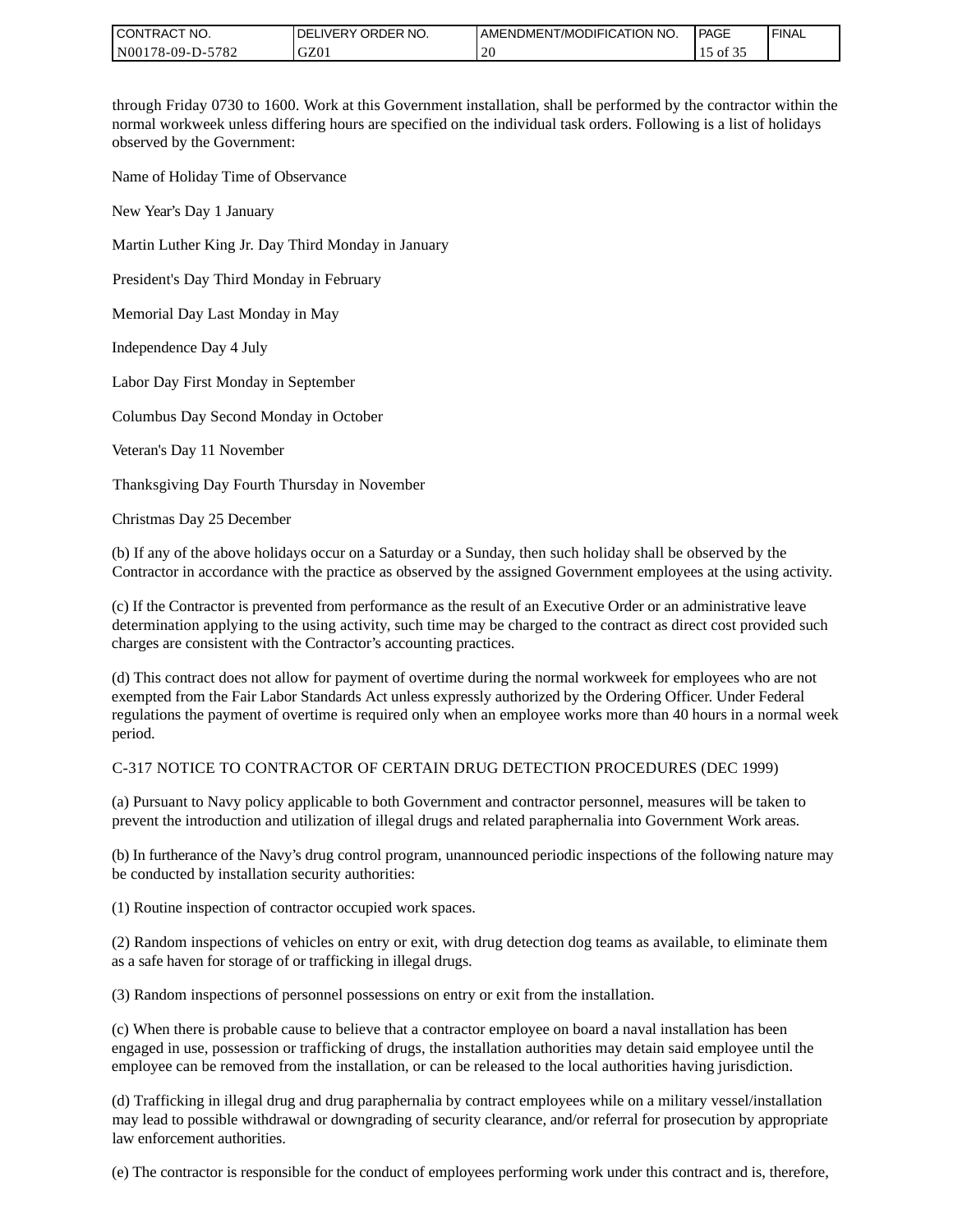| CONTRACT<br>°CT NO.      | NO.<br>' ORDER<br><b>DELIVERY</b> | AMENDMENT/MODIFICATION NO. | <b>PAGE</b> | ' FINAL |
|--------------------------|-----------------------------------|----------------------------|-------------|---------|
| $-5782$<br>N00178-09-D-5 | GZ01                              | 20                         | 16 of       |         |

responsible to assure that employees are notified of these provisions prior to assignment.

(f) The removal of contractor personnel from a Government vessel or installation as a result of the drug offenses shall not be cause for excusable delay, nor shall such action be deemed a basis for an equitable adjustment to price, delivery or other provisions of this contract.

C-718 ACCESSIBILITY OF ELECTRONIC AND INFORMATION TECHNOLOGY (JUN 2001)

(a) Each Electronic and Information Technology (EIT) supply or service provided under this contract shall comply with the EIT Accessibility Standards listed below:

[The Contracting Officer shall consult with the program office to determine which standards listed in subsection (a) apply and shall check all applicable standards prior to issuing the solicitation.]

\_\_36 C.F.R. § 1194.21 (Software Applications and operating systems

\_\_36 C.F.R. § 1194.22 (Web-based and internet information and applications)

\_\_36 C.F.R. § 1194.23 (Telecommunications products)

\_\_36 C.F.R. § 1194.24 (Video and multimedia products)

\_\_36 C.F.R. § 1194.25 (Self contained, closed products)

\_\_36 C.F.R. § 1194.26 (Desktop and portable computers)

In addition, each EIT supply or service provided under this contract shall comply with 36 C.F.R. § 1194.31 (Functional performance criteria) and 36 C.F.R. § 1194.41 (Information, documentation, and support).

(b) If the Contracting Officer determines that any supply or service delivered under this contract does not comply with the EIT Accessibility Standards, the Contracting Officer will notify the Contractor in writing accordingly. If the Contractor fails to promptly correct or replace the nonconforming products or services with conforming products or services within the delivery schedule contained in the contract, the Government will have the rights and remedies contained in the contract.

(End of specification)

#### C-719 EXEMPTION FROM ELECTRONIC AND INFORMATION TECHNOLOGY ACCESSIBILITY REQUIREMENTS (JUN 2001)

(a) The Government has determined that the following exemption(s) to the Electronic and Information Technology (EIT) Accessibility Standards (36 C.F.R. § 1194) are applicable to this procurement:

The EIT to be provided under this contract has been designated as a National Security System.

\_\_\_\_ The EIT acquired by the contractor is incidental to this contract.

\_\_\_\_ The EIT to be provided under this contract would require a fundamental alteration in the nature of the product or its components in order to comply with the EIT Accessibility Standards.

The EIT to be provided under this contract will be located in spaces frequented only by service personnel for maintenance, repair, or occasional monitoring of equipment.

\_\_\_\_ Compliance with the EIT Accessibility Standards would impose an undue burden on the agency.

\_\_\_\_ The EIT to be provided under this contract is purchased in accordance with FAR Subpart 13.2 prior to January 1, 2003.

(b) Notwithstanding that an exemption exists, the Contractor may furnish supplies or services provided under this contract that comply with the EIT Accessibility Standards (36 C.F.R. § 1194).

#### C-720 PERFORMANCE BASED REVIEW AND ACCEPTANCE PROCEDURES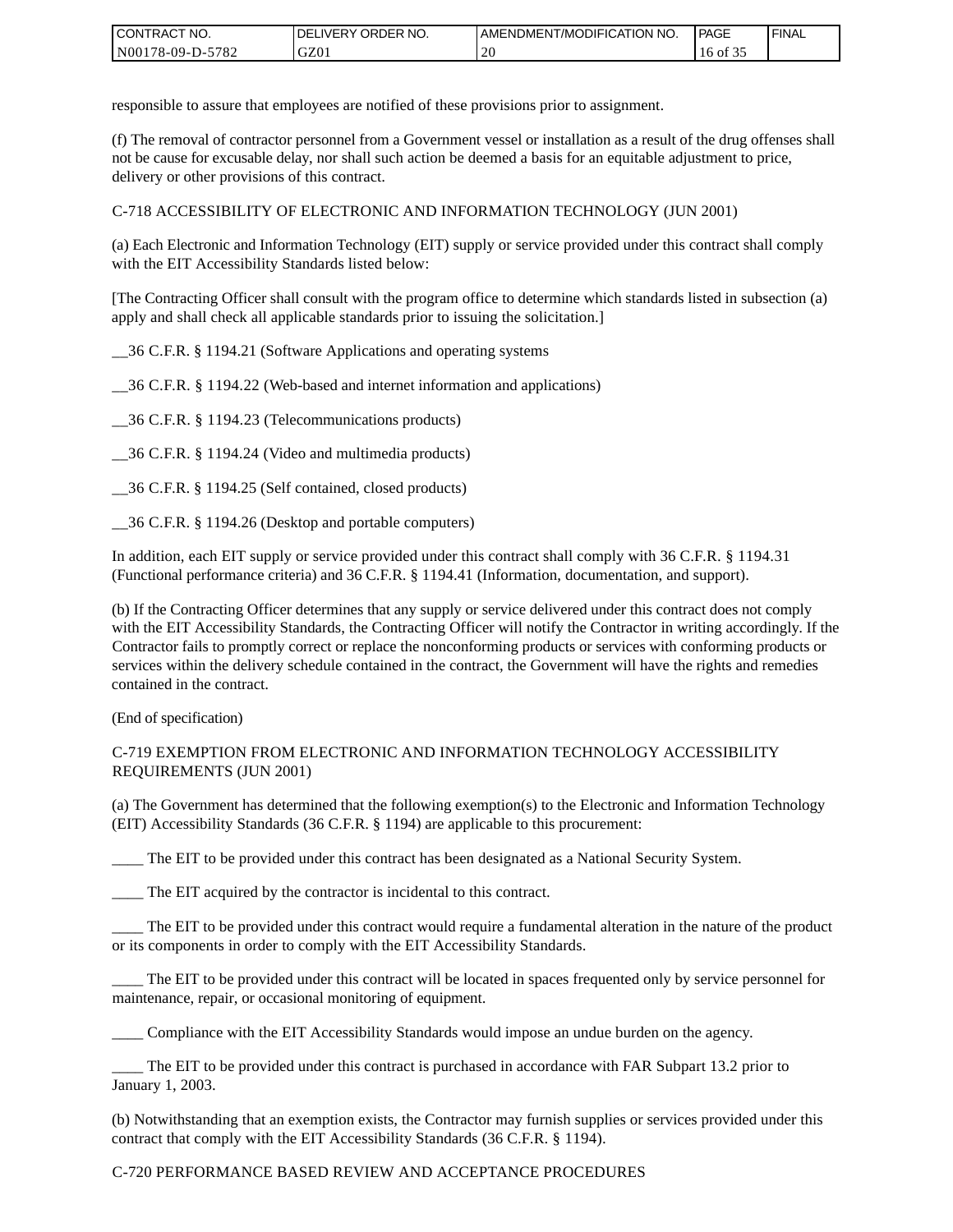| CONTRACT<br>`CT NO.      | `NO.<br>DELIVERY ORDER | AMENDMENT/MODIFICATION NO. | <b>PAGE</b> | ' FINAL |
|--------------------------|------------------------|----------------------------|-------------|---------|
| N00178-09-D-5<br>$-5782$ | GZ01                   | 20                         | ΟĪ          |         |

This is a performance based order, as defined in FAR Part 37.6. Contractor performance will be reviewed in accordance with the Quality Assurance Plan as follows:

#### QUALITY ASSURANCE PLAN

(1) Objective: The purpose of this plan is to provide a quality assurance plan for the services contracted under this Task Order. This plan provides a basis for the Task Order Manager (TOM) to evaluate the quality of the contractor's performance. The oversight provided for in this plan, and the remedy established, will help ensure that service levels are of high quality throughout the task order term.

(2) Performance Standards:

a. The deliverables under this task order will be consistently technically accurate.

b. The services delivered under this task order will be consistently of high quality.

c. The contractor's cost control efforts under this task order will be consistently effective (applicable to cost reimbursement task orders).

d. The contractor will be consistently responsive to Government customers in its performance of this task order.

e. For the purposes of this plan, "consistently" is defined as "generally holding true", "persistently over time", and/or "overall uniformly".

(3) Evaluation Methods: The TOM will conduct performance evaluations based on the standards in paragraph 2 above using the following technique:

a. During the performance period of the task order, the TOM will continually and proactively monitor contractor efforts and obtain input from other Government personnel with performance oversight functions to ascertain the level of compliance with the Performance Standards.

b. Every 12 months after the effective date of the task order, the TOM will prepare a Task Order Performance Evaluation (TOPE) documenting the results of the efforts performed under paragraph 3.a. above.

c. The TOM will upload the TOPE to the SeaPort Portal.

(4) Remedy

a. If the annual Performance Evaluation indicates that the contractor has not met one or more of the Performance Standards, the following negative remedy becomes effective: the TOM will submit a negative TOPE on the SeaPort Portal for the applicable Performance Standard.

b. This is a significant negative remedy as the TOPE is a key part of the Performance Monitoring process which:

i. Provides input to the annual Contractor Performance Assessment Report (CPAR); and

ii. Determines the contractor's ability to earn term extensions to its basic SeaPort-e contract in accordance with the Award Term provisions contained therein.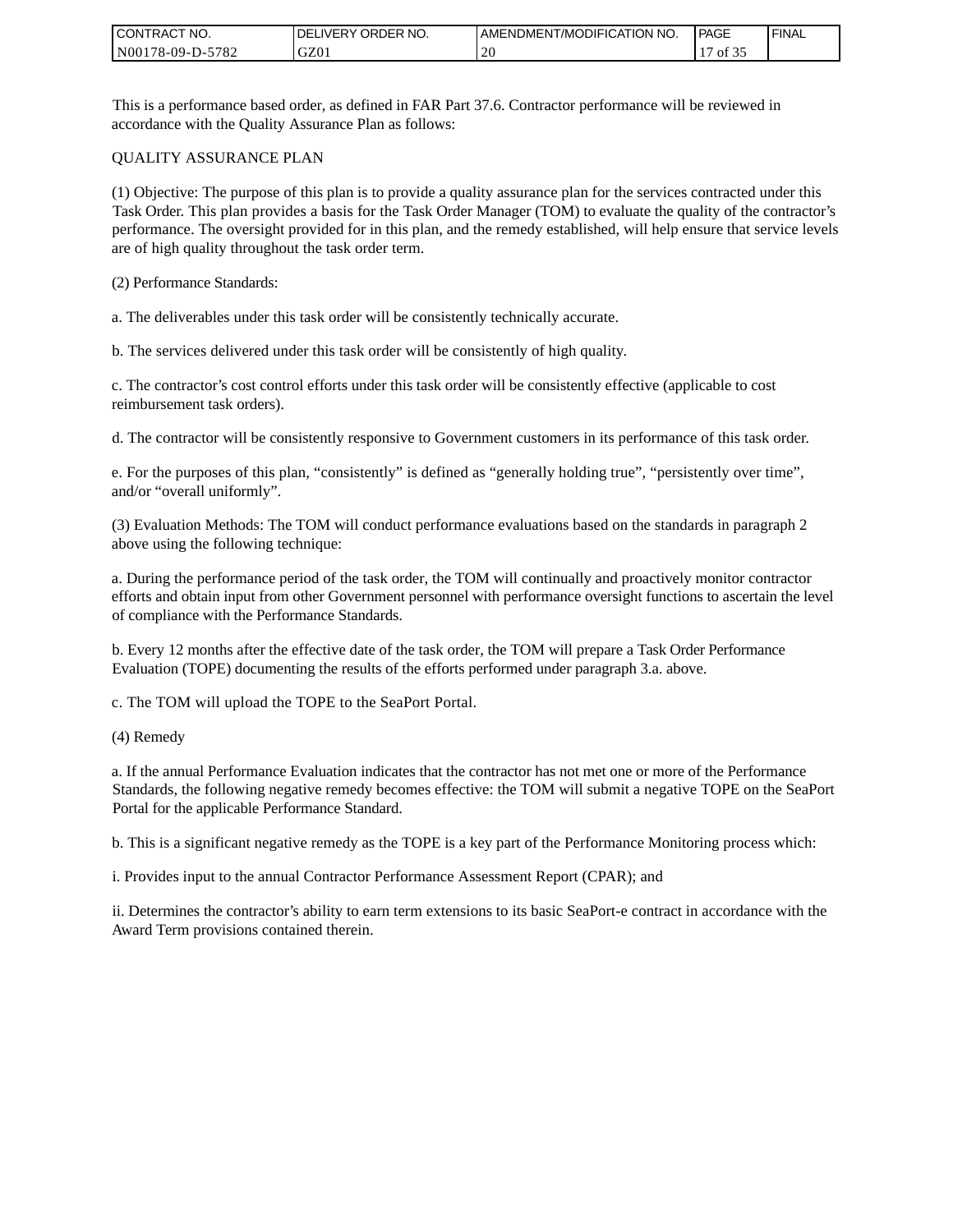| `CT NO.<br><b>CONT</b><br>TRAC'         | NO.<br><b>ORDER</b><br>IVERY<br>DEI | AMENDMENT/MODIFICATION NO. | <b>PAGE</b> | ' FINAL |
|-----------------------------------------|-------------------------------------|----------------------------|-------------|---------|
| N0017 <sup>c</sup><br>5782<br>78-09-D-: | GZ0 <sub>1</sub>                    | 20                         | 18<br>` Oİ  |         |

# **SECTION D PACKAGING AND MARKING**

SHIP TO INFORMATION:

See Section G - Task Order Manager

Packaging and Marking shall be in accordance with Section D of the SeaPort-e Multiple Award IDIQ contract.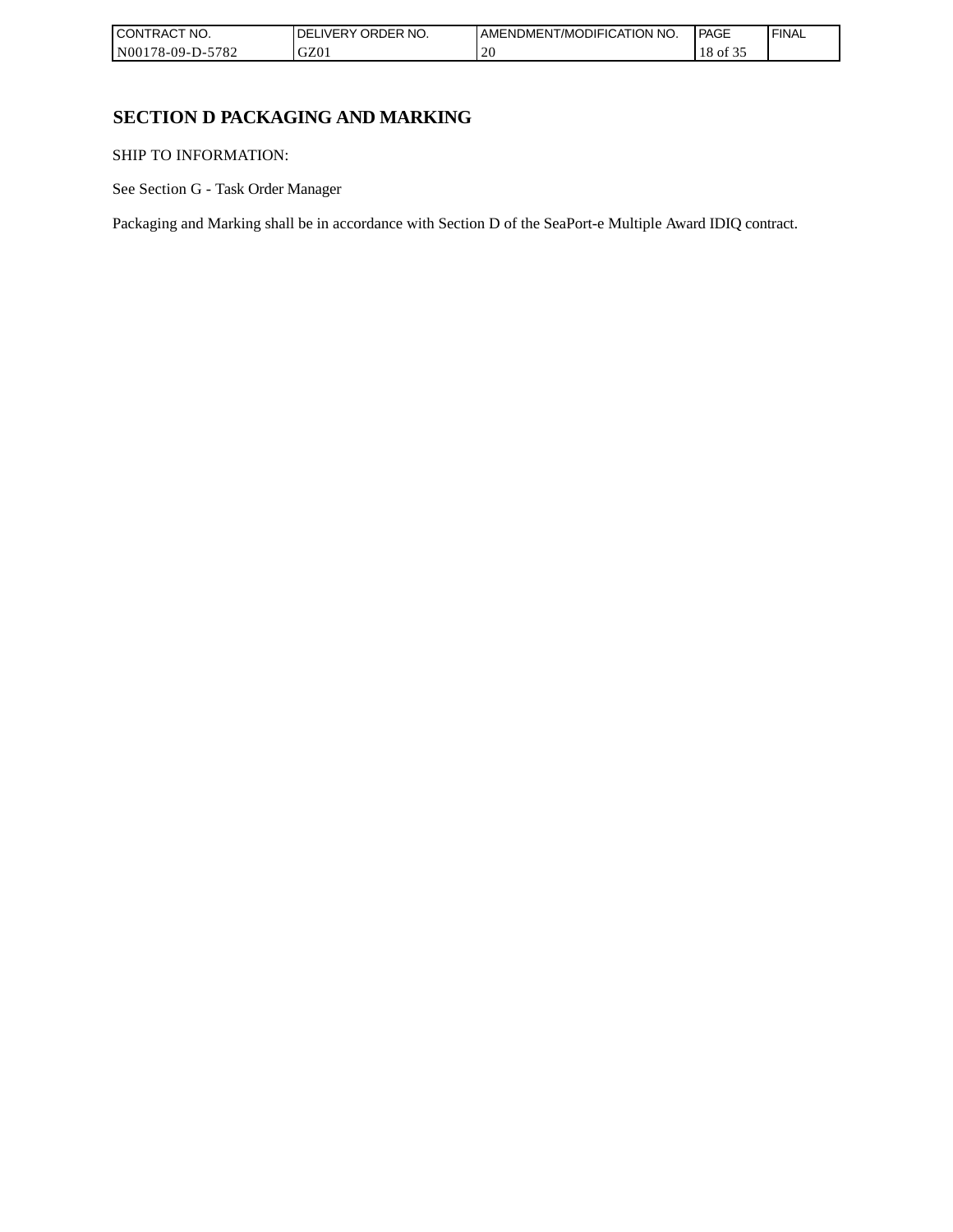| CONTRACT<br>`CT NO.      | NO.<br>' ORDER<br><b>DELIVERY</b> | AMENDMENT/MODIFICATION NO. | l PAGE | ' FINAL |
|--------------------------|-----------------------------------|----------------------------|--------|---------|
| $-5782$<br>N00178-09-D-5 | GZ01                              | 20                         | οt     |         |

# **SECTION E INSPECTION AND ACCEPTANCE**

E-303 INSPECTION AND ACCEPTANCE- - DESTINATION (JAN 2002)

Inspection and acceptance of the services to be furnished hereunder shall be made at destination by the Task Order Manager or his duly authorized representative.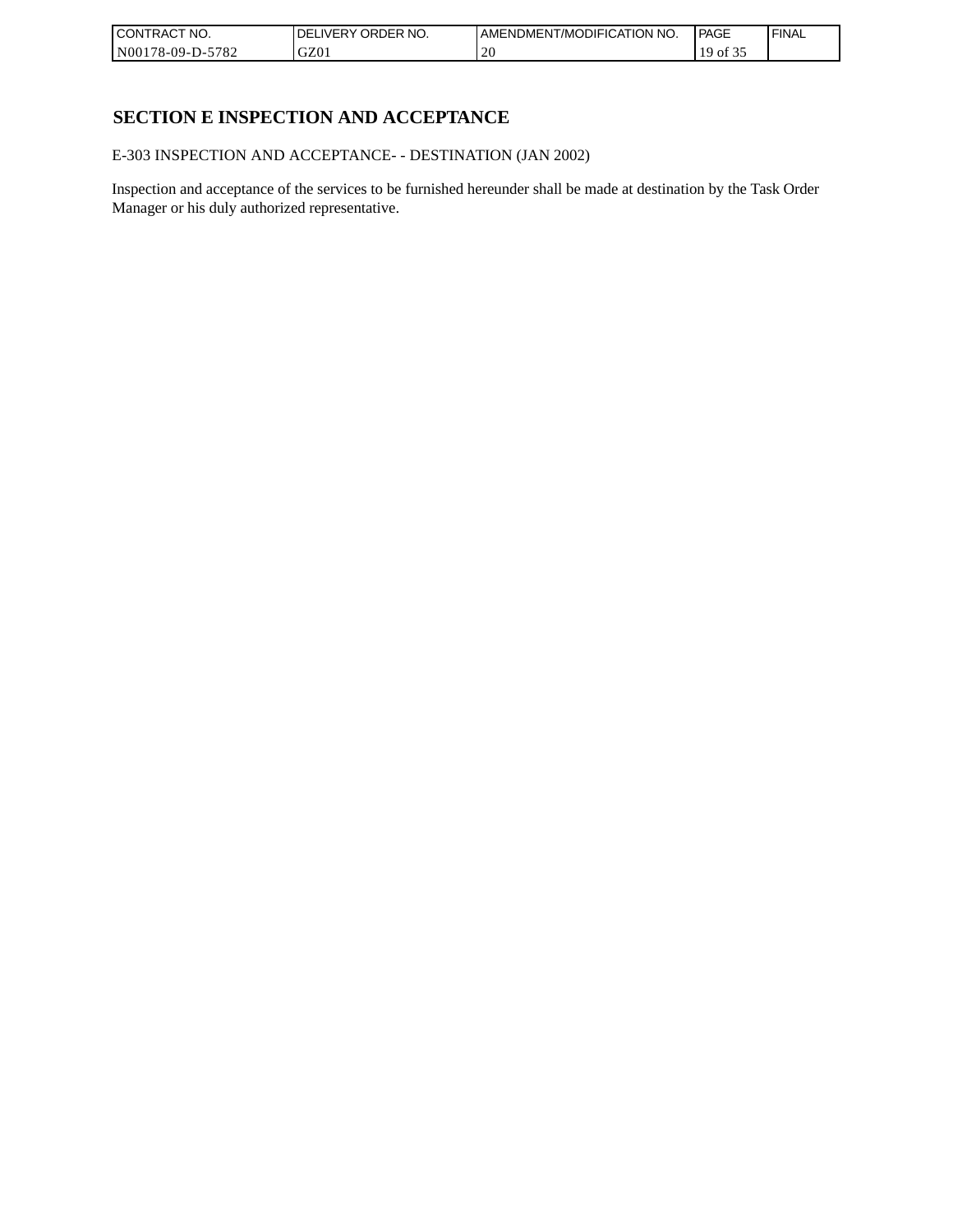| CON <sub>1</sub><br>TRACT NO. | NO.<br>' ORDER<br><b>DELIVERY</b> | <b>I AMENDMENT/MODIFICATION NO.</b> | <b>PAGE</b> | ' FINAL |
|-------------------------------|-----------------------------------|-------------------------------------|-------------|---------|
| N00178-09-D-5782              | GZ01                              | $\overline{f}$<br>∠                 | 20 of 35    |         |

### **SECTION F DELIVERABLES OR PERFORMANCE**

The periods of performance for the following Items are as follows:

| 4001 | $1/11/2012 - 1/10/2013$ |
|------|-------------------------|
| 4002 | $9/11/2012 - 9/10/2013$ |
| 4003 | $9/11/2013 - 9/10/2014$ |
| 4004 | $9/11/2014 - 9/10/2015$ |
| 6001 | $1/11/2012 - 1/10/2013$ |
| 6002 | $9/11/2012 - 9/10/2013$ |
| 6003 | $9/11/2013 - 9/10/2014$ |
| 6004 | $9/11/2014 - 9/10/2015$ |

CLIN - DELIVERIES OR PERFORMANCE

The periods of performance for the following Items are as follows:

| 4001 | $1/11/2012 - 1/10/2013$ |
|------|-------------------------|
| 4002 | $9/11/2012 - 9/10/2013$ |
| 4003 | $9/11/2013 - 9/10/2014$ |
| 4004 | $9/11/2014 - 9/10/2015$ |
| 6001 | 1/11/2012 - 1/10/2013   |
| 6002 | $9/11/2012 - 9/10/2013$ |
| 6003 | $9/11/2013 - 9/10/2014$ |
| 6004 | $9/11/2014 - 9/10/2015$ |
|      |                         |

The periods of performance for the following Option Items are as follows:

| 4005 | $9/11/2015 - 9/12/2016$ |
|------|-------------------------|
| 6005 | $9/11/2015 - 9/10/2016$ |

Services to be performed hereunder will be provided at (insert specific address and building etc.)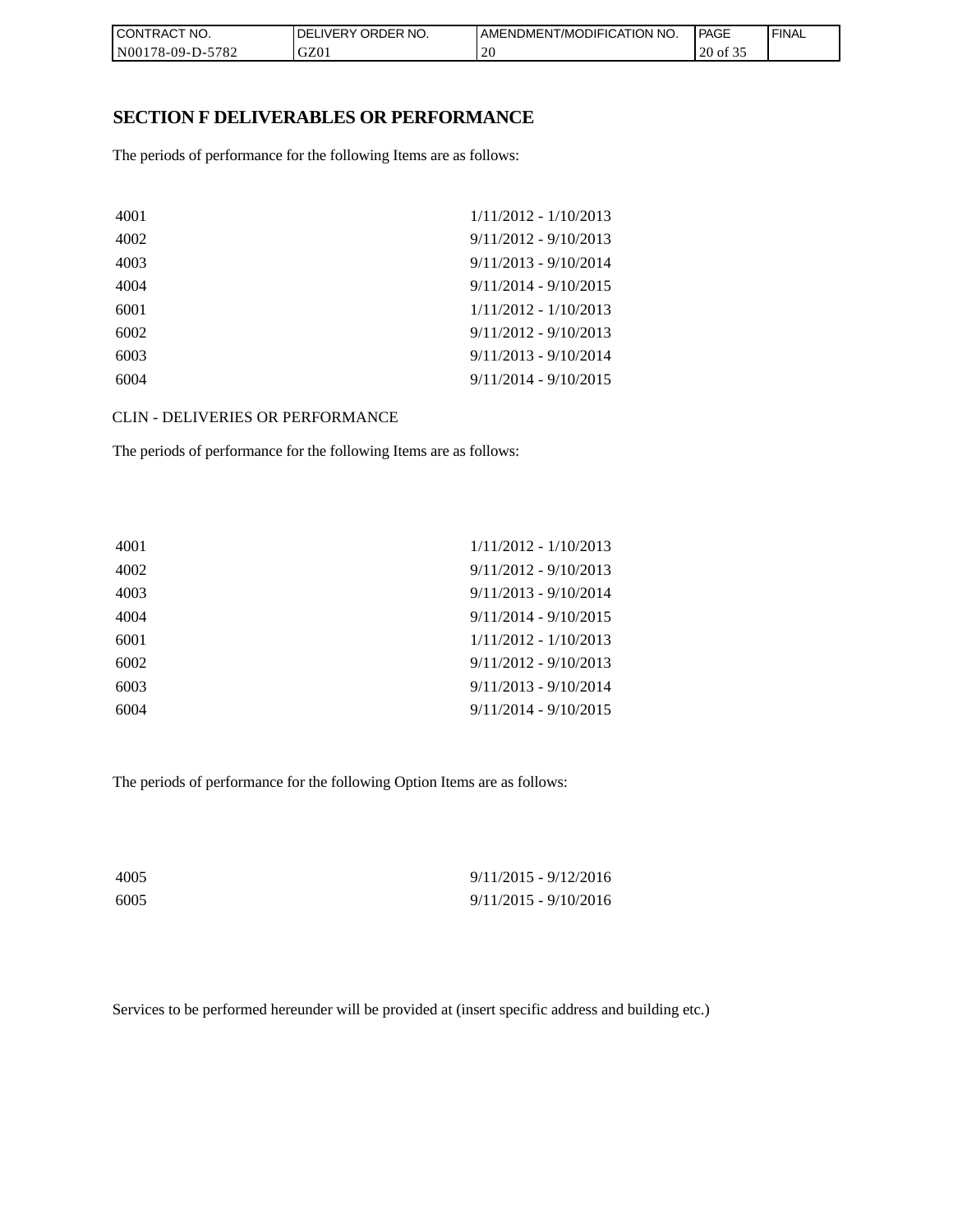| CONTRACT<br>`CT NO. | `NO.<br>DELIVERY ORDER | AMENDMENT/MODIFICATION NO. | <b>PAGE</b> | ' FINAL |
|---------------------|------------------------|----------------------------|-------------|---------|
| N00178-09-D-5782    | GZ01                   | 20                         | 1013.       |         |

# **SECTION G CONTRACT ADMINISTRATION DATA**

Task Order Manager

Philip A. Middleton, Code 58210, P. O. Box 19022 North Charleston, SC 29419-9022 [philip.a.middleton@navy.mil,](mailto:cphilip.a.middleton@navy.mil) 843-218-3331

G-314 TYPE OF CONTRACT (DEC 1999)

This is a CPFF task order.

G-317 INVOICING INSTRUCTIONS FOR SERVICES USING WIDE AREA WORK FLOW (WAWF) (JAN 2007)

(a) Invoices for services rendered under this task order shall be submitted electronically through the Wide Area Work Flow-Receipt and Acceptance (WAWF). The contractor shall submit invoices for payment per contract terms. The Government shall process invoices for payment per contract terms.

(b) The vendor shall have their CAGE Code activated by calling 1-866-618-5988. Once activated, the vendor shall self-register at the WAWF website at [https://wawf.eb.mil.](https://wawf.eb.mil/) Vendor training is available on the internet at [https://wawftraining.eb.mil.](https://wawftraining.eb.mil/) Additional support can be accessed by calling the Navy WAWF Assistance Line at 1-800-559-9293.

(c) Back-up documentation can be included and attached to the invoice in WAWF. Attachments created with any Microsoft Office product, or Adobe (.pdf files), is attachable to the invoice in WAWF.

(d) A separate invoice will be prepared no more frequently than every two weeks. Do not combine the payment claims for services provided under this contract.

(e) The following information is provided for completion of the invoice in WAWF:

| Invoice Type        | <b>Cost Vouchers</b>             |
|---------------------|----------------------------------|
| Issued by           | N65236                           |
| Admin by            | Code S2404A DCMA MANASSAS        |
| <b>DCAA</b> Auditor | Code DCAA Branch Office          |
| Service Approver    | Code S2404A DCMA MANASSAS        |
| Pay by              | Code HQ0338 DFAS COLUMBUS CENTER |

Pursuant to the requirement at DFARS PGI 204.7108, Payment Instructions (d) (12) none of the standard payment instructions identified in paragraphs (d)(1) through (11) of this section are appropriate, the Payment instructions below provide a significantly better reflection of how funds will be expended in support of contract performance.

INVOICING AND PAYMENT INSTRUCTIONS FOR MULTIPLE ACCOUNTING CLASSIFICATION CITATIONS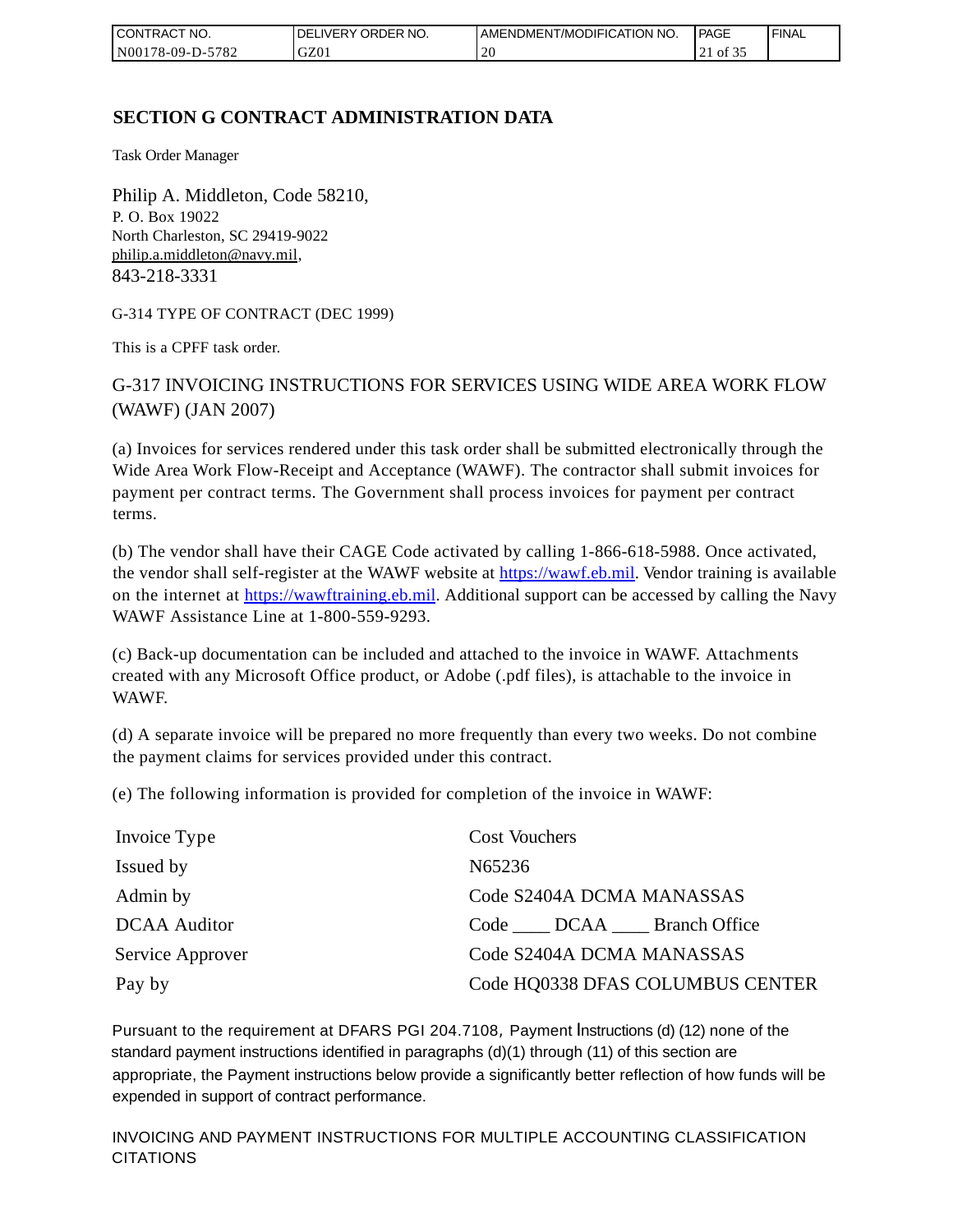| <b>CONTRACT NO.</b> | <b>IDELIVERY ORDER NO.</b> | AMENDMENT/MODIFICATION NO. | PAGE                  | ' FINAL |
|---------------------|----------------------------|----------------------------|-----------------------|---------|
| N00178-09-D-5782    | GZ01                       | 20                         | $\sim$<br>of 35<br>∠∠ |         |

Consistent with task order clause 5252.232-9206, Segregation of Costs, the contractor shall segregate and accumulate costs for the performance of this task order by the appropriate Accounting Classification Reference Number (ACRN). The contractor's invoice shall identify the appropriate Contract and Task Order numbers. For the work performed, invoiced costs shall be associated to the Contract Line Item Number (CLIN), the Contract Subline Item (SLIN), and the specific ACRN. Invoices submitted to the paying office that do not comply with this requirement will be returned to the contractor for resubmission. The contractor shall provide an electronic copy of each invoice to the Task Order Manager at the time of submission to DCAA/DFAS. The paying office will disburse funds in strict compliance with the amounts invoiced by CLIN/SLIN/ACRN.

#### ACTIVITY OMBUDSMAN

The SPAWAR Ombudsman for this Task Order is:

Name: Code: 8.6.2 Address: PO Box 190022, N. Charleston, SC 29419 Phone: (843) 218-5115 Email: Accounting Data SLINID PR Number **Amount** -------- -------------------------------------------------- --------------------- 400101 1300239279 25000.00 LLA : AA 970130.1212D 2012 010 1 010400807793-1 884 257.22 DRAM 26316 044226 Standard Number: DRAM 26316/AA NWA: 100000579665 0060 ALL TASKS IN THE PWS BASE Funding 25000.00 Cumulative Funding 25000.00 MOD 01 400102 1300286595 270000.00 LLA : AB 9720130 1212 201 2 010 1 010100 80 7700-1 884 257.31 P RM 22085 Standard Number: PRM 22085/AA NWA: 100000579674 0060 ALL TASKS 600101 1300286595 10000.00 LLA : AB 9720130 1212 201 2 010 1 010100 80 7700-1 884 257.31 P RM 22085 Standard Number: PRM 22085/AA NWA: 100000579674 0060 ODCS MOD 01 Funding 280000.00 Cumulative Funding 305000.00 MOD 02 400201 1300298860 1865000.00  $T.T.A$  : AC 9720130.18P2 252 46896 0 068688 2D JTF42 468962 1H303Q Standard Number: N4689612MPJTF42/AA NWA: 100000742221 0060 TASK MCIS CNDSP 600201 1300298860 20000.00 LLA : AC 9720130.18P2 252 46896 0 068688 2D JTF42 468962 1H303Q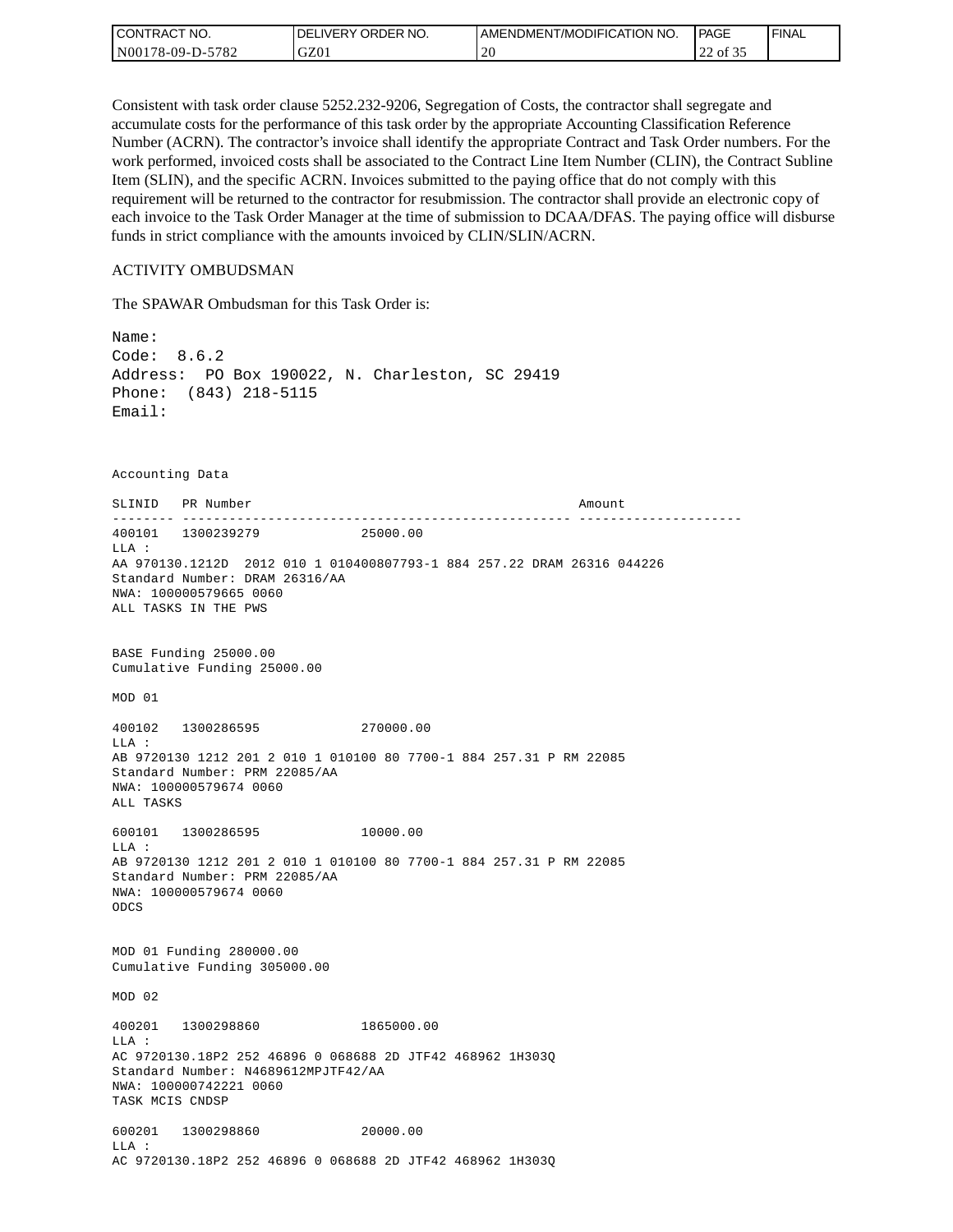CONTRACT NO. DELIVERY ORDER NO. AMENDMENT/MODIFICATION NO. **PAGE**  FINALCONTRACT NO.<br>NO0178-09-D-5<br>Standard Numb<br>NMA: 10000074<br>ODCS TASK MCI<br>ODCS TASK MCI<br>NMA: 10000074<br>ODCS TASK MCI<br>Cumulative Fu<br>MOD 03<br>400202 1300<br>LLA:<br>AD 970130.131<br>Standard Numb<br>NMA: 10000080<br>TASK MCIS NET<br>NMA: 1000080<br>TASK N00178-09-D-5782 GZ01 20 23 of 35 Standard Number: N4689612MPJTF42/AA NWA: 100000742221 0060 ODCS TASK MCIS CNDSP MOD 02 Funding 1885000.00 Cumulative Funding 2190000.00 MOD 03 400202 1300319971 272477.34  $T.T.A$  : AD 970130.1313D 2013 0101010400807793-1884 257.31 PRM 3347 044226 Standard Number: PRM 33474 NWA: 100000773020 0060 MOD 03 Funding 272477.34 Cumulative Funding 2462477.34 MOD 04 400203 1300332147 185367.00 LLA : AE 9730130 1884 201 3 010 1 010400 80 7793-1 884 257.31 P RM 34293 044226 Standard Number: PRM 34293 NWA: 100000809878 0060 TASK MCIS NETTOPS MOD 04 Funding 185367.00 Cumulative Funding 2647844.34 MOD 05 Funding 0.00 Cumulative Funding 2647844.34 MOD 06 400204 1300354996 150000.00  $T.T.A$  : AG 970130.1313D 2013 0101010400807793-1884 275.31 PRM35086 044226 Standard Number: PMR 35086 NWA:100000832927-0060 TASK MCIS NETTOPS 400205 1300354996 125000.00 LLA : AH 970130.1313D 2013 0101010400807793-1884 275.31 PRM35050 044226 Standard Number: PRM 35050 NWA: 100000832928-0060 TASK MCIS NETTOPS 600202 1300354996 5000.00 LLA : AH 970130.1313D 2013 0101010400807793-1884 275.31 PRM35050 044226 Standard Number: PRM 35050 NWA: 100000832928-0060 ODCS MCIS NETTOPS MOD 06 Funding 280000.00 Cumulative Funding 2927844.34 MOD 07 Funding 0.00 Cumulative Funding 2927844.34 MOD 08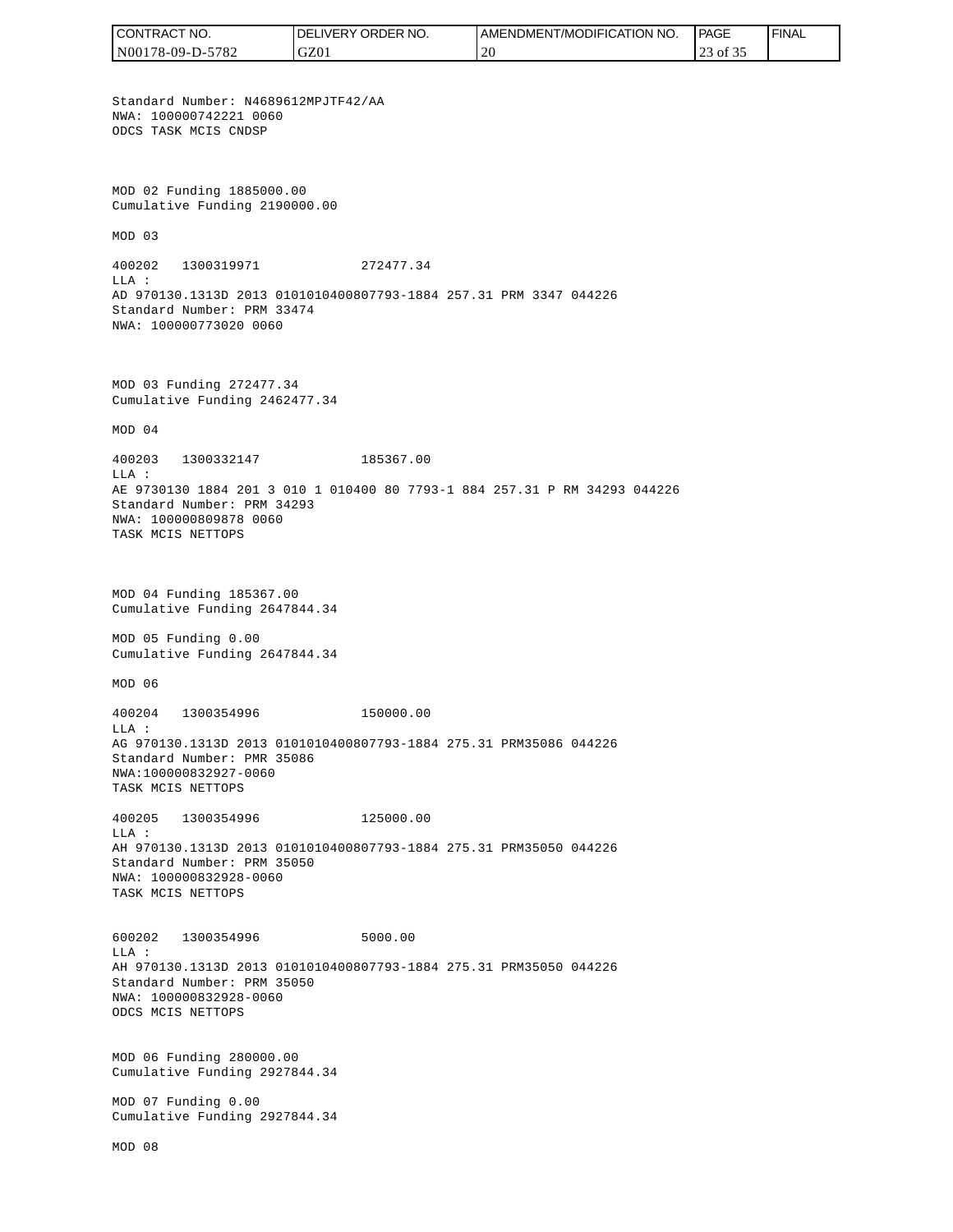400301 1300373150 1700000.00  $T.T.A$  : AJ 9730130 18P2 253 46896 0 068688 2D PJTF38 4689631H304Q Standard Number: N4689613MPJTF38 NWA: 100000831524-0060 MCIS NETTOPS 400302 1300373150 180000.00 LLA : AK 9730130 1884 010 10104 0 080779 3 257.31 PRM36219 044226 Standard Number: PRM 36219 NWA: 100000852592-0060 MCIS NETTOPS 400303 1300373150 50000.00 LLA : AL 9730130 1884 010 10104 0 080779 3 257.31 PRM36229 044226 Standard Number: PRM 36229 NWA: 100000852590-0060 MCIS NETTOPS 600301 1300373150 9215.99  $T.T.A$  : AJ 9730130 18P2 253 46896 0 068688 2D PJTF38 4689631H304Q MOD 08 Funding 1939215.99 Cumulative Funding 4867060.33 MOD 09 Funding 0.00 Cumulative Funding 2927844.34 MOD 10 Funding 0.00 Cumulative Funding 4867060.33 MOD 11 400304 1300394554 150000.00 LLA : AM 970130.1414D 1884 0101010400807793 257.31 PRM46252 044226 Standard Number: PRM 46252 NWA: 100000876563 0060 TASK MCIS NETTOPS MOD 11 Funding 150000.00 Cumulative Funding 5017060.33 MOD 12 Funding 0.00 Cumulative Funding 5017060.33 MOD 13 400305 1300415544 450000.00  $T.T.A$  : AN 970130.1414D 1884 0101010400807793 257.31 PRM47234 044226 Standard Number: PRM47234 NWA: 100000876217 0060 MCIS NETTOPS MOD 13 Funding 450000.00 Cumulative Funding 5467060.33 MOD 14 400306 1300436371 432000.00  $L.L.A$  : AP 970130 1414D 1884 010 10104 0 080779 3 257.31 PRM47625 044226 Standard Number: PRM 47625 NWA: 100000876218 0060 IA CNDSP SUPPORT CONTRACT NO. N00178-09-D-5782 DELIVERY ORDER NO. GZ01 AMENDMENT/MODIFICATION NO. 20 **PAGE**  24 of 35 FINAL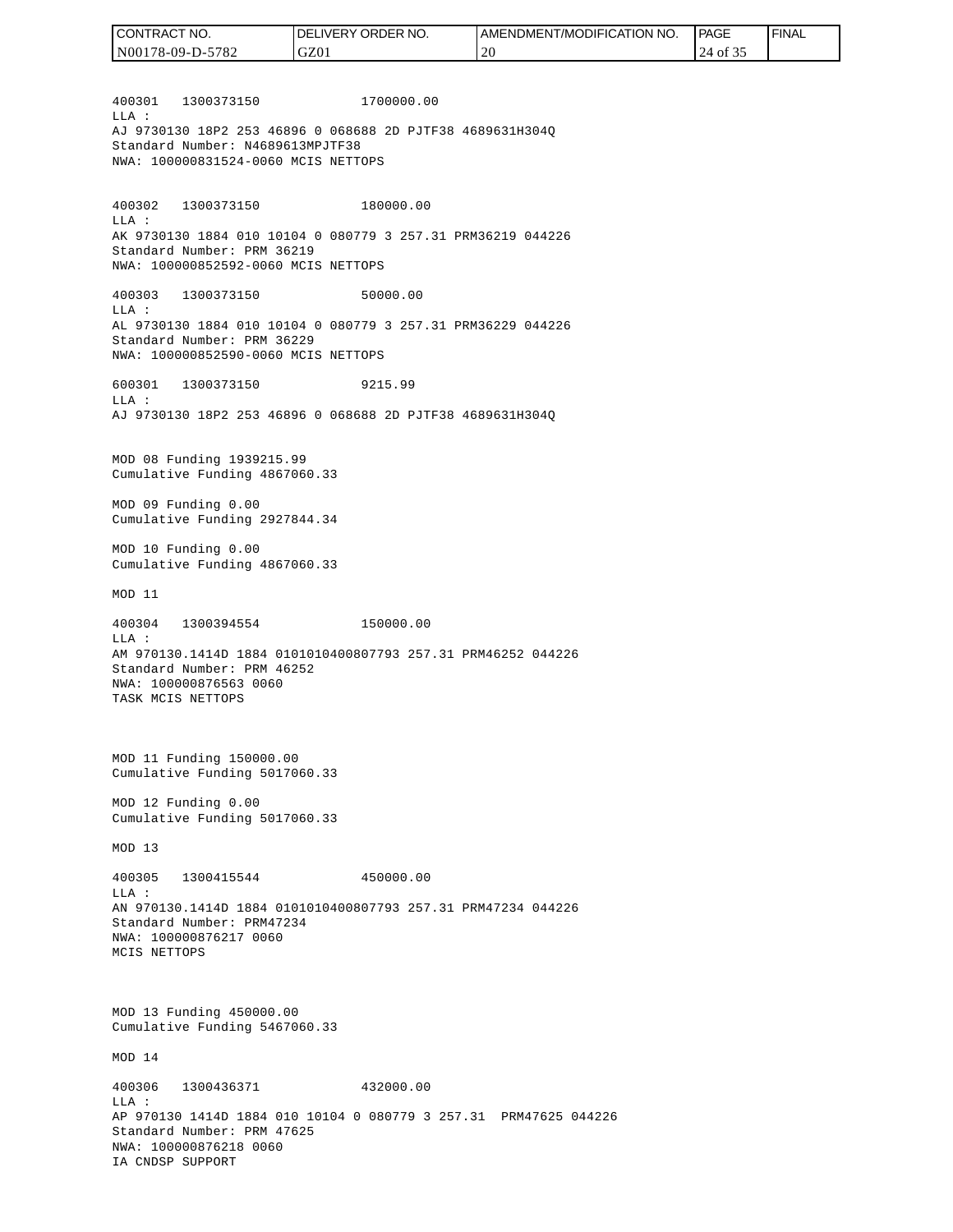| CONTRACT NO.     | <b>IDELIVERY ORDER NO.</b> | I AMENDMENT/MODIFICATION NO. | PAGE        | ' FINAL |
|------------------|----------------------------|------------------------------|-------------|---------|
| N00178-09-D-5782 | GZ01                       | -20                          | of 35<br>ر_ |         |

400307 1300436371 100000.00 LLA : AQ 970130 1414D 1884 010 10104 0 080779 3 257.31 PRM47236 044226 Standard Number: PRM 47236 NWA: 100000876564 0060 NETTOPS SUPPORT

600302 1300436371 1000.00 LLA : AP 970130 1414D 1884 010 10104 0 080779 3 257.31 PRM47625 044226 Standard Number: PRM 47625 NWA:100000876218 0060 ODCs IA CNDSP

MOD 14 Funding 533000.00 Cumulative Funding 6000060.33

MOD 15

400401 1300443439 146506.30 LLA : AR 970130.1414D 1884 0101010400807793 257.31 PRM47246 044226 Standard Number: PRM 47246 NWA: 100000876513 0060 HAIMS SUPPORT

400402 1300443439 326566.16 LLA : AS 970130.1414D 1884 0101010400807793 257.31 PRM47632 044226 Standard Number: PRM 47632 NWA: 100000876514 0060 HAIMS SUPPORT

400403 1300443439 170045.28 LLA : AT 970130.1414D 1884 0101010400807793 257.31 PRM47629 044226 Standard Number: PRM 47629 NWA: 100000876565 0060 NET OPS

600401 1300443439 2000.00  $L.L.A$  : AS 970130.1414D 1884 0101010400807793 257.31 PRM47632 044226 Standard Number: PRM 47632 NWA: 100000876514 0060 ODC HAIMS SUPPORT

MOD 15 Funding 645117.74 Cumulative Funding 6645178.07

MOD 16

400403 1300443439 100.00 LLA : AT 970130.1414D 1884 0101010400807793 257.31 PRM47629 044226 Standard Number: PRM 47629 NWA: 100000876565 0060 NET OPS

MOD 16 Funding 100.00 Cumulative Funding 6645278.07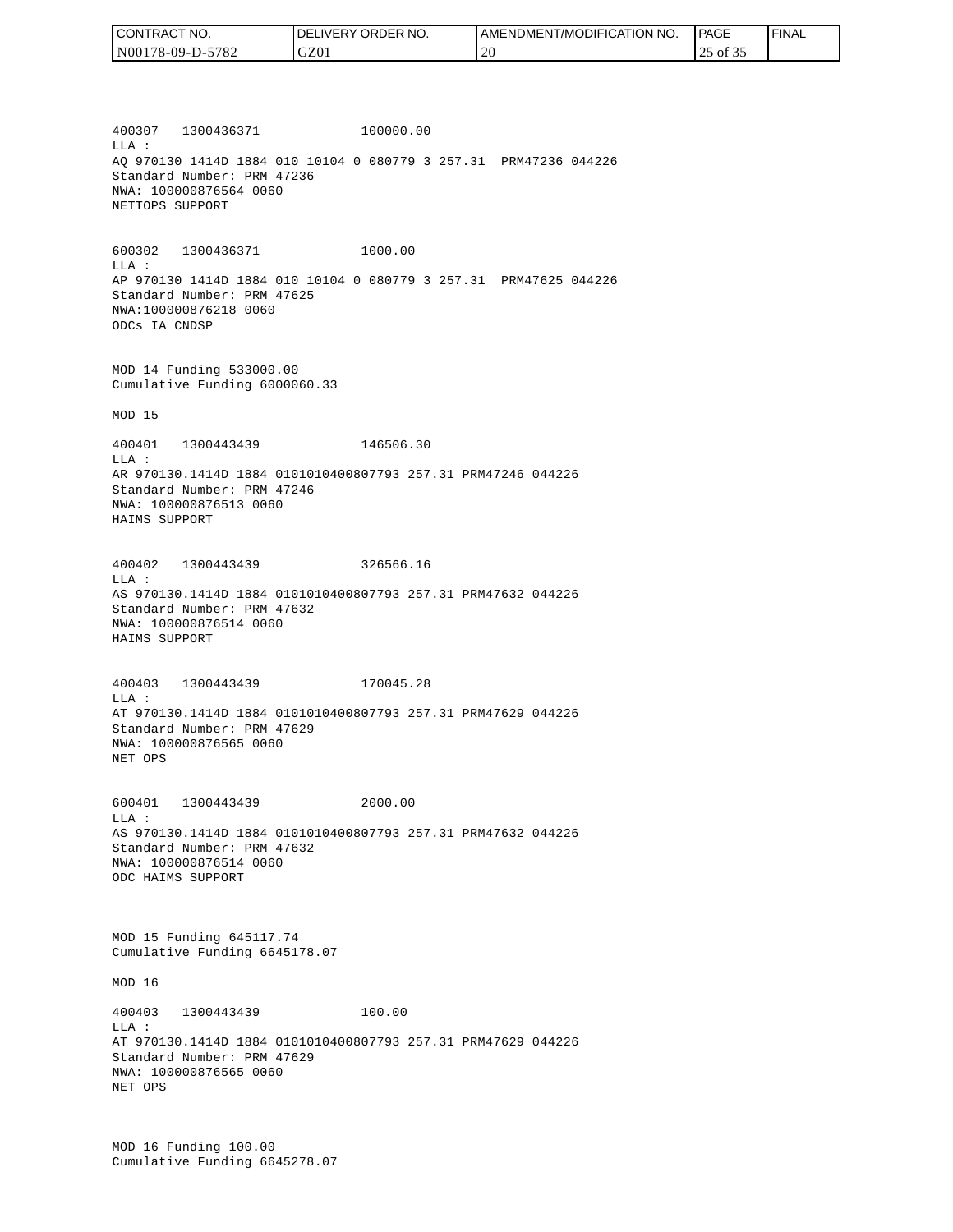| CONTRACT NO.                   | NO.<br>' ORDER<br><b>DELIVERY</b> | 'NO.<br>AMENDMENT/MODIFICATION | <b>PAGE</b> | 'FINAL |
|--------------------------------|-----------------------------------|--------------------------------|-------------|--------|
| 5793<br>$N00178-09-D-5$<br>102 | GZ01                              |                                | 26 of 35    |        |

MOD 17 400404 1300447315 79883.00 LLA : AU 9740130.14140 1884 010 10104 0 080779 3 257.31 PRM47236 044226 Standard Number: PRM 47236 NWA#100000876564-0060 400405 1300447315 31866.63 LLA : AV 9740130.1414D 1884 010 10104 0 080779 3 257.31 PRM47625 044226 Standard Number: PRM 47625 NWA# 100000876218-0060 400406 1300447315 1700000.00 LLA : AW 9740130.1414D 1884 010 10104 0 080778 1 257.31 PRM48711 044226 Standard Number: PRM 48711 NWA# 100000961211-0060 600402 1300447315 5000.00 LLA : AW 9740130.1414D 1884 010 10104 0 080778 1 257.31 PRM48711 044226 Standard Number: PRM 48711 NWA#100000961211-0060 MOD 17 Funding 1816749.63 Cumulative Funding 8462027.70 MOD 18 400407 1300481274 175000.00 LLA : AX 970130.1515D-1884 0101010400807793 257.31 044226 PRM510087 Standard Number: PRM510087 PR 1300481274 Funding Doc PRM510087 400408 1300481274 195000.00 LLA : AY 9750130 1884 010 10104 0 080779 3 257.31 PRM58800 044226 130048127400002 Standard Number: PRM58800 PR 1300481274 Funding DOC PRM58800 400409 130048127400004 90000.00 LLA : AZ 9750130 1884 010 10104 0 080779 3 257.31 PRM58810 044226 Standard Number: PRM58810 PR 1300481274 Funding DOC PRM58810 600403 130048127400003 5000.00  $L.L.A$  : BA 9750130 1884 010 10104 0 080779 3 257.31 PRM58800 044226 Standard Number: PRM58800(odc) PR 1300481274 Funding Doc PRM58800(odc) MOD 18 Funding 465000.00 Cumulative Funding 8927027.70 MOD 19 400410 130049346600001 400000.00 LLA : BB 9750130 1884 010 10104 0 080779 3 257.31 PRM510177 044226 Standard Number: PRM510177 ACRN BB: Labor PR 1300493466 DOC: PRM510177<br>NWA/BS# 100000986791 0060 (CONTRACT NO. 1986)<br>
NO0178-09-D-5782<br>
NO0178-09-D-5782<br>
MDB10<br>
NOD 17<br>
400404 1300447315<br>
NAJ 9740130.14140 1884 010<br>
Standard Number: PRM 47236<br>
NWA#100000876564-0060<br>
10405 1300447315<br>
Standard Number: PRM 47625<br>
NAJ 97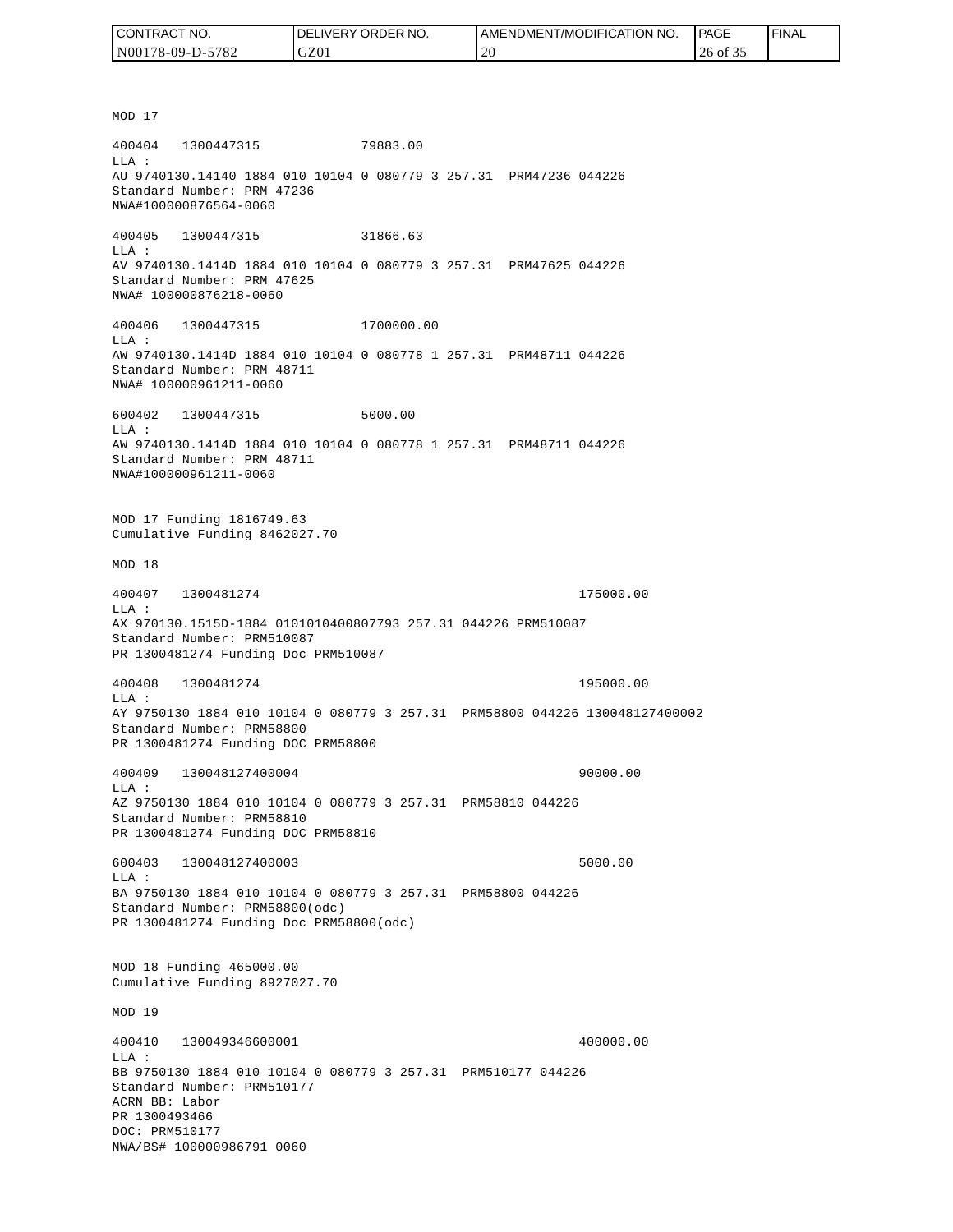400411 130049346600002 300000.00 LLA : BC 9750130 1884 010 10104 0 080779 3 257.31 044226 Standard Number: PRM510223 ACRN BC: Labor PR: 1300493466 DOC: PRM510223 NWA/BS# 100000986794 0060 400412 130049346600003 65000.00 LLA : BD 9750130 1884 010 10104 0 080779 3 257.31 PRM58810 044226 Standard Number: PRM58810 ACRN BD: Labor PR 1300493466 DOC NO. PRM58810 NWA/BS# 100000989199 0060 MOD 19 Funding 765000.00 Cumulative Funding 9692027.70 MOD 20 400413 130049476600001 492000.00 LLA : BE 9750130 1882 252 00018 0 068688 2D CV0003 6890151H334Q Standard Number: N6890115RCV0003 PR: 1300494766 COST CODE: 6890151H334Q FUNDING DOC: N6890115RCV0003 NWA: 100001020678 0401 600404 130049476600002 8000.00 LLA : BE 9750130 1882 252 00018 0 068688 2D CV0003 6890151H334Q Standard Number: N6890115RCV0003 PR: 1300494766 COST CODE: 6890151H334Q FUNDING DOC: N6890115RCV0003 NWA:100001020678 0401 MOD 20 Funding 500000.00 Cumulative Funding 10192027.70 CONTRACT NO. N00178-09-D-5782 DELIVERY ORDER NO. GZ01 AMENDMENT/MODIFICATION NO. 20 **PAGE**  27 of 35 **FINAL**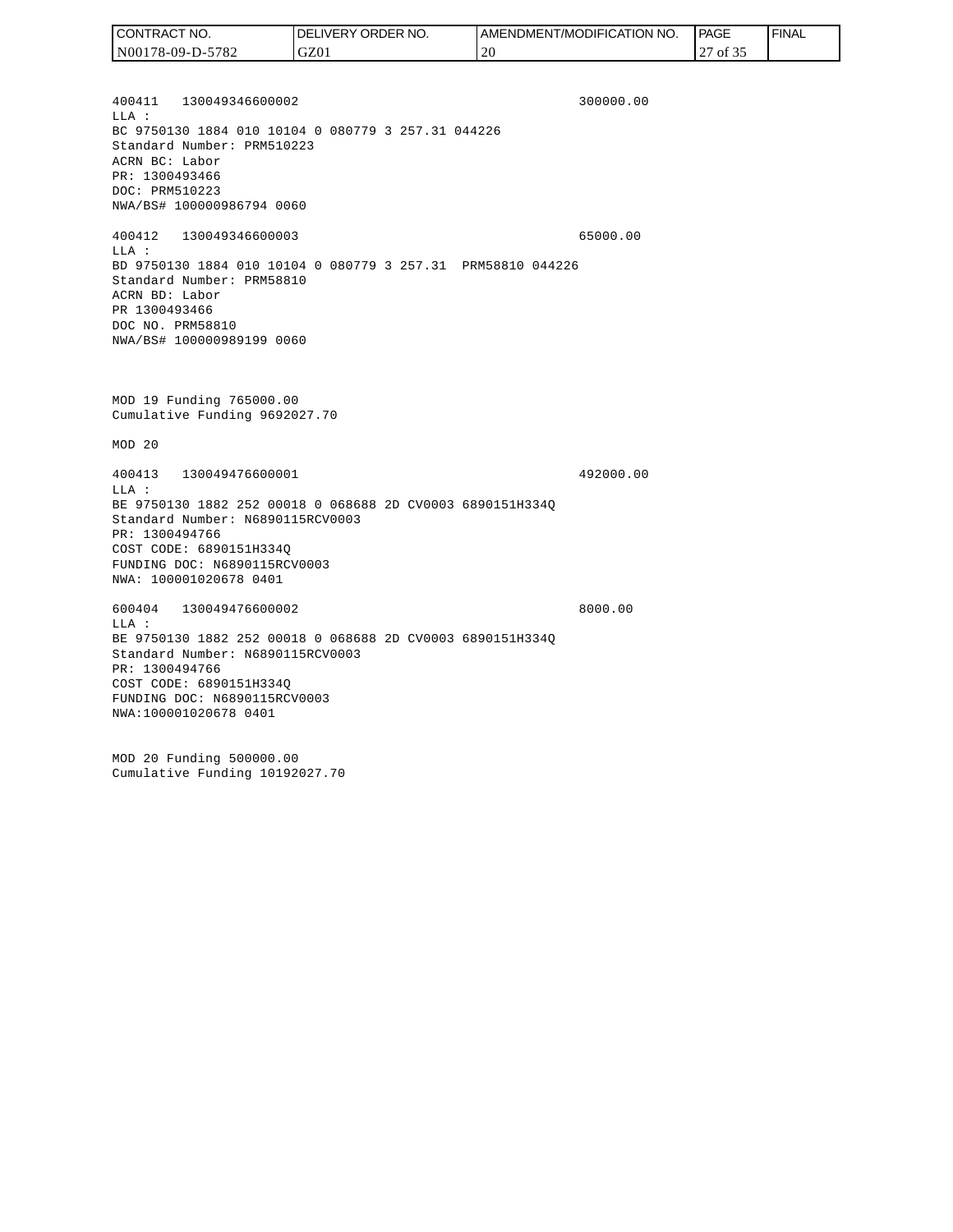| I CONTRACT NO.   | NO.<br>DELIVERY ORDER | AMENDMENT/MODIFICATION NO. | PAGE            | ' FINAL |
|------------------|-----------------------|----------------------------|-----------------|---------|
| N00178-09-D-5782 | GZ01                  | 20                         | 28<br>0Ť<br>. ٻ |         |

# **SECTION H SPECIAL CONTRACT REQUIREMENTS**

#### 5252.232-9206 SEGREGATION OF COSTS (DEC 2003)

(a) The Contractor agrees to segregate costs incurred under this task order at the lowest level of performance, either task or subtask, rather than on a total task order basis, and to submit invoices reflecting costs incurred at that level. Invoices shall contain summaries of work charged during the period covered, as well as overall cumulative summaries by labor category for all work invoiced to date (if applicable), by line item, task or subtask.

(b) Where multiple lines of accounting are present, the ACRN preceding the accounting citation will be found in Section B and/or Section G. Payment of Contractor invoices shall be accomplished only by charging the ACRN that corresponds to the work invoiced.

(c) Except when payment requests are submitted electronically as specified in the clause at DFARS 252.232-7003, Electronic Submission of Payment Requests, one copy of each invoice or voucher will be provided, at the time of submission to DCAA, to the Task Order Manager.

#### H-350 REIMBURSEMENT OF TRAVEL COSTS (NOV 2005)

(a) Contractor Request and Government Approval of Travel

Any travel under this contract must be specifically requested in writing, by the contractor prior to incurring any travel costs. If this contract is a definite or indefinite delivery contract, then the written Government authorization will be by task/delivery orders issued by the Ordering Officer or by a modification to an issued task/delivery order. If this contract is not a definite or indefinite delivery contract, then the written Government authorization will be by written notice of approval from the Contracting Officer's Representative (COR). The request shall include as a minimum, the following:

- (1) Contract number
- (2) Date, time, and place of proposed travel
- (3) Purpose of travel and how it relates to the contract
- (4) Contractor's estimated cost of travel
- (5) Name(s) of individual(s) traveling and;
- (6) A breakdown of estimated travel and per diem charges.
- (b) General

(1) The costs for travel, subsistence, and lodging shall be reimbursed to the contractor only to the extent that it is necessary and authorized for performance of the work under this contract. The costs for travel, subsistence, and lodging shall be reimbursed to the contractor in accordance with the Federal Acquisition Regulation (FAR) 31.205-46, which is incorporated by reference into this contract. As specified in FAR 31.205-46(a) (2), reimbursement for the costs incurred for lodging, meals and incidental expenses (as defined in the travel regulations cited subparagraphs  $(b)(1)(i)$  through  $(b)(1)(iii)$  below) shall be considered to be reasonable and allowable only to the extent that they do not exceed on a daily basis the maximum per diem rates in effect at the time of travel as set forth in the following:

(i) Federal Travel Regulation prescribed by the General Services Administration for travel in the contiguous 48 United States;

(ii) Joint Travel Regulation, Volume 2, DoD Civilian Personnel, Appendix A, prescribed by the Department of Defense for travel in Alaska, Hawaii, The Commonwealth of Puerto Rico, and the territories and possessions of the United States; or

(iii) Standardized Regulations, (Government Civilians, Foreign Areas), Section 925, "Maximum Travel Per Diem Allowances in Foreign Areas" prescribed by the Department of State, for travel in areas not covered in the travel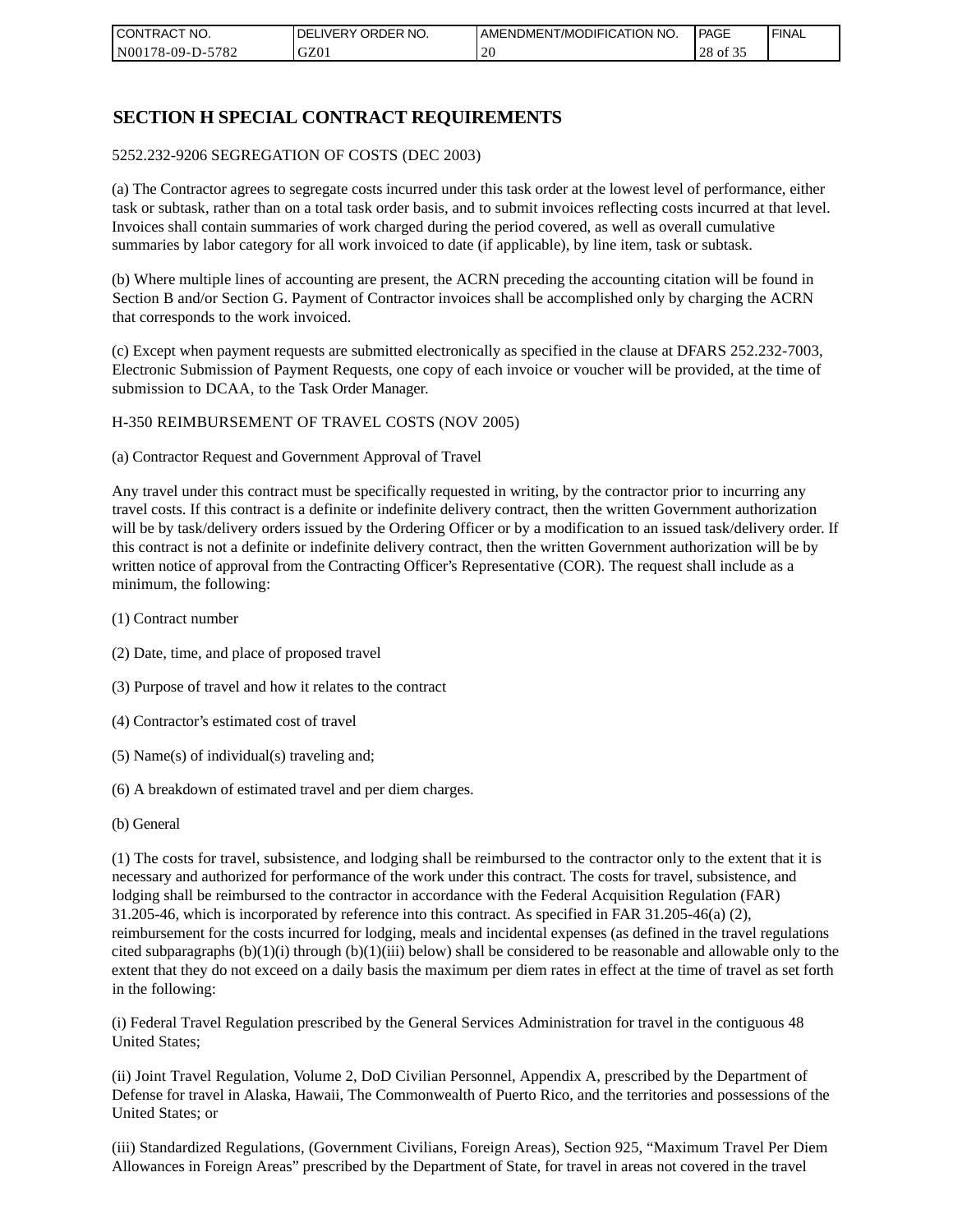| <b>I CONTRACT NO.</b> | ' ORDER NO.<br><b>DELIVERY</b> | I AMENDMENT/MODIFICATION NO. | <b>PAGE</b>   | <b>I FINAL</b> |
|-----------------------|--------------------------------|------------------------------|---------------|----------------|
| N00178-09-D-5782      | GZ0 <sub>1</sub>               | $\Delta$<br>ZU               | ንባ<br>' of 35 |                |

regulations cited in subparagraphs  $(b)(1)(i)$  and  $(b)(1)(ii)$  above.

(2) Personnel in travel status from and to the contractor's place of business and designated work site or vice versa, shall be considered to be performing work under the contract, and contractor shall bill such travel time at the straight (regular) time rate; however, such billing shall not exceed eight hours per person for any one person while in travel status during one calendar day.

(c) Per Diem

(1) The contractor shall not be paid per diem for contractor personnel who reside in the metropolitan area in which the tasks are being performed. Per diem shall not be paid on services performed at contractor's home facility and at any facility required by the contract, or at any location within a radius of 50 miles from the contractor's home facility and any facility required by this contract.

(2) Costs for subsistence and lodging shall be paid to the contractor only to the extent that overnight stay is necessary and authorized in writing by the Government for performance of the work under this contract per paragraph (a). When authorized, per diem shall be paid by the contractor to its employees at a rate not to exceed the rate specified in the travel regulations cited in FAR 31.205-46(a)(2) and authorized in writing by the Government. The authorized per diem rate shall be the same as the prevailing locality per diem rate.

(3) Reimbursement to the contractor for per diem shall be limited to payments to employees not to exceed the authorized per diem and as authorized in writing by the Government per paragraph (a). Fractional parts of a day shall be payable on a prorated basis for purposes of billing for per diem charges attributed to subsistence on days of travel. The departure day from the Permanent Duty Station (PDS) and return day to the PDS shall be 75% of the applicable per diem rate. The contractor shall retain supporting documentation for per diem paid to employees as evidence of actual payments, as required by the FAR 52.216-7 "Allowable Cost and Payment" clause of the contract.

#### (d) Transportation

(1) The contractor shall be paid on the basis of actual amounts paid to the extent that such transportation is necessary for the performance of work under the contract and is authorized in writing by the Government per paragraph (a).

(2) The contractor agrees, in the performance of necessary travel, to use the lowest cost mode commensurate with the requirements of the mission and in accordance with good traffic management principles. When it is necessary to use air or rail travel, the contractor agrees to use coach, tourist class or similar accommodations to the extent consistent with the successful and economical accomplishment of the mission for which the travel is being performed. Documentation must be provided to substantiate non-availability of coach or tourist if business or first class is proposed to accomplish travel requirements.

(3) When transportation by privately owned conveyance (POC) is authorized, the contractor shall be paid on a mileage basis not to exceed the applicable Government transportation rate specified in the travel regulations cited in FAR 31.205-46(a)(2) and is authorized in writing by the Government per paragraph (a).

(4) When transportation by privately owned (motor) vehicle (POV) is authorized, required travel of contractor personnel, that is not commuting travel, may be paid to the extent that it exceeds the normal commuting mileage of such employee. When an employee's POV is used for travel between an employee's residence or the Permanent Duty Station and one or more alternate work sites within the local area, the employee shall be paid mileage for the distance that exceeds the employee's commuting distance.

(5) When transportation by a rental automobile, other special conveyance or public conveyance is authorized, the contractor shall be paid the rental and/or hiring charge and operating expenses incurred on official business (if not included in the rental or hiring charge). When the operating expenses are included in the rental or hiring charge, there should be a record of those expenses available to submit with the receipt. Examples of such operating expenses include: hiring charge (bus, streetcar or subway fares), gasoline and oil, parking, and tunnel tolls.

#### (6) Definitions:

(i) "Permanent Duty Station" (PDS) is the location of the employee's permanent work assignment (i.e., the building or other place where the employee regularly reports for work.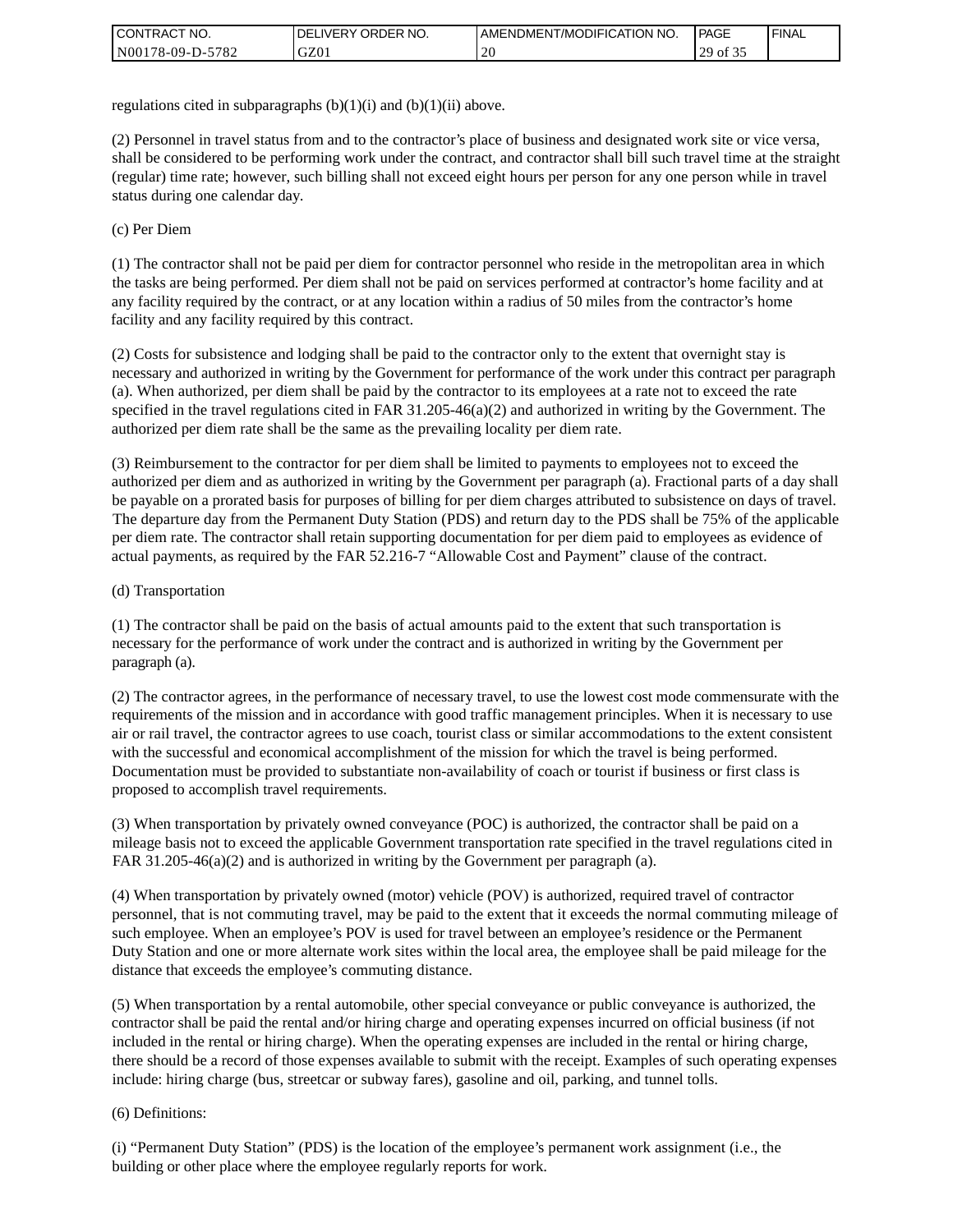| CONTRACT<br>CT NO.                                    | ORDER<br>NO.<br><b>DELIVERY</b> | I AMENDMENT/MODIFICATION NO. | PAGE     | <b>I FINAL</b> |
|-------------------------------------------------------|---------------------------------|------------------------------|----------|----------------|
| $-5782$<br>N <sub>001</sub><br>*78-09-D- <sub>~</sub> | GZ0 <sub>1</sub>                | $\gamma$<br>ZU               | 30 of 35 |                |

(ii) "Privately Owned Conveyance" (POC) is any transportation mode used for the movement of persons from place to place, other than a Government conveyance or common carrier, including a conveyance loaned for a charge to, or rented at personal expense by, an employee for transportation while on travel when such rental conveyance has not been authorized/approved as a Special Conveyance.

(iii) "Privately Owned (Motor) Vehicle (POV)" is any motor vehicle (including an automobile, light truck, van or pickup truck) owned by, or on a long-term lease (12 or more months) to, an employee or that employee's dependent for the primary purpose of providing personal transportation, that:

(a) is self-propelled and licensed to travel on the public highways;

(b) is designed to carry passengers or goods; and

(c) has four or more wheels or is a motorcycle or moped.

(iv) "Special Conveyance" is commercially rented or hired vehicles other than a POC and other than those owned or under contract to an agency.

(v) "Public Conveyance" is local public transportation (e.g., bus, streetcar, subway, etc) or taxicab.

(iv) "Residence" is the fixed or permanent domicile of a person that can be reasonably justified as a bona fide residence.

EXAMPLE 1: Employee's one way commuting distance to regular place of work is 7 miles. Employee drives from residence to an alternate work site, a distance of 18 miles. Upon completion of work, employee returns to residence, a distance of 18 miles.

In this case, the employee is entitled to be reimbursed for the distance that exceeds the normal round trip commuting distance (14 miles). The employee is reimbursed for 22 miles (18 + 18 - 14 = 22).

EXAMPLE 2: Employee's one way commuting distance to regular place of work is 15 miles. Employee drives from residence to an alternate work site, a distance of 5 miles. Upon completion of work, employee returns to residence, a distance of 5 miles.

In this case, the employee is not entitled to be reimbursed for the travel performed (10 miles), since the distance traveled is less than the commuting distance (30 miles) to the regular place of work.

EXAMPLE 3: Employee's one way commuting distance to regular place of work is 15 miles. Employee drives to regular place of work. Employee is required to travel to an alternate work site, a distance of 30 miles. Upon completion of work, employee returns to residence, a distance of 15 miles.

In this case, the employee is entitled to be reimbursed for the distance that exceeds the normal round trip commuting distance (30 miles). The employee is reimbursed for 30 miles  $(15 + 30 + 15 - 30 = 30)$ .

EXAMPLE 4: Employee's one way commuting distance to regular place of work is 12 miles. In the morning the employee drives to an alternate work site (45 miles). In the afternoon the employee returns to the regular place of work (67 miles). After completion of work, employee returns to residence, a distance of 12 miles.

In this case, the employee is entitled to be reimbursed for the distance that exceeds the normal round trip commuting distance (24 miles). The employee is reimbursed for 100 miles  $(45 + 67 + 12 - 24 = 100)$ .

EXAMPLE 5: Employee's one way commuting distance to regular place of work is 35 miles. Employee drives to the regular place of work (35 miles). Later, the employee drives to alternate work site #1 (50 miles) and then to alternate work site #2 (25 miles). Employee then drives to residence (10 miles).

In this case, the employee is entitled to be reimbursed for the distance that exceeds the normal commuting distance (70 miles). The employee is reimbursed for 50 miles  $(35 + 50 + 25 + 10 - 70 = 50)$ .

EXAMPLE 6: Employee's one way commuting distance to regular place of work is 20 miles. Employee drives to the regular place of work (20 miles). Later, the employee drives to alternate work site #1 (10 miles) and then to alternate work site #2 (5 miles). Employee then drives to residence (2 miles).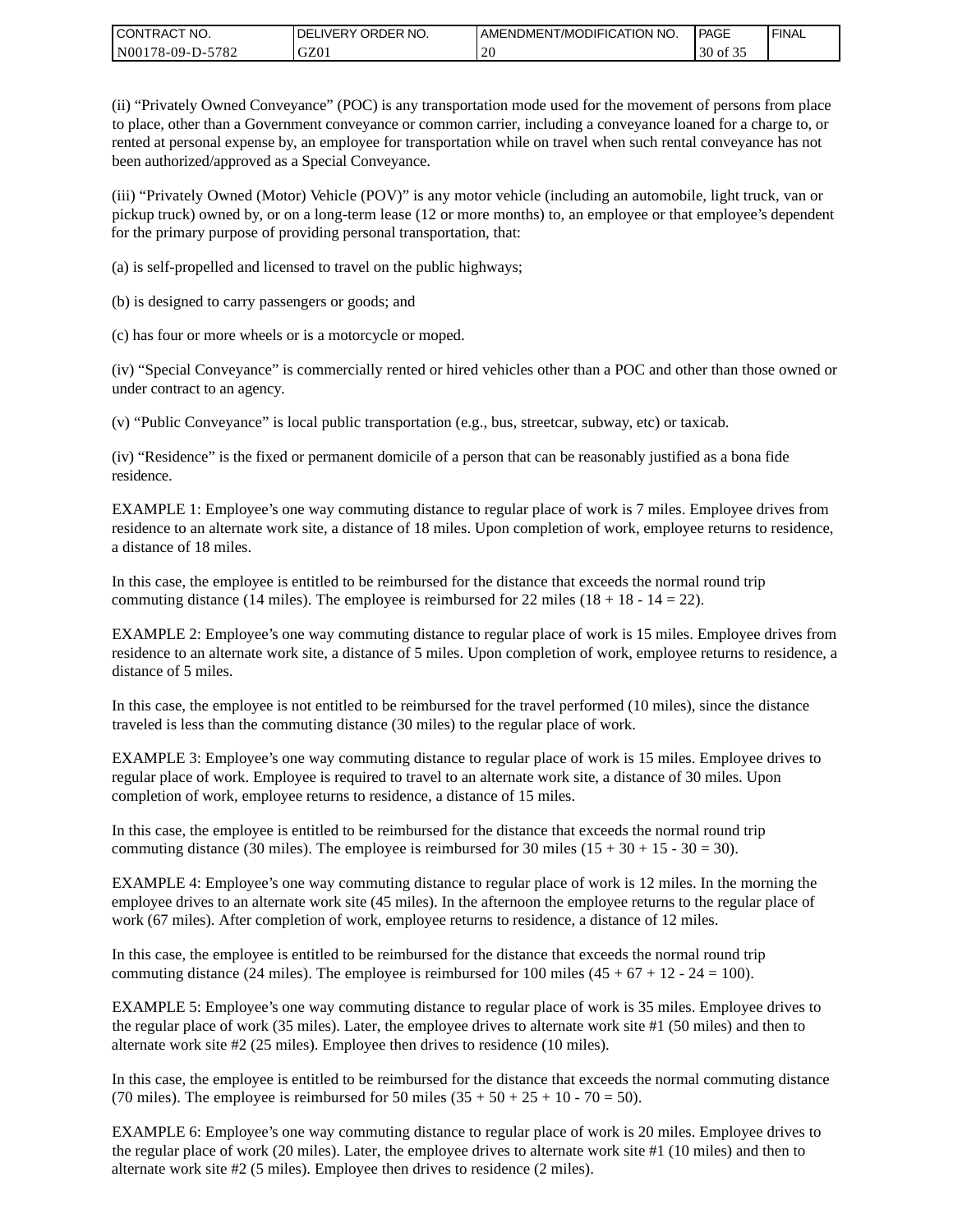| <b>I CONTRACT NO.</b>             | NO.<br>DELIVERY ORDER | AMENDMENT/MODIFICATION NO. | PAGE  | <b>I FINAL</b> |
|-----------------------------------|-----------------------|----------------------------|-------|----------------|
| 5782<br>N001<br>78-09-E<br>$D$ -f | GZ01                  | 20                         | of 35 |                |

In this case, the employee is not entitled to be reimbursed for the travel performed (37 miles), since the distance traveled is less than the commuting distance (40 miles) to the regular place of work.

#### H-355 CONTRACTOR IDENTIFICATION (DEC 1999)

(a) Contractor employees must be clearly identifiable while on Government property by wearing appropriate badges.

(b) Contractor employees are required to clearly identify themselves and the company they work for whenever making contact with Government personnel by telephone or other electronic means.

H-359 LIMITED RELEASE OF CONTRACTOR CONFIDENTIAL BUSINESS INFORMATION (CBI) (NOV 2003)

#### (a) Definition.

"Confidential business information," as used in this clause, is defined as all forms and types of financial, business, scientific, technical, economic, or engineering information, including patterns, plans, compilations, program devices, formulas, designs, prototypes, methods, techniques, processes, procedures, programs, or codes, whether tangible or intangible, and whether or how stored, compiled, or memorialized physically, electronically, graphically, photographically, or in writing if -- (1) the owner thereof has taken reasonable measures to keep such information secret, and (2) the information derives independent economic value, actual or potential from not being generally known to, and not being readily ascertainable through proper means by, the public. Confidential business information may include technical data as that term is defined in DFARS  $\S$ § 252.227-7013(a)(14),  $252.227-7015(a)(4)$ , and  $252.227-7018(a)(19)$ . It may also include computer software as that term is defined in DFARS §§ 252.227-7014(a)(4) and 252.227-7018(a)(4).

(b) The Space and Naval Warfare Systems Command (SPAWAR) may release to individuals employed by SPAWAR support contractors and their subcontractors confidential business information submitted by the contractor or its subcontractors pursuant to the provisions of this contract. Business information that would ordinarily be entitled to confidential treatment may be included in the information released to these individuals. Accordingly, by submission of a proposal or execution of this contract, the offeror or contractor and its subcontractors consent to a limited release of its confidential business information.

(c) Circumstances where SPAWAR may release the contractor's or subcontractors' confidential business information include the following:

(1) To other SPAWAR contractors and subcontractors, and their employees tasked with assisting SPAWAR in handling and processing information and documents in the administration of SPAWAR contracts, such as file room management and contract closeout.

(2) To SPAWAR contractors and subcontractors, and their employees tasked with assisting SPAWAR in accounting support services, including access to cost-reimbursement vouchers.

(3) To SPAWAR contractors and subcontractors, and their employees tasked with assisting SPAWAR in crafting performance work statements, assisting with the evaluation of task order cost/technical proposals and assembling performance metrics information.

(d) SPAWAR recognizes its obligation to protect the contractor and its subcontractors from competitive harm that could result from the release of such information. SPAWAR will permit the limited release of confidential business information under paragraphs  $(c)(1)$ ,  $(c)(2)$  and  $(c)(3)$  only under the following conditions:

(1) SPAWAR determines that access is required by other SPAWAR contractors and their subcontractors to perform the tasks described in paragraphs  $(c)(1)$ ,  $(c)(2)$  and  $(c)(3)$ ,

(2) Access to confidential business information is restricted to individuals with a bona fide need to possess,

(3) Contractors, their subcontractors, and their employees who are granted access to confidential business information have signed an appropriate non-disclosure agreement requiring them to provide the same level of protection to confidential business information that would be provided by SPAWAR employees,

(4) Contractors and their subcontractors having access to confidential business information have agreed under their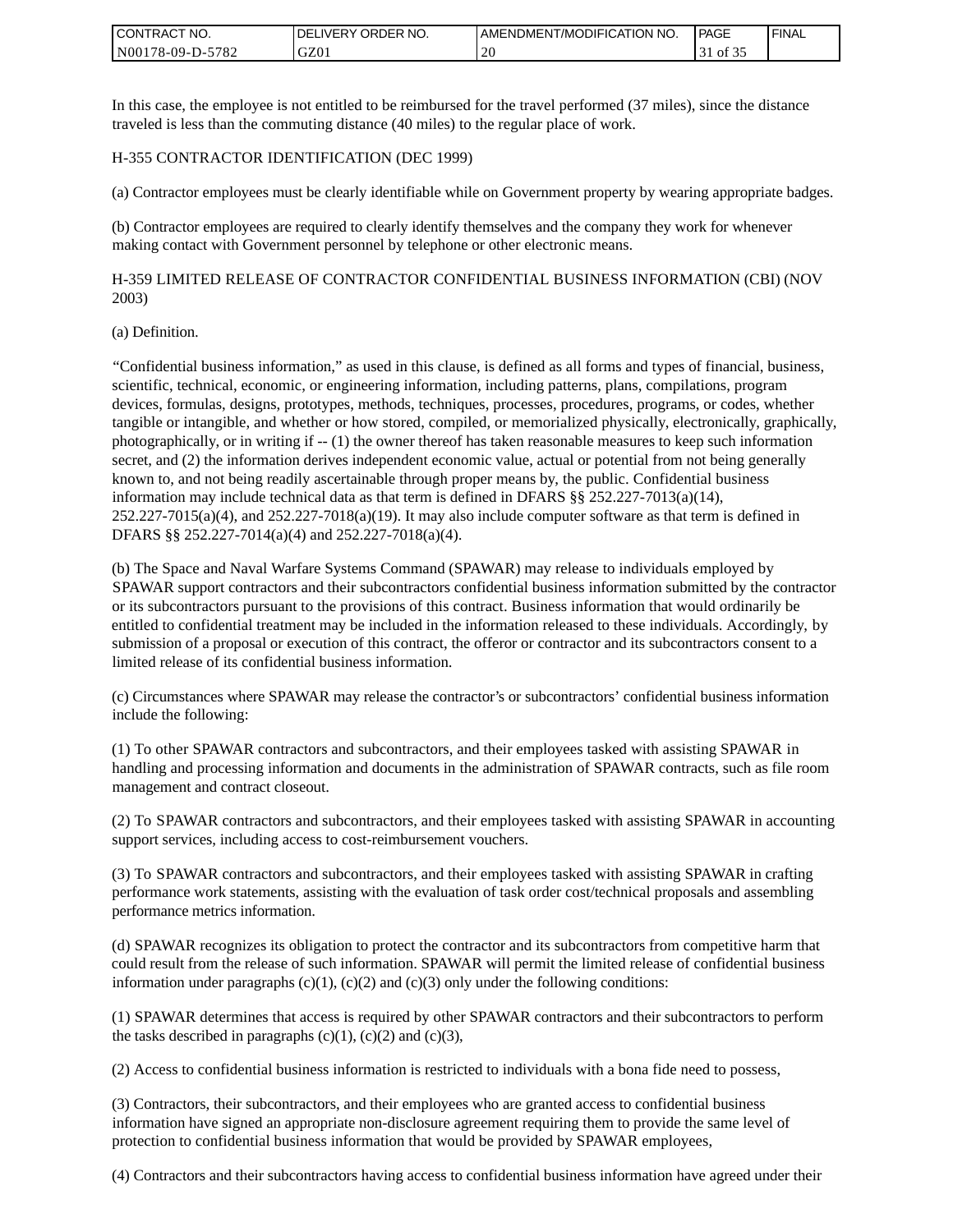| CONTRACT<br>`CT NO.      | `NO.<br>DELIVERY ORDER | AMENDMENT/MODIFICATION NO. | <b>PAGE</b> | ' FINAL |
|--------------------------|------------------------|----------------------------|-------------|---------|
| N00178-09-D-5<br>$-5782$ | GZ01                   | 20                         | 32 of 35    |         |

contract or a separate corporate non-disclosure agreement to provide the same level of protection to confidential business information that would be provided by SPAWAR employees, and

(5) SPAWAR contractors and their subcontractors performing the tasks described in paragraphs  $(c)(1)$ ,  $(c)(2)$  or  $(c)(3)$ have agreed under their contract or a separate non-disclosure agreement to not use confidential business information for any purpose other than performing the tasks described in paragraphs  $(c)(1)$ ,  $(c)(2)$  and  $(c)(3)$ .

(e) SPAWAR's responsibilities under the Freedom of Information Act are not affected by this clause.

(f) If SPAWAR satisfies the conditions listed in paragraph (d), the contractor and its subcontractors agree to indemnify and hold harmless the Government, its agents, and employees from every claim or liability, including attorneys fees, court costs, and expenses, arising out of, or in any way related to, the misuse or unauthorized modification, reproduction, release, display, or disclosure of confidential business information provided by the contractor to the Government.

(g) The contractor agrees to include, and require inclusion of, this clause in all subcontracts at any tier that requires the furnishing of confidential business information.

#### ORGANIZATIONAL CONFLICT OF INTEREST (NAVSEA) (JUL 2000) (RESTATED FROM BASIC CONTRACT)

(a) "Organizational Conflict of Interest" means that because of other activities or relationships with other persons, a person is unable or potentially unable to render impartial assistance or advice to the Government, or the person's objectivity in performing the contract work is or might be otherwise impaired, or a person has an unfair competitive advantage. "Person" as used herein includes Corporations, Partnerships, Joint Ventures, and other business enterprises.

(b) The Contractor warrants that to the best of its knowledge and belief, and except as otherwise set forth in the contract, the Contractor does not have any organizational conflict of interest(s) as defined in paragraph (a).

(c) It is recognized that the effort to be performed by the Contractor under this contract may create a potential organizational conflict of interest on the instant contract or on a future acquisition. In order to avoid this potential conflict of interest, and at the same time to avoid prejudicing the best interest of the Government, the right of the Contractor to participate in future procurement of equipment and/or services that are the subject of any work under this contract shall be limited as described below in accordance with the requirements of FAR 9.5.

(d) (1) The Contractor agrees that it shall not release, disclose, or use in any way that would permit or result in disclosure to any party outside the Government any information provided to the Contractor by the Government during or as a result of performance of this contract. Such information includes, but is not limited to, information submitted to the Government on a confidential basis by other persons. Further, the prohibition against release of Government provided information extends to cover such information whether or not in its original form, e.g., where the information has been included in Contractor generated work or where it is discernible from materials incorporating or based upon such information. This prohibition shall not expire after a given period of time.

(2) The Contractor agrees that it shall not release, disclose, or use in any way that would permit or result in disclosure to any party outside the Government any information generated or derived during or as a result of performance of this contract. This prohibition shall expire after a period of three years after completion of performance of this contract.

(3) The prohibitions contained in subparagraphs  $(d)(1)$  and  $(d)(2)$  shall apply with equal force to any affiliate of the Contractor, any subcontractor, consultant, or employee of the Contractor, any joint venture involving the Contractor, any entity into or with which it may merge or affiliate, or any successor or assign of the Contractor. The terms of paragraph (f) of this Special Contract Requirement relating to notification shall apply to any release of information in contravention of this paragraph (d).

(e) The Contractor further agrees that, during the performance of this contract and for a period of three years after completion of performance of this contract, the Contractor, any affiliate of the Contractor, any subcontractor, consultant, or employee of the Contractor, any joint venture involving the Contractor, any entity into or with which it may subsequently merge or affiliate, or any other successor or assign of the Contractor, shall not furnish to the United States Government, either as a prime contractor or as a subcontractor, or as a consultant to a prime contractor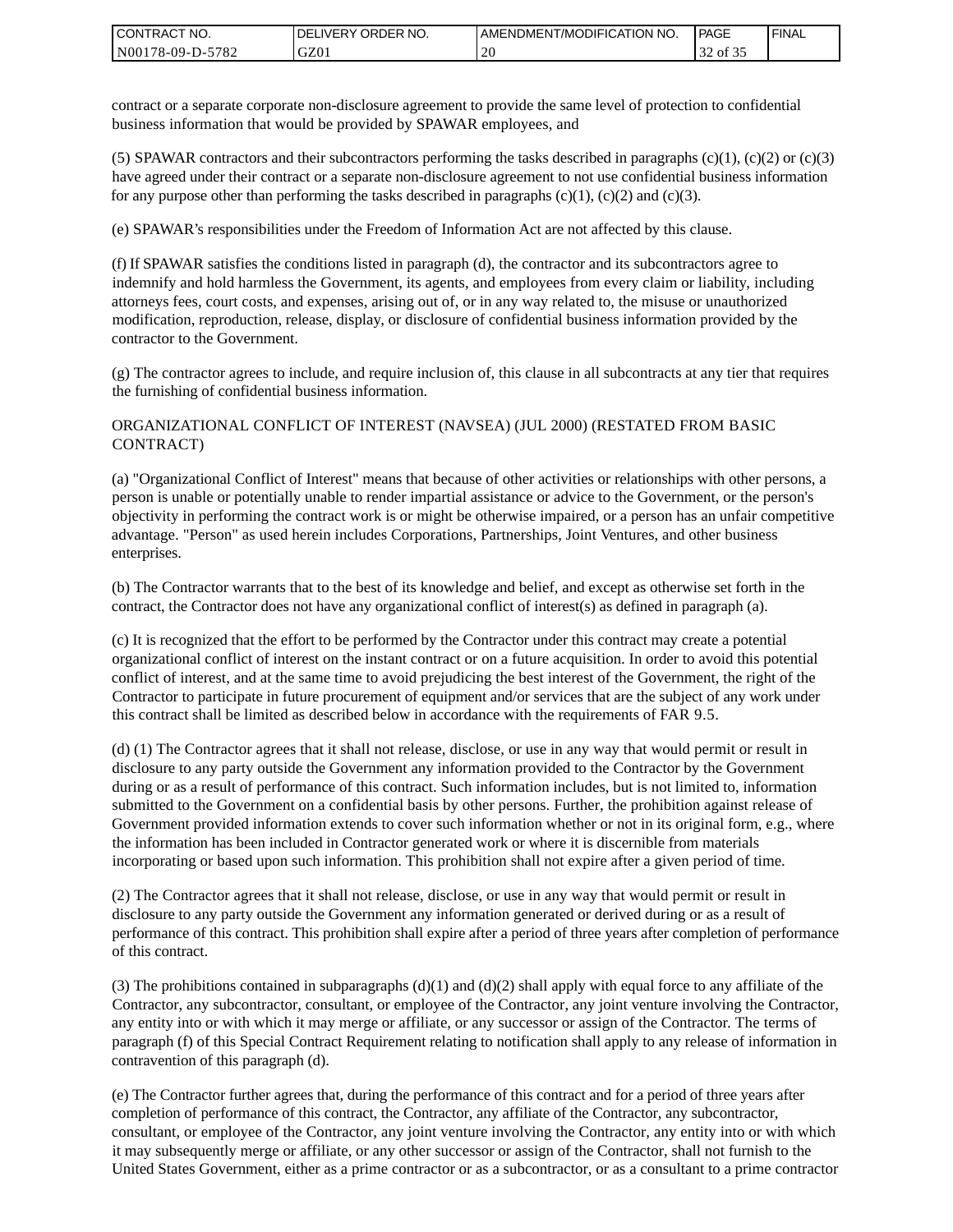| I CONTRACT NO.             | NO.<br>' ORDER<br><b>DELIVERY</b> | AMENDMENT/MODIFICATION NO. | PAGE                       | ' FINAL |
|----------------------------|-----------------------------------|----------------------------|----------------------------|---------|
| $-5782$<br>  N00178-09-D-5 | GZ01                              | 20                         | $\sim$<br>ΟĪ<br>ر ر<br>. ٻ |         |

or subcontractor, any system, component or services which is the subject of the work to be performed under this contract. This exclusion does not apply to any recompetition for those systems, components or services furnished pursuant to this contract. As provided in FAR 9.505-2, if the Government procures the system, component, or services on the basis of work statements growing out of the effort performed under this contract, from a source other than the contractor, subcontractor, affiliate, or assign of either, during the course of performance of this contract or before the three year period following completion of this contract has lapsed, the Contractor may, with the authorization of the SeaPort/Task Order Contracting Officer, participate in a subsequent procurement for the same system, component, or service. In other words, the Contractor may be authorized to compete for procurement(s) for systems, components or services subsequent to an intervening procurement.

(f) The Contractor agrees that, if after award, it discovers an actual or potential organizational conflict of interest, it shall make immediate and full disclosure in writing to the SeaPort/Task Order Contracting Officer. The notification shall include a description of the actual or potential organizational conflict of interest, a description of the action which the Contractor has taken or proposes to take to avoid, mitigate, or neutralize the conflict, and any other relevant information that would assist the SeaPort/Task Order Contracting Officer in making a determination on this matter. Notwithstanding this notification, the Government may terminate the contract/Task Orders for the convenience of the Government if determined to be in the best interest of the Government.

(g) Notwithstanding paragraph (f) above, if the Contractor was aware, or should have been aware, of an organizational conflict of interest prior to the award of this contract or becomes, or should become, aware of an organizational conflict of interest after award of this contract and does not make an immediate and full disclosure in writing to the SeaPort/Task Order Contracting Officer, the Government may terminate this contract/task orders for default.

(h) If the Contractor takes any action prohibited by this requirement or fails to take action required by this requirement, the Government may terminate this contract for default.

(i) The SeaPort/Task Order's Contracting Officer's decision as to the existence or nonexistence of an actual or potential organizational conflict of interest shall be final.

(j) Nothing in this requirement is intended to prohibit or preclude the Contractor from marketing or selling to the United States Government its product lines in existence on the effective date of this contract; nor, shall this requirement preclude the Contractor from participating in any research and development or delivering any design development model or prototype of any such equipment. Additionally, sale of catalog or standard commercial items are exempt from this requirement.

(k) The Contractor shall promptly notify the Contracting Officer, in writing, if it has been tasked to evaluate or advise the Government concerning its own products or activities or those of a competitor in order to ensure proper safeguards exist to guarantee objectivity and to protect the Government's interest.

(l) The Contractor shall include this requirement in subcontracts of any tier which involve access to information or situations/conditions covered by the preceding paragraphs, substituting "subcontractor" for "contractor" where appropriate.

(m) The rights and remedies described herein shall not be exclusive and are in addition to other rights and remedies provided by law or elsewhere included in the basic contract or this task order.

(n) Compliance with this requirement is a material requirement of the basic contract and this task order.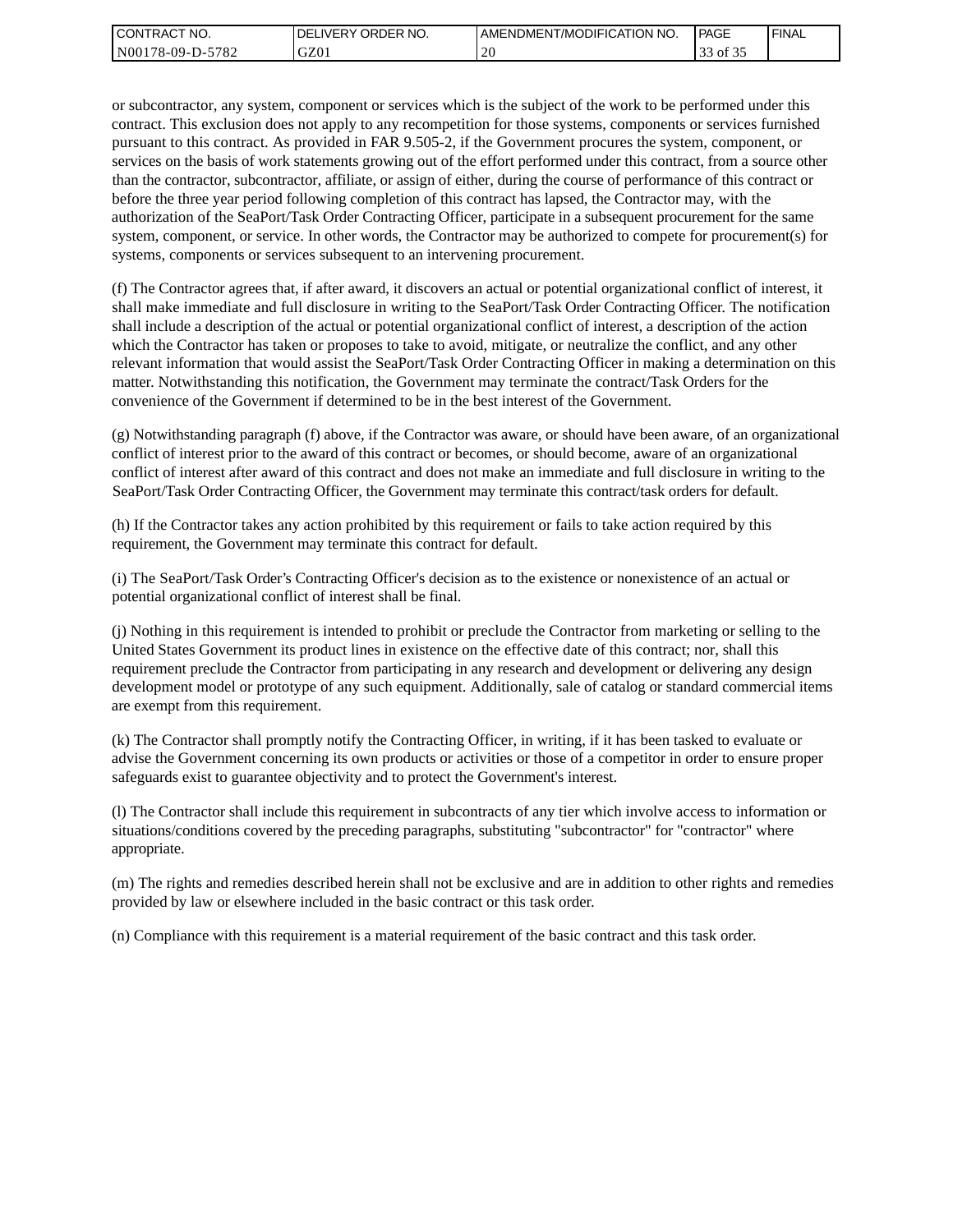| CONTRACT NO.     | `NO.<br>DELIVERY ORDER | AMENDMENT/MODIFICATION<br>' NO. | <b>PAGE</b> | 'FINAL |
|------------------|------------------------|---------------------------------|-------------|--------|
| N00178-09-D-5782 | GZ01                   | 20                              | of 35       |        |

# **SECTION I CONTRACT CLAUSES**

52.217-9 OPTION TO EXTEND THE TERM OF THE CONTRACT (MAR 2000)

(a) The Government may extend the term of this task order by written notice to the Contractor on or before the expiration of the task order; provided, that the Government gives the Contractor a preliminary written notice of its intent to extend at least 60 days before the task order expires. The preliminary notice does not commit the Government to an extension.

(b) If the Government exercises this option, the extended task order shall be considered to include this option clause.

(c) The total duration of this task order, including the exercise of any options under this clause, shall not exceed five years.

#### 52.219-14 LIMITATIONS OF SUBCONTRACTING (DEC 1996)

Authorized subcontractors:

Nortel Government Solutions, Inc

Mandex, Inc.

Planned Systems International, Inc.

Dependable global Solutions, Inc

Cyber Squared, Inc.